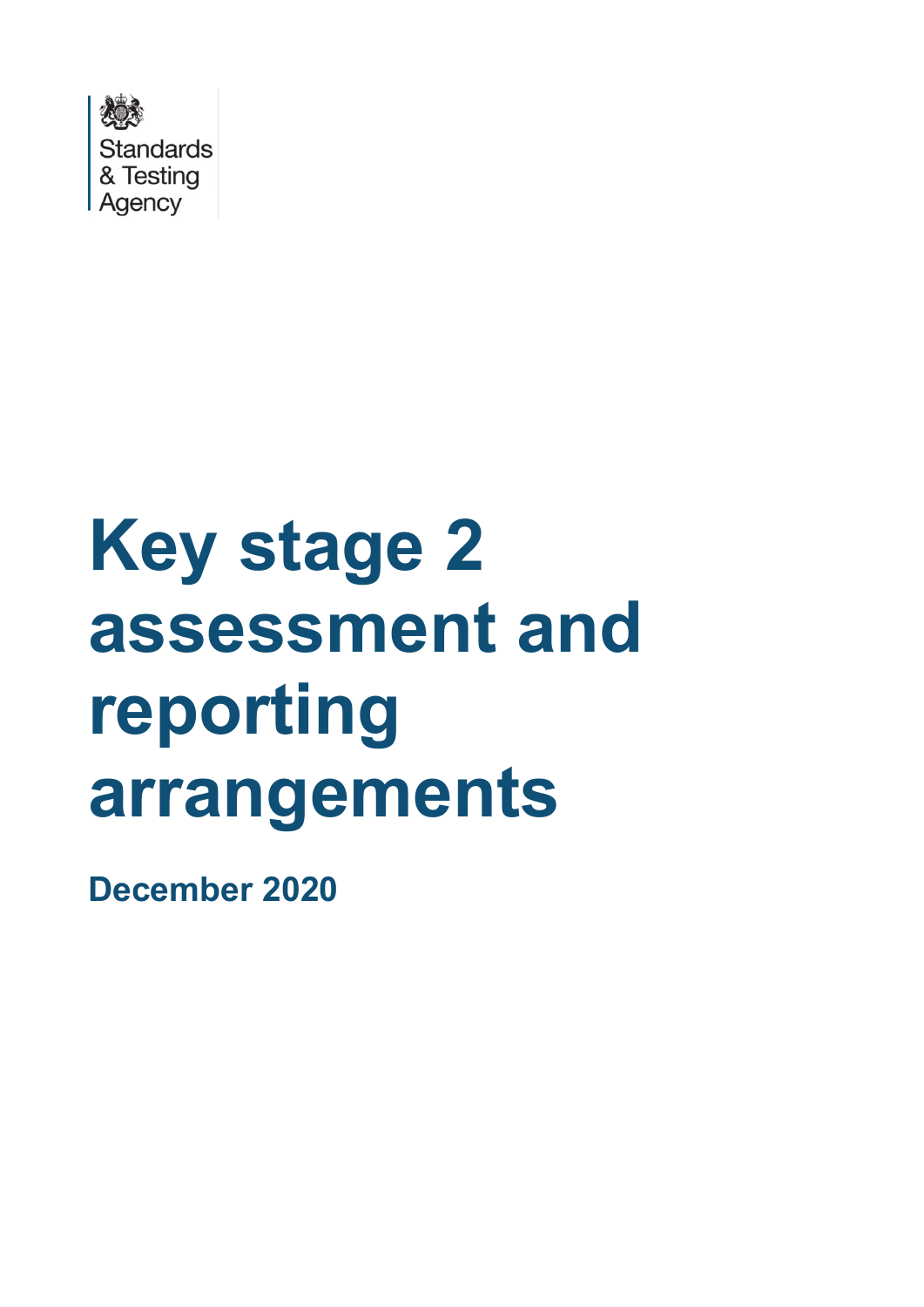# **Contents**

| 1 Summary                                                                                                             | 5              |
|-----------------------------------------------------------------------------------------------------------------------|----------------|
| 1.1 About this guidance                                                                                               | 5              |
| 1.2 Who is this guidance for?                                                                                         | 5              |
| 1.3 Legal status                                                                                                      | 5              |
| 2 Changes for 2020/21                                                                                                 | 6              |
| 2.1 Performance tables in 2021                                                                                        | 6              |
| 2.2 English grammar, punctuation and spelling test                                                                    | 6              |
| 2.3 Test timetable                                                                                                    | 6              |
| 2.4 Science teacher assessment                                                                                        | 6              |
| 2.5 Multiplication tables check                                                                                       | 6              |
| 2.6 Timetable variation period                                                                                        | 7              |
| 2.7 Applications for additional time and aid notifications                                                            | $\overline{7}$ |
| 2.8 Pupils working below the standard of national curriculum assessments and not<br>engaged in subject-specific study | $\overline{7}$ |
| 2.9 Braille versions of the English reading test                                                                      | 8              |
| 2.10 Teacher assessment moderation                                                                                    | 8              |
| 3 Important dates                                                                                                     | 9              |
| 3.1 Important dates for 2020/21                                                                                       | 9              |
| 3.2 Test timetable for 2021                                                                                           | 10             |
| 4 Responsibilities                                                                                                    | 11             |
| 4.1 Headteachers' responsibilities                                                                                    | 11             |
| 4.2 Local authorities' responsibilities                                                                               | 14             |
| 4.3 Teachers' responsibilities                                                                                        | 15             |
| 4.4 Governing bodies' responsibilities                                                                                | 15             |
| 4.5 Academy trusts' responsibilities                                                                                  | 15             |
| 5 2021 national curriculum tests                                                                                      | 16             |
| 5.1 Overview of tests                                                                                                 | 16             |
| 5.2 Scaled scores                                                                                                     | 16             |
| 5.3 Practice test materials                                                                                           | 17             |
| 5.4 Test frameworks                                                                                                   | 17             |
| 5.5 Modified test materials                                                                                           | 17             |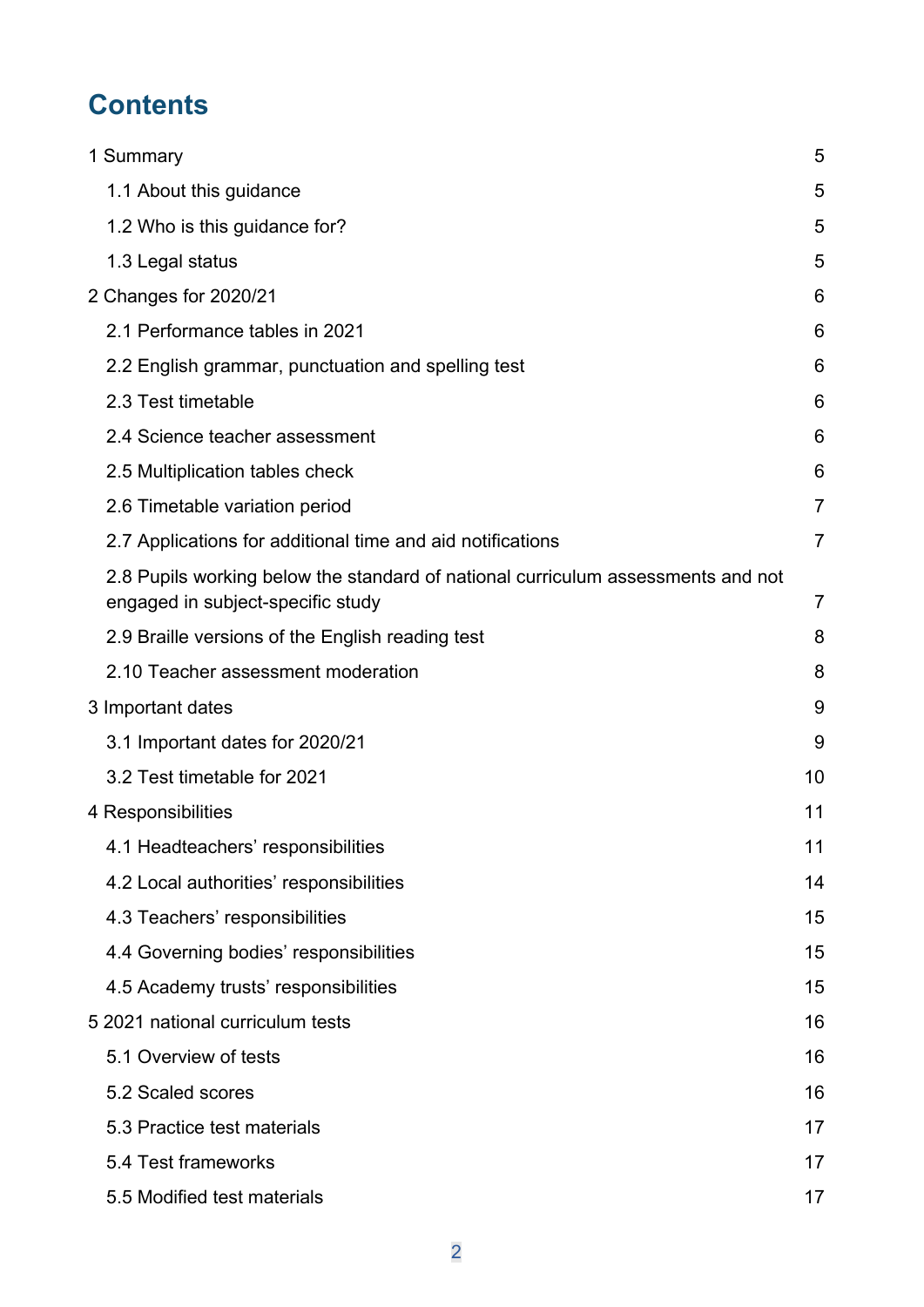| 5.6 Delivery of test materials                                     | 18 |
|--------------------------------------------------------------------|----|
| 5.7 Security of test materials                                     | 18 |
| 6 Test participation                                               | 19 |
| 6.1 Participating pupils                                           | 19 |
| 6.2 Registering pupils for the tests                               | 20 |
| 6.3 Access arrangements                                            | 22 |
| 6.4 Pupils with English as an additional language                  | 23 |
| 7 Test administration                                              | 24 |
| 7.1 Administering the tests                                        | 24 |
| 7.2 When to administer tests                                       | 24 |
| 7.3 Administering a test in multiple sittings on the scheduled day | 24 |
| 7.4 Timetable variations                                           | 24 |
| 7.5 Absence during the test period                                 | 25 |
| 7.6 Making modifications to tests                                  | 25 |
| 7.7 Packing and collection of scripts                              | 25 |
| 7.8 Monitoring the tests                                           | 26 |
| 8 Teacher assessment                                               | 28 |
| 8.1 Overview of teacher assessment                                 | 28 |
| 8.2 What teachers must assess                                      | 28 |
| 8.3 English writing teacher assessment framework                   | 29 |
| 8.4 Pre-key stage standards                                        | 29 |
| 8.5 Engagement model and P scales 1 to 4                           | 30 |
| 8.6 External moderation of teacher assessment                      | 30 |
| 8.7 Submitting teacher assessment                                  | 32 |
| 8.8 Pupils who change schools                                      | 33 |
| 8.9 Standardisation and approval to moderate for local authorities | 33 |
| 9 Marking and test results                                         | 35 |
| 9.1 Marking of the tests                                           | 35 |
| 9.2 Return of results                                              | 35 |
| 9.3 Return of test scripts to schools                              | 35 |
| 9.4 Reviews of marking                                             | 36 |
| 9.5 How results will be used                                       | 36 |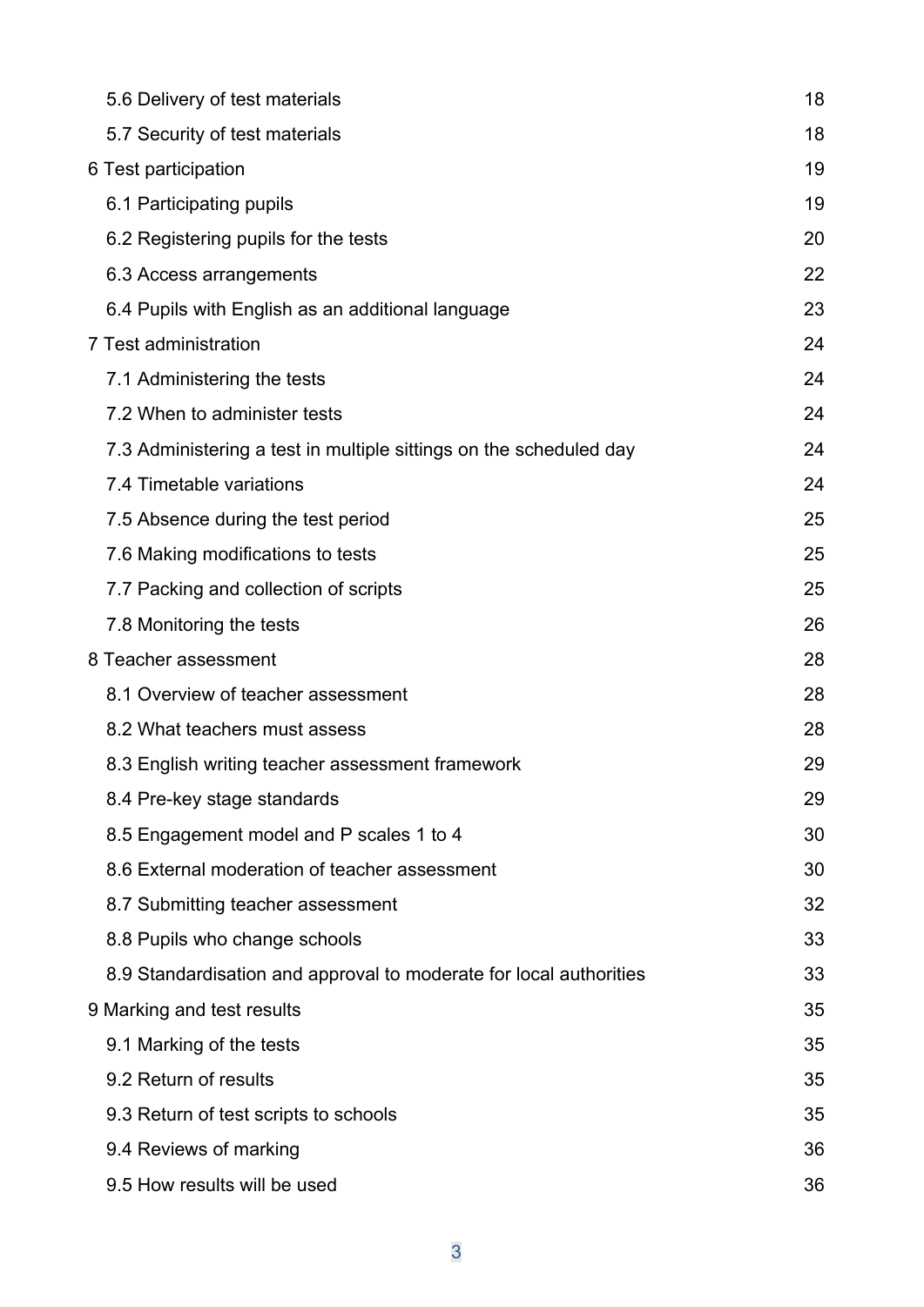| 10 Maladministration                                         | 37 |
|--------------------------------------------------------------|----|
| 10.1 Maladministration of the tests                          | 37 |
| 10.2 Maladministration of teacher assessment                 | 37 |
| 11 Reporting to parents                                      | 38 |
| 11.1 Annual reports                                          | 38 |
| 11.2 What reports must cover                                 | 38 |
| 12 Keeping and maintaining records                           | 41 |
| 12.1 Pupils' educational records                             | 41 |
| 12.2 Disclosure of educational records                       | 42 |
| 12.3 Transferring records to a pupil's new school            | 42 |
| 13 Legal requirements and responsibilities                   | 44 |
| 13.1 How the arrangements apply to different types of school | 44 |
| 13.2 Special educational provision                           | 45 |
| 13.3 Regulatory concerns                                     | 45 |
| 14 Further information                                       | 46 |
| 14.1 Useful websites and links                               | 46 |
| 14.2 Additional resources                                    | 47 |
| 14.3 General enquiries                                       | 47 |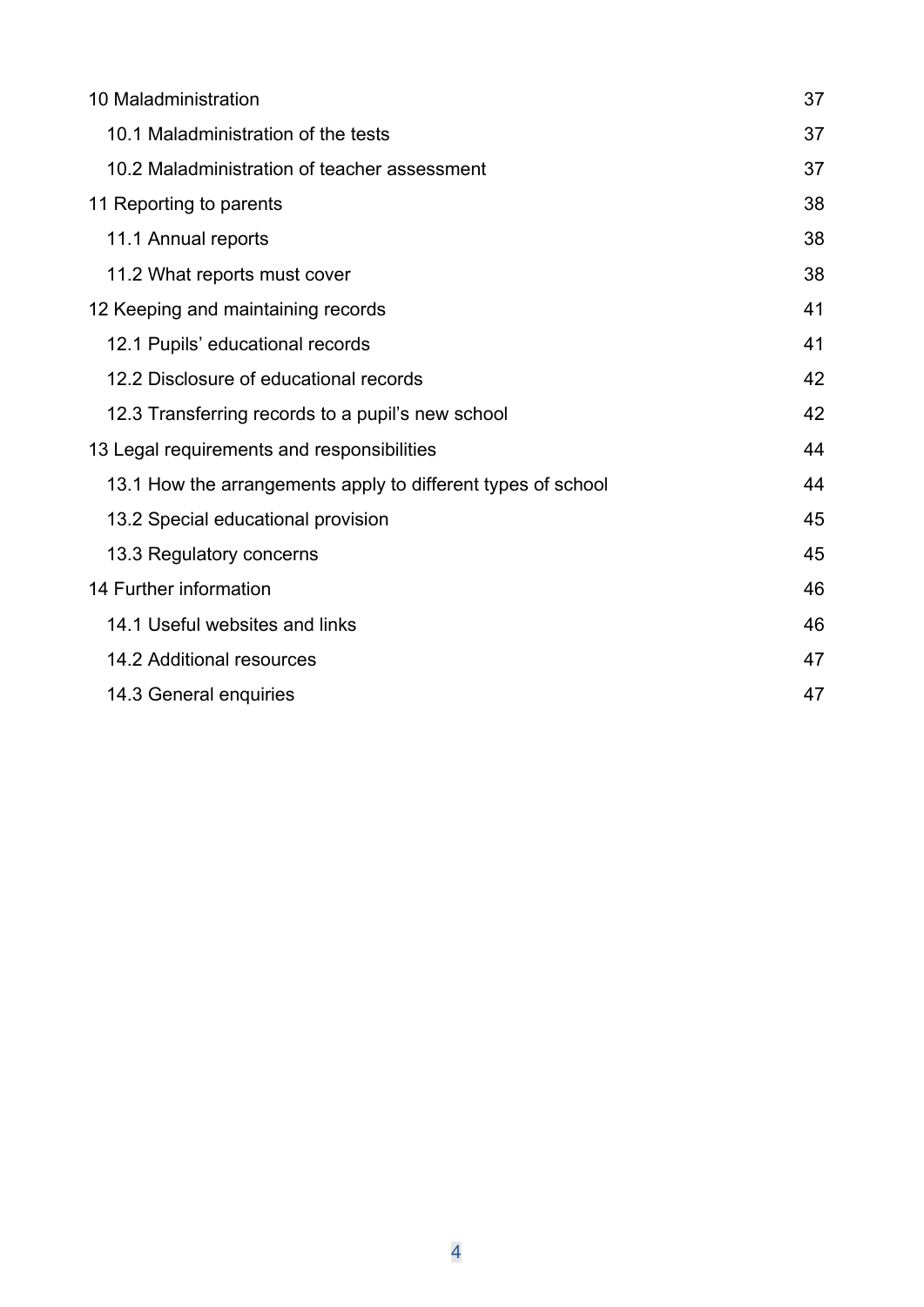# <span id="page-4-0"></span>**1 Summary**

# <span id="page-4-1"></span>**1.1 About this guidance**

This guidance sets out the statutory requirements for key stage 2 (KS2) national curriculum assessment and reporting for the 2020/21 academic year. It is produced by the [Standards and Testing Agency](http://www.gov.uk/sta)<sup>[1](#page-4-4)</sup> (STA), an executive agency of the Department for Education (DfE), and is relevant until the end of the 2020/21 academic year.

The assessment and reporting arrangements (ARA) apply to:

- maintained schools (including maintained special schools)
- academies (including free schools)
- pupil referral units (PRUs)
- Ministry of Defence (MoD) schools
- participating independent schools with KS2 pupils

# <span id="page-4-2"></span>**1.2 Who is this guidance for?**

This guidance is for:

- all staff responsible for KS2 assessments, including administering the tests
- headteachers and senior leadership teams
- governors and trustees
- local authority (LA) assessment co-ordinators

# <span id="page-4-3"></span>**1.3 Legal status**

The ARA contains provisions made in terms of Article 11 (as amended) of [The Education](http://www.legislation.gov.uk/uksi/2003/1038/made)  [\(National Curriculum\) \(Key Stage 2 Assessment Arrangements\) \(England\) Order 2003](http://www.legislation.gov.uk/uksi/2003/1038/made)[2](#page-4-5). This 2003 Order is made by the Secretary of State under powers provided for by section [87 of the Education Act 2002](http://www.legislation.gov.uk/ukpga/2002/32/section/87)<sup>3</sup>. This document gives full effect to the provisions made in the 2003 Order concerning KS2 assessment and has effect as if made by the 2003 Order. The ARA also contains guidance that does not form part of the law. Section 13 contains further information on legal requirements and responsibilities.

<span id="page-4-4"></span><sup>1</sup> www.gov.uk/sta

<span id="page-4-5"></span><sup>2</sup> www.legislation.gov.uk/uksi/2003/1038/made

<span id="page-4-6"></span><sup>3</sup> www.legislation.gov.uk/ukpga/2002/32/section/87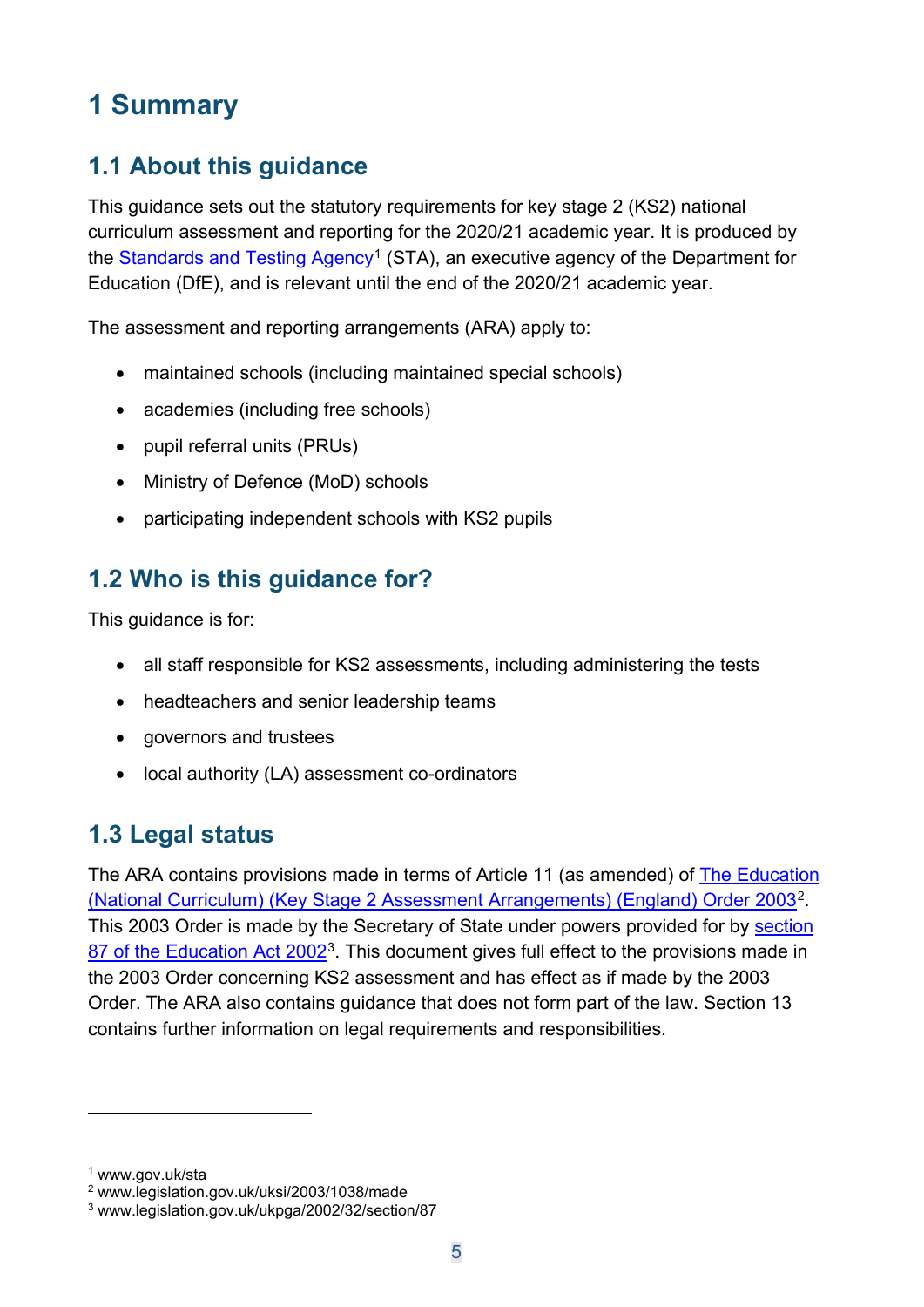# <span id="page-5-0"></span>**2 Changes for 2020/21**

In response to the disruption schools are facing due to the coronavirus (COVID-19) pandemic, the Secretary of State for Education has announced [extra measures to](https://www.gov.uk/government/news/extra-measures-to-support-students-ahead-of-next-summers-exams)  [support pupils taking exams and assessments in 2021](https://www.gov.uk/government/news/extra-measures-to-support-students-ahead-of-next-summers-exams)<sup>4</sup>.

Changes relating to the KS2 national curriculum assessments are detailed below.

#### <span id="page-5-1"></span>**2.1 Performance tables in 2021**

School-level data from the KS2 national curriculum assessments will not be published in performance tables in 2021, but results will be available in [Analyse School Performance](http://www.analyse-school-performance.service.gov.uk/)<sup>[5](#page-5-7)</sup> (see section 9.5).

## <span id="page-5-2"></span>**2.2 English grammar, punctuation and spelling test**

The KS2 English grammar, punctuation and spelling test has been suspended for 2021.

#### <span id="page-5-3"></span>**2.3 Test timetable**

Removal of the KS2 English grammar, punctuation and spelling test means that the English reading test will take place on Monday 10 May and the mathematics test will be on Tuesday 11 and Wednesday 12 May (see section 3.2).

#### <span id="page-5-4"></span>**2.4 Science teacher assessment**

In 2021, schools do not need to make or submit teacher assessment (TA) judgements for pupils in science.

## <span id="page-5-5"></span>**2.5 Multiplication tables check**

Introduction of the statutory multiplication tables check (MTC) has been delayed until the 2021/22 academic year. In 2021, schools can choose to administer the MTC to year 4 pupils, between Monday 7 June and Friday 25 June, but there is no requirement to do so.

We will publish [MTC guidance](https://www.gov.uk/government/collections/multiplication-tables-check)<sup>[6](#page-5-8)</sup> when the service opens in March 2021.

<span id="page-5-6"></span><sup>4</sup> www.gov.uk/government/news/extra-measures-to-support-students-ahead-of-next-summers-exams

<span id="page-5-7"></span><sup>5</sup> www.analyse-school-performance.service.gov.uk

<span id="page-5-8"></span><sup>6</sup> www.gov.uk/government/collections/multiplication-tables-check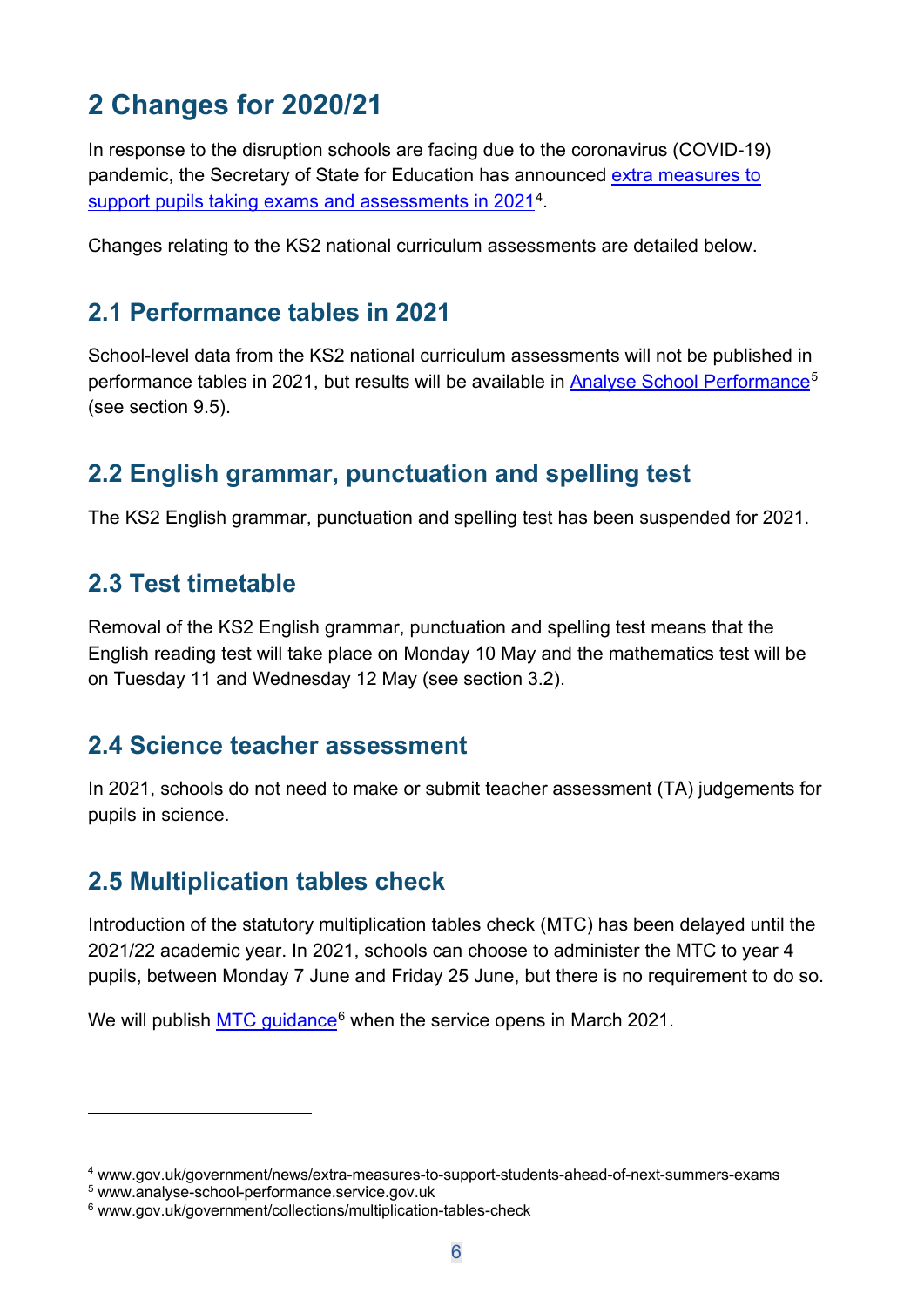# <span id="page-6-0"></span>**2.6 Timetable variation period**

Schools must administer the tests according to the statutory timetable (see section 3.2) unless an application for a [timetable variation](http://www.gov.uk/guidance/key-stage-2-tests-varying-the-test-timetable)<sup>[7](#page-6-3)</sup> has been approved by STA. The timetable variation period has been extended to give greater flexibility to schools if pupils cannot take the tests on the scheduled dates because of coronavirus disruption.

In 2021, schools may make an application to administer the KS2 tests to pupils up to 10 school days after the dates specified in the test timetable.

## <span id="page-6-1"></span>**2.7 Applications for additional time and aid notifications**

To help reduce the administrative burden on schools, the requirement to submit applications for additional time or notifications that pupils used an aid (such as a scribe, transcript or word processor) in the KS2 tests has been suspended for 2021.

Schools must hold evidence to demonstrate that any support provided to pupils in the tests reflects normal classroom practice. Schools could be subject to a maladministration investigation if they fail to use access arrangements appropriately.

[Access arrangements](https://www.gov.uk/government/publications/key-stage-2-tests-access-arrangements) guidance<sup>[8](#page-6-4)</sup> will be published in December 2020.

#### <span id="page-6-2"></span>**2.8 Pupils working below the standard of national curriculum assessments and not engaged in subject-specific study**

In the 2020/21 academic year, schools can use [the engagement model](http://www.gov.uk/government/publications/the-engagement-model)<sup>[9](#page-6-5)</sup> or  $P$  scales 1 to  $4^{10}$  $4^{10}$  $4^{10}$  $4^{10}$  to assess pupils working below the standard of national curriculum assessments and not engaged in subject-specific study. This is a transitionary arrangement, on a nonstatutory basis for one year, as some schools may not be fully prepared to implement the engagement model as originally intended.

Schools that have implemented the engagement model can report which pupils they have assessed using the model. Schools that need more time to implement the engagement model should report that they have used P scales. The engagement model will be statutory from September 2021.

<span id="page-6-3"></span><sup>7</sup> www.gov.uk/guidance/key-stage-2-tests-varying-the-test-timetable

<span id="page-6-4"></span><sup>8</sup> www.gov.uk/government/publications/key-stage-2-tests-access-arrangements

<span id="page-6-5"></span><sup>9</sup> www.gov.uk/government/publications/the-engagement-model

<span id="page-6-6"></span><sup>10</sup> www.gov.uk/government/publications/p-scales-attainment-targets-for-pupils-with-sen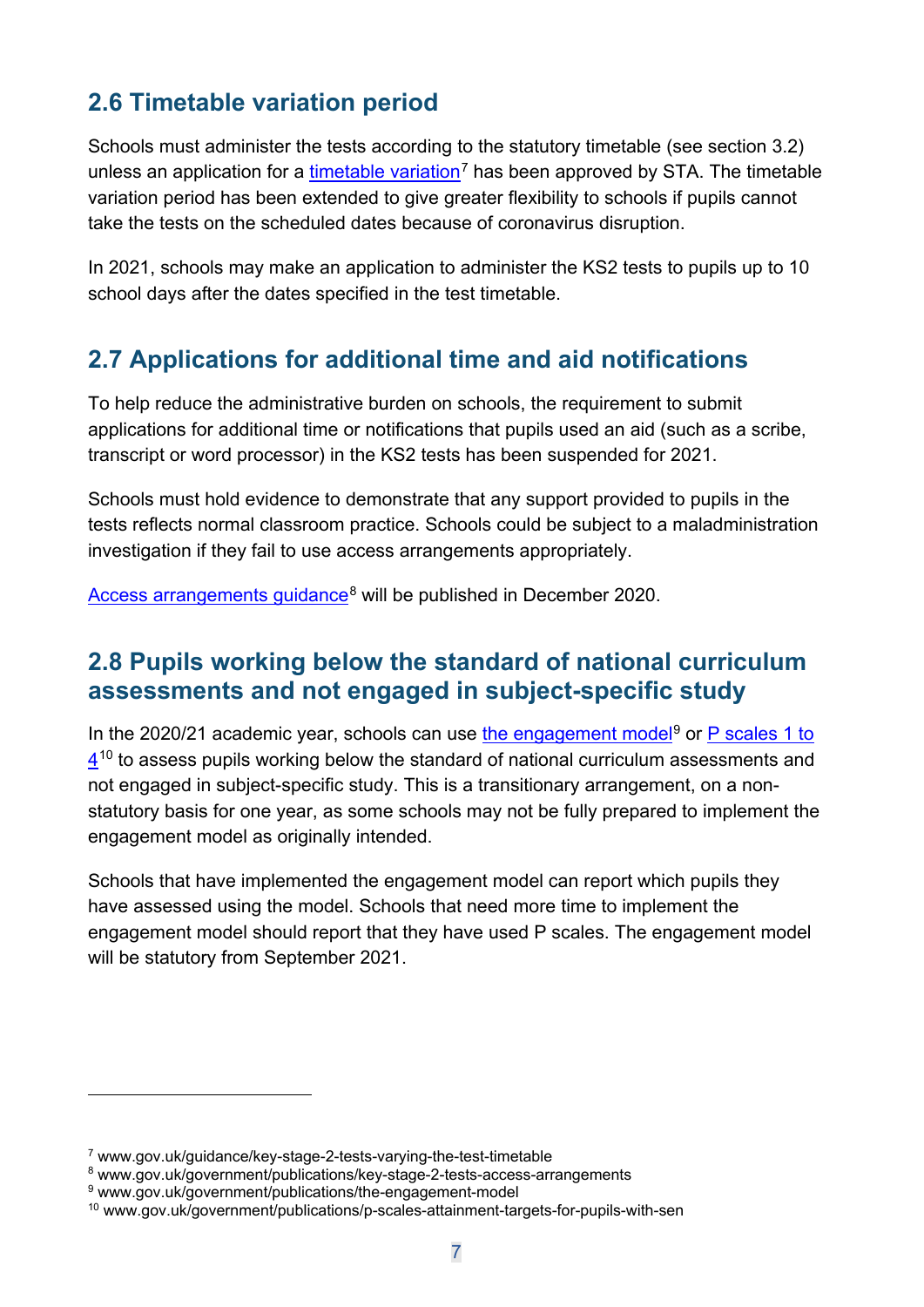# <span id="page-7-0"></span>**2.9 Braille versions of the English reading test**

All KS2 tests are available in contracted braille. From 2021, the English reading test will also be available in uncontracted braille, by request (see section 5.5).

#### <span id="page-7-1"></span>**2.10 Teacher assessment moderation**

The usual process for LAs to gain approval to moderate teacher assessment (TA) of English writing has been simplified. Approval to moderate in 2021 will be granted by STA in the order of precedence detailed in section 8.9.

STA will not deliver TA moderation training events to LAs. Training materials from 2018/19 and 2019/20 are available on the [Primary Assessment Gateway](https://www.primaryassessmentgateway.education.gov.uk/)<sup>11</sup>. LAs can use these materials to support their delivery of moderator training.

In previous years, STA visited a sample of LAs during the TA moderation period, to monitor their moderation procedures. This process has been suspended for 2021.

<span id="page-7-2"></span><sup>11</sup> www.primaryassessmentgateway.education.gov.uk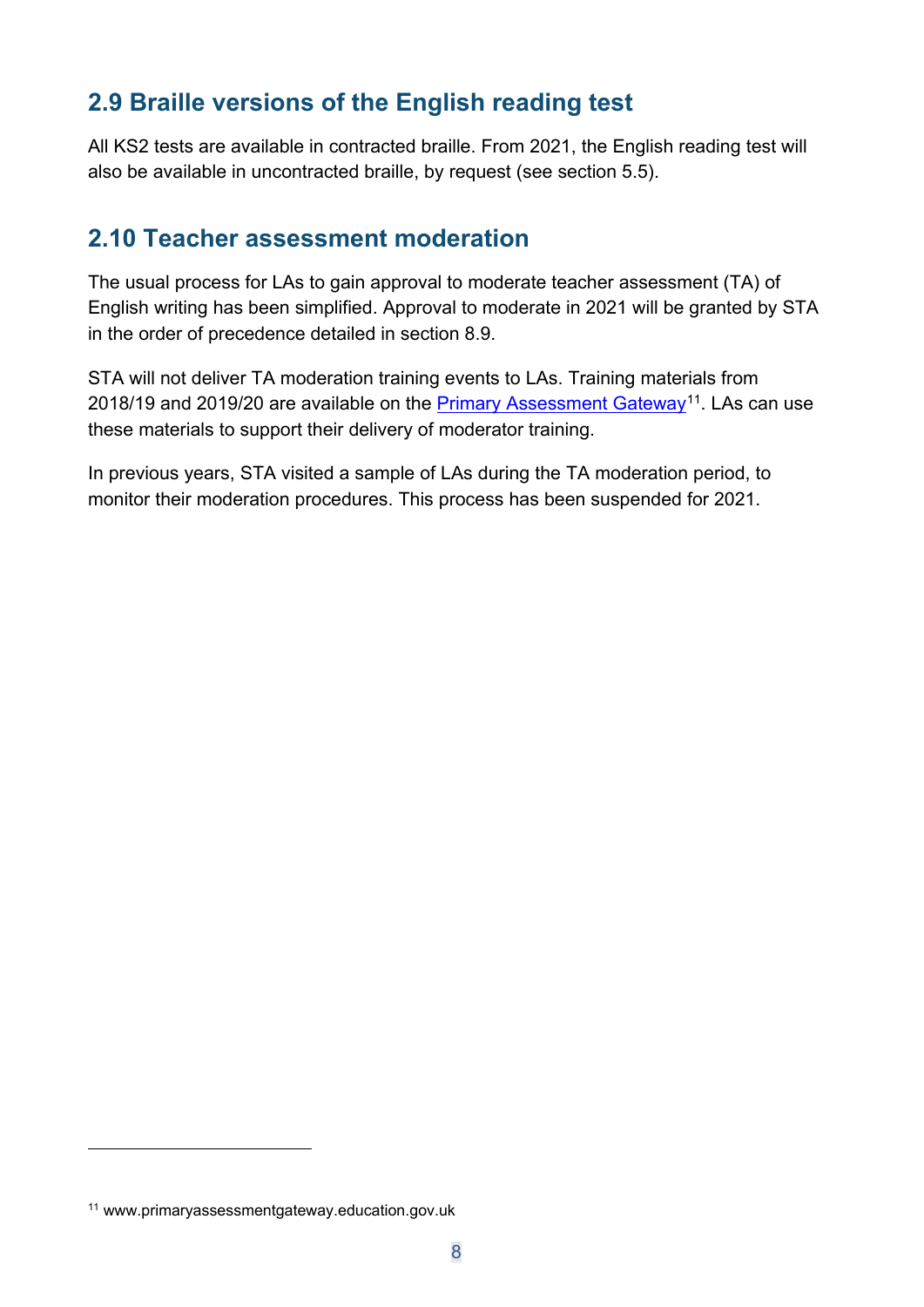# <span id="page-8-0"></span>**3 Important dates**

These dates may be subject to change.

# <span id="page-8-1"></span>**3.1 Important dates for 2020/21**

| <b>Date</b>                           | <b>Action</b>                                                                                                                                                                                                                                              |  |  |  |  |
|---------------------------------------|------------------------------------------------------------------------------------------------------------------------------------------------------------------------------------------------------------------------------------------------------------|--|--|--|--|
| Friday 11 December                    | Deadline for participating independent schools to report to<br>STA, on the Primary Assessment Gateway, that they have<br>a written agreement in place with an LA to monitor their<br>KS2 tests (and complete external moderation of TA, if<br>submitting). |  |  |  |  |
| Monday 15 February                    | Forms available on the Primary Assessment Gateway<br>for schools to:<br>register pupils<br>٠<br>apply for early opening<br>$\bullet$<br>apply for timetable variations                                                                                     |  |  |  |  |
| Friday 12 March                       | Deadline for schools to:<br>complete pupil registration<br>submit applications for early opening                                                                                                                                                           |  |  |  |  |
| By the end of March                   | KS2 test administration guidance published.<br>MTC guidance published for schools choosing to take part.                                                                                                                                                   |  |  |  |  |
| Monday 12 April                       | Schools notified of outcomes of early opening applications<br>on the Primary Assessment Gateway.                                                                                                                                                           |  |  |  |  |
| Monday 26 April to<br>Friday 30 April | Schools receive all KS2 test materials and stationery items.                                                                                                                                                                                               |  |  |  |  |
| Monday 10 May to<br>Wednesday 12 May  | Schools administer the KS2 tests (see section 3.2).                                                                                                                                                                                                        |  |  |  |  |
| Wednesday 12 May                      | Pupil cheating form available on the Primary Assessment<br>Gateway.<br>KS2 headteacher's declaration form (HDF) available to<br>schools on the Primary Assessment Gateway from 5pm.                                                                        |  |  |  |  |
| Monday 17 May                         | TA submission form available on the Primary Assessment<br>Gateway.                                                                                                                                                                                         |  |  |  |  |
| Friday 21 May                         | Schools informed by the LA on, or after, this date if they are<br>going to be part of the sample for external moderation of<br>TA.                                                                                                                         |  |  |  |  |
| Monday 24 May to<br>Wednesday 26 May  | Final dates for schools to administer the KS2 tests to pupils<br>with approved timetable variations:<br>English reading (Monday 24 May)<br>Mathematics Papers 1 and 2 (Tuesday 25 May)<br>$\bullet$<br>Mathematics Paper 3 (Wednesday 26 May)              |  |  |  |  |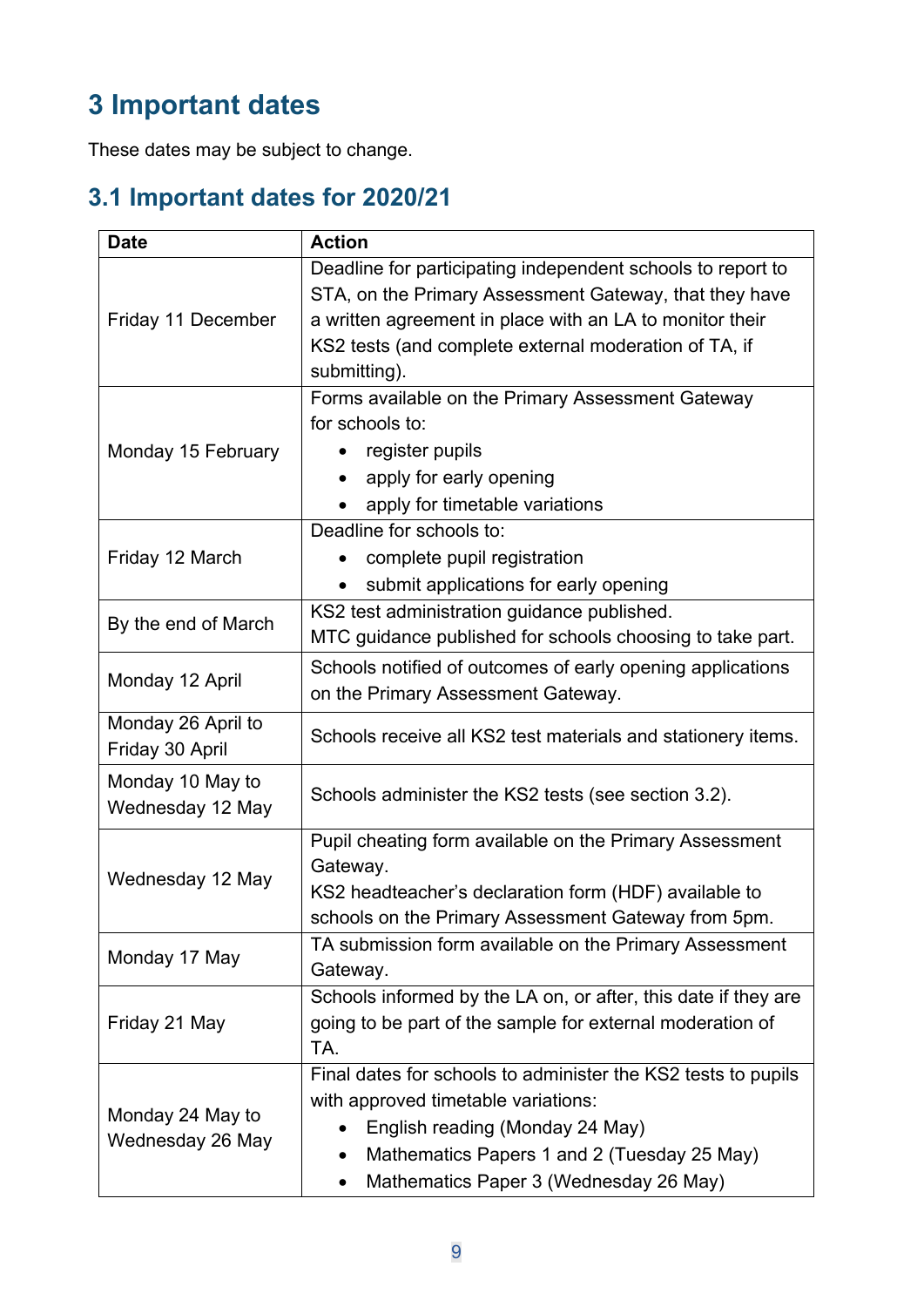| Friday 28 May                                                                             | Deadline for schools to:<br>notify STA of a pupil cheating<br>submit the KS2 HDF<br>Test materials and mark schemes available to download<br>from GOV.UK.               |  |  |  |
|-------------------------------------------------------------------------------------------|-------------------------------------------------------------------------------------------------------------------------------------------------------------------------|--|--|--|
| Monday 7 June to<br>Friday 25 June                                                        | MTC administration period for schools choosing to<br>participate.                                                                                                       |  |  |  |
| Tuesday 8 June to<br>Thursday 1 July                                                      | LAs undertake external moderation of KS2 English writing<br>TA.                                                                                                         |  |  |  |
| Thursday 1 July                                                                           | Deadline to submit KS2 TA data on the Primary<br>Assessment Gateway.                                                                                                    |  |  |  |
| By no later than<br>Tuesday 13 July (this<br>date will be confirmed<br>by spring $2021$ ) | KS2 test results and marked script images available on the<br><b>Primary Assessment Gateway.</b><br>Raw score to scaled score conversion tables available on<br>GOV.UK. |  |  |  |
| Wednesday 21 July                                                                         | Deadline for schools to submit marking review applications.                                                                                                             |  |  |  |
| Wednesday 8<br>September                                                                  | Review outcomes returned to schools.                                                                                                                                    |  |  |  |

# <span id="page-9-0"></span>**3.2 Test timetable for 2021**

The tests must be taken on the scheduled day, and in order, unless an application for a timetable variation has been approved by STA (see section 7.4).

| <b>Date</b>      | <b>Tests</b>                                                  |  |  |
|------------------|---------------------------------------------------------------|--|--|
| Monday 10 May    | English reading                                               |  |  |
| Tuesday 11 May   | Mathematics:<br>• Paper 1: arithmetic<br>• Paper 2: reasoning |  |  |
| Wednesday 12 May | Mathematics Paper 3: reasoning                                |  |  |

The timetable variation period has been extended to give greater flexibility to schools if pupils cannot take the tests on the scheduled dates because of coronavirus disruption. In 2021, schools may make an application to administer the KS2 tests to pupils up to 10 school days after the dates specified in the test timetable.

Eid al Fitr is expected to begin on the evening of Wednesday 12 May. Schools may use timetable variations to reschedule the KS2 tests for pupils who will be absent.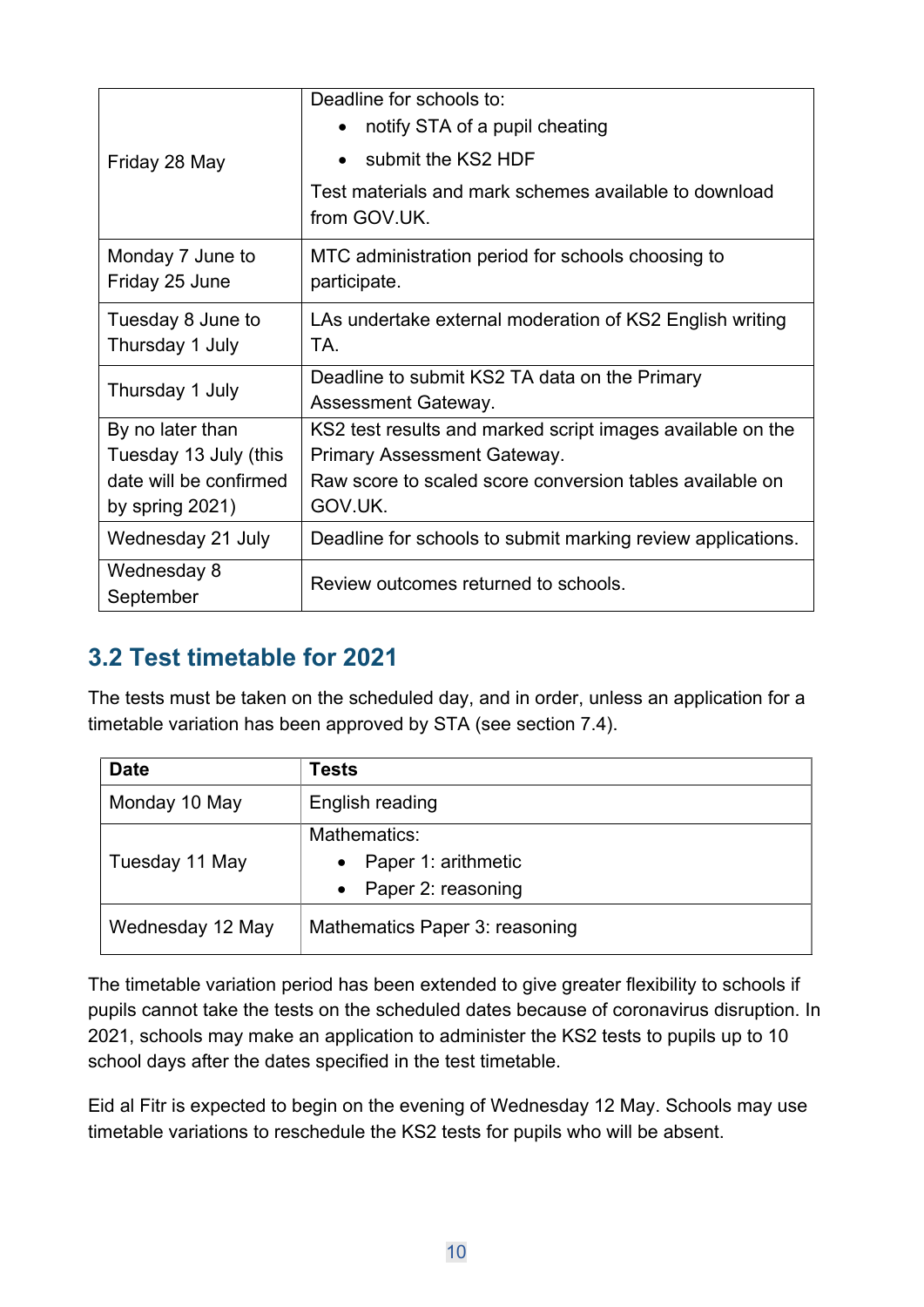# <span id="page-10-0"></span>**4 Responsibilities**

# <span id="page-10-1"></span>**4.1 Headteachers' responsibilities**

All references to headteachers include acting headteachers or anyone with delegated authority in the absence of the headteacher.

Headteachers at participating schools have a duty to ensure that:

- the requirements in the ARA are implemented in their school
- teachers and other staff comply with the ARA
- the deadlines in the ARA are met
- the needs of all pupils are considered, and suitable access arrangements are put in place to enable them to take part in the tests, where possible (see section 6.3)
- parents are issued with a [privacy notice](https://www.gov.uk/government/publications/data-protection-and-privacy-privacy-notices)<sup>[12](#page-10-2)</sup> that explains how pupils' personal data is processed

If headteachers, teachers, test administrators and other staff do not comply with the provisions of this ARA, and other published guidance, this could result in the school being investigated for maladministration.

#### **Key stage 2 tests**

Headteachers at maintained schools, academies (including free schools) and participating independent schools must:

- consider whether any pupils will need modified versions of the tests and, if you have not placed a test order on the Primary Assessment Gateway, contact the national curriculum assessments helpline to make a late order
- ensure all pupils are registered for the tests on the Primary Assessment Gateway by Friday 12 March and that each pupil's details are accurate, including any pupils who are registered at their school, but are attending a PRU
- register new pupils for the tests if they arrive in school after Friday 12 March
- keep all test materials secure and treat them as confidential before, during and after the test period until Friday 28 May
- be able to give an accurate account of everyone with access to test materials from the point materials arrive in school until Friday 28 May

<span id="page-10-2"></span><sup>12</sup> www.gov.uk/government/publications/data-protection-and-privacy-privacy-notices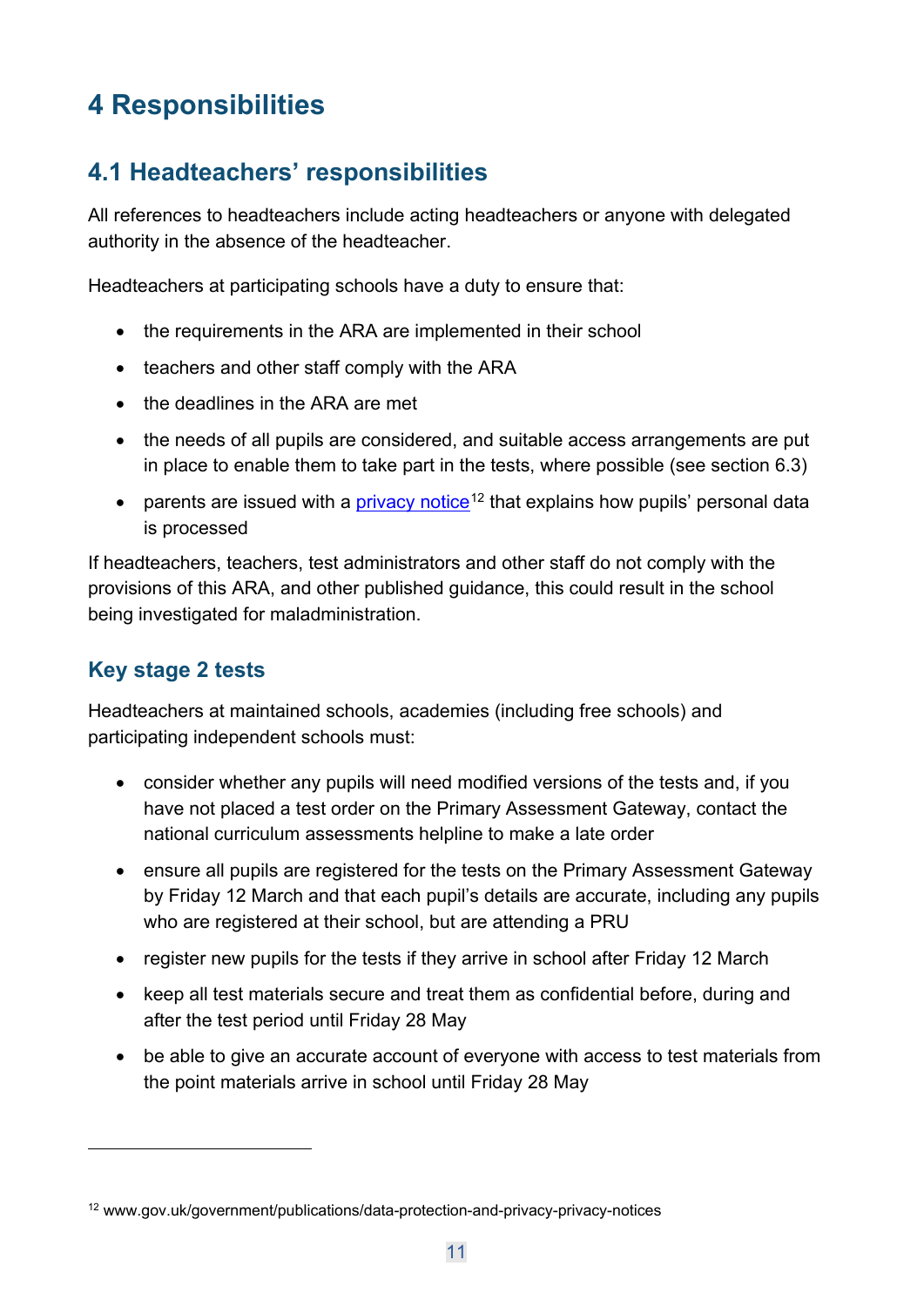- ensure specific content from test materials is not used to prepare pupils
- ensure test administrators are appropriately trained, and administer the tests according to the published guidance
- administer all tests according to the published timetable, unless STA has approved a timetable variation
- ensure pupils have the correct test materials and equipment
- ensure the correct use of access arrangements
- notify STA of any incident that may have affected the security or confidentiality of the tests
- co-operate with any monitoring visit requests, including visits by STA or LA representatives
- submit notifications of pupils identified as having cheated, on the Primary Assessment Gateway (if required) before submitting the HDF
- submit the HDF on the Primary Assessment Gateway after all test scripts have been collected for marking and by Friday 28 May (see below)

Headteachers at academies must also:

- have a written agreement in place with their chosen LA for monitoring the KS2 tests and moderating their KS2 TA
- have notified STA on the Primary Assessment Gateway, by Friday 20 November, if they intend to use a non-geographical LA

Headteachers at participating independent schools must also:

- have issued a privacy notice to the parents of any pupils taking the tests, and received approval for their child's participation, before placing a test order
- have placed orders for standard and modified tests on the Primary Assessment **Gateway**
- have a written agreement in place with their chosen LA for monitoring the KS2 tests (and moderating their KS2 TA, if submitting to STA) and have reported this information to STA on the Primary Assessment Gateway by Friday 11 December
- register eligible pupils for the tests by Friday 12 March

If an independent school fails to complete any of these actions, they may not be able to participate in the tests.

#### **Headteacher's declaration form**

After all test scripts have been collected for marking, headteachers must submit the KS2 HDF on the Primary Assessment Gateway, as detailed in article5(4) of the Education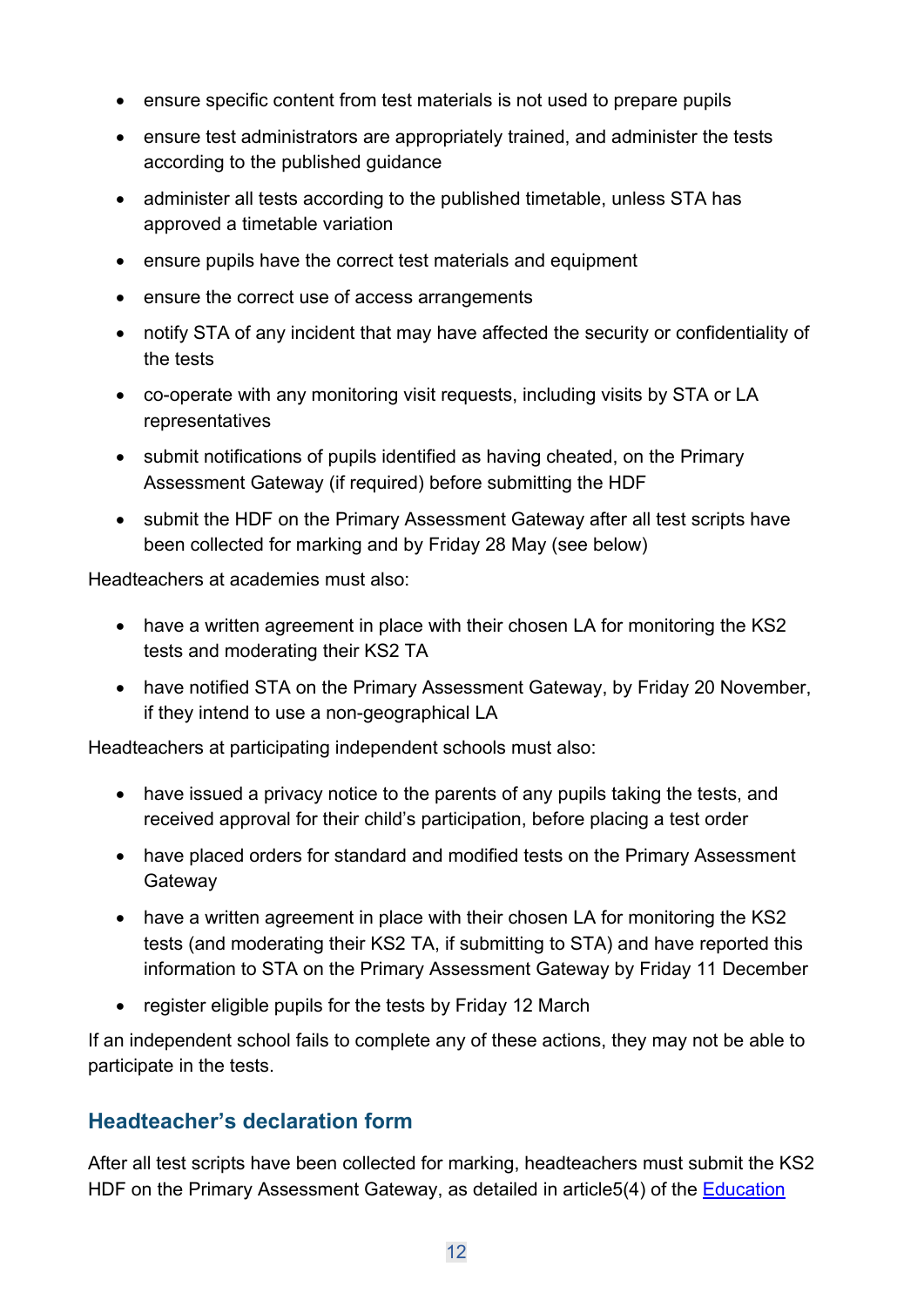[\(National Curriculum\) \(Key Stage 2 Assessment Arrangements\) \(England\) Order 2003](http://www.legislation.gov.uk/uksi/2003/1038/contents/made)[13.](#page-12-0) This requirement applies to all maintained schools, including specialist provision schools, even if all pupils are working below the standard of the KS2 tests or are unable to access them.

The HDF confirms that the tests have been administered according to the published guidance or that any issues have been reported to STA. The form will be available from 5pm on Wednesday 12 May and must be submitted by Friday 28 May. Failure to complete the HDF by the deadline may result in a maladministration investigation.

If you cannot complete the HDF, or make any errors in your submission, you should notify the national curriculum assessments helpline on 0300 303 3013.

#### **Teacher assessment and moderation**

Headteachers at maintained schools, academies (including free schools) and participating independent schools must:

- use funds available within the school's overall resources to give those carrying out TA sufficient opportunity to become familiar with:
	- the TA frameworks
	- the pre-key stage standards
	- the engagement model or P scales 1 to 4
- ensure the relevant framework or quidance is used to make each pupil's TA judgements (see section 8.2)
- ensure TA judgements are an accurate assessment of pupils' attainment
- submit TA data to STA, for all pupils at the end of KS2, by Thursday 1 July
- notify STA of any issues that may have affected the integrity of the TA

Headteachers at academies must also have a written agreement in place with their chosen LA for external moderation of their KS2 TA. If they have selected a nongeographical LA, they must have reported this information to STA on the Primary Assessment Gateway by Friday 20 November.

Headteachers at participating independent schools that wish to compare their TA in English writing with local or national data, must also have a written agreement in place with their chosen LA for external moderation of their KS2 TA. They must report this information to STA, on the Primary Assessment Gateway, by Friday 11 December.

<span id="page-12-0"></span><sup>13</sup> www.legislation.gov.uk/uksi/2003/1038/contents/made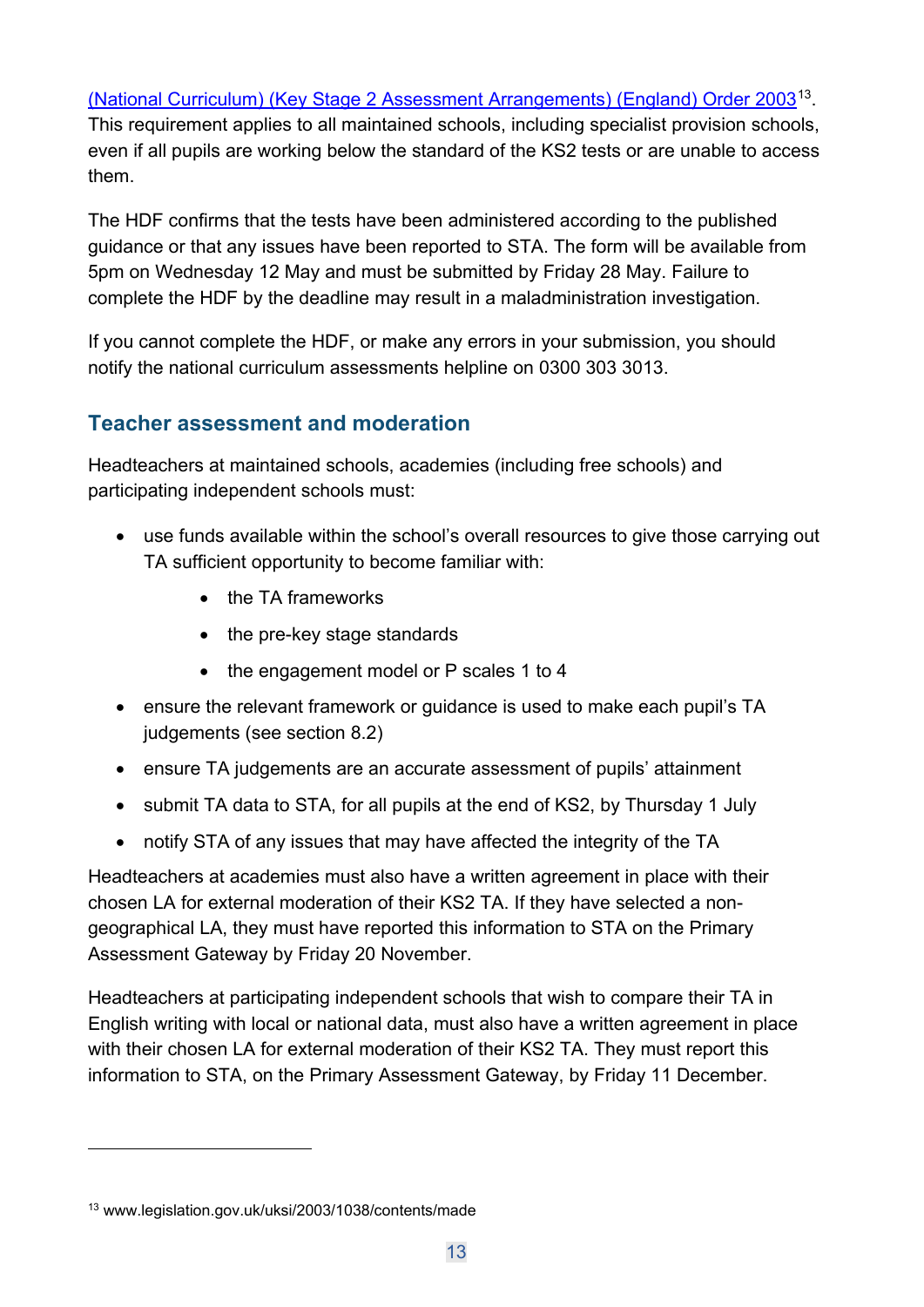# <span id="page-13-0"></span>**4.2 Local authorities' responsibilities**

LAs must take reasonable steps to ensure that participating schools follow the guidance in this ARA. This also applies to academies and participating independent schools that have an agreement in place with the LA.

LAs should ensure that participating schools:

- understand and follow the statutory requirements set out in this ARA, as well as any funding agreement requirements
- are offered support on all aspects of assessment at KS2
- are aware of the need to store all assessment materials securely
- meet the requirements for transferring records between schools, including the completion of the [common transfer file](http://www.gov.uk/government/collections/common-transfer-file)<sup>14</sup> (CTF) as noted in the Education (Pupil [Information\) \(England\) Regulations 2005](http://www.legislation.gov.uk/uksi/2005/1437/made)[15](#page-13-2)

#### **Key stage 2 tests**

Responsibilities include:

- ensuring training and advice is available to schools on all aspects of the KS2 tests
- viewing reports of their schools' applications for early opening and timetable variations to help inform monitoring visits
- making unannounced monitoring visits to a sample of schools before, during and after the KS2 test period (see section 7.8)
- informing STA of any irregularities, which could result in the school being investigated for maladministration

#### **Teacher assessment and moderation**

Responsibilities include:

- arranging a robust programme of moderation, to ensure that all schools they are responsible for are moderated at least once every 4 years (excluding 2020), or more frequently, to validate English writing TA judgements (see section 8.6)
- submitting TA data to STA on the Primary Assessment Gateway, by Thursday 1 July, for schools that have arranged for the LA to submit on their behalf

<span id="page-13-1"></span><sup>14</sup> www.gov.uk/government/collections/common-transfer-file

<span id="page-13-2"></span><sup>15</sup> www.legislation.gov.uk/uksi/2005/1437/made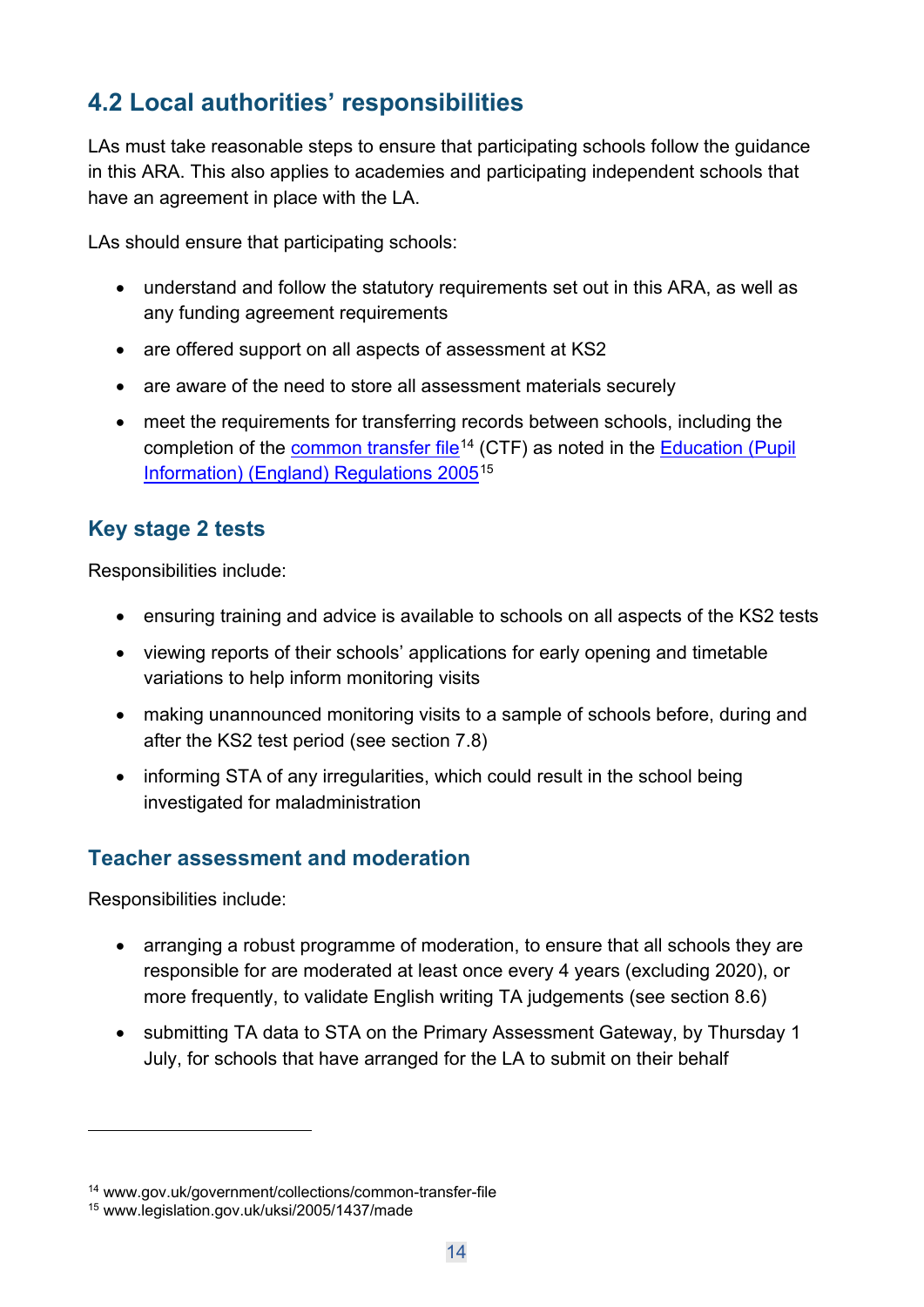- informing STA of any irregularities, which could result in the school being investigated for maladministration
- moderating participating independent schools in the first year they opt in and then at least once every 4 years (excluding 2020)

## <span id="page-14-0"></span>**4.3 Teachers' responsibilities**

Teachers must comply with the provisions of this ARA when carrying out assessment and reporting functions. If teachers do not comply with the provisions of this ARA, this could result in the school being investigated for maladministration.

# <span id="page-14-1"></span>**4.4 Governing bodies' responsibilities**

Governing bodies of maintained schools and proprietors of participating independent schools must carry out their functions to ensure that the KS2 national curriculum assessments are administered in their school according to this ARA.

# <span id="page-14-2"></span>**4.5 Academy trusts' responsibilities**

An academy's funding agreement will usually require the academy trust to ensure that the KS2 national curriculum assessments are administered in the school according to this ARA.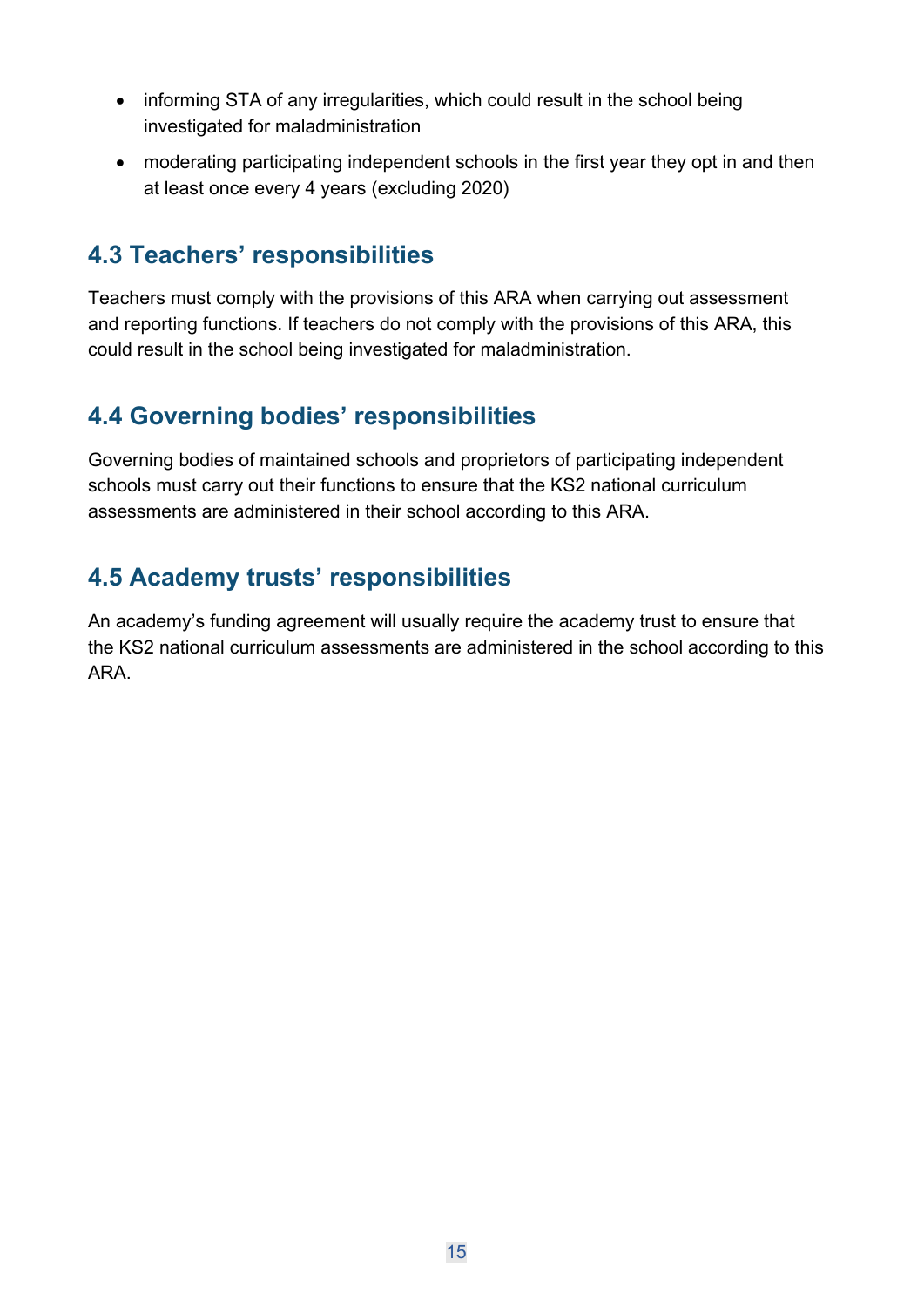# <span id="page-15-0"></span>**5 2021 national curriculum tests**

## <span id="page-15-1"></span>**5.1 Overview of tests**

The KS2 tests consist of:

- English reading
- Mathematics Paper 1: arithmetic
- Mathematics Paper 2: reasoning
- Mathematics Paper 3: reasoning

#### **English reading test**

The [English](http://www.gov.uk/government/publications/national-curriculum-in-england-english-programmes-of-study) reading test focuses on the comprehension elements of the English [programmes of study](http://www.gov.uk/government/publications/national-curriculum-in-england-english-programmes-of-study)[16](#page-15-3) and includes a mixture of text types. The test is designed so that the texts increase in their level of difficulty.

The test consists of a reading booklet and a separate answer booklet. Pupils will have one hour to read the 3 texts in the reading booklet and complete the questions, which are worth 50 marks in total.

#### **Mathematics test**

The [mathematics](https://www.gov.uk/government/publications/national-curriculum-in-england-mathematics-programmes-of-study) test focuses on the assessable elements of the mathematics [programmes of study](https://www.gov.uk/government/publications/national-curriculum-in-england-mathematics-programmes-of-study)<sup>[17](#page-15-4)</sup> and comprises 2 components, arithmetic and reasoning, presented to pupils as 3 test papers.

Paper 1 assesses arithmetic. Pupils will have 30 minutes to answer the questions, which are worth 40 marks in total.

Papers 2 and 3 assess reasoning. For each paper, pupils will have 40 minutes to answer the questions, which are worth 35 marks per paper.

## <span id="page-15-2"></span>**5.2 Scaled scores**

[Scaled scores](https://www.gov.uk/guidance/scaled-scores-at-key-stage-2)<sup>[18](#page-15-5)</sup> are used to report national curriculum test outcomes.

<span id="page-15-3"></span><sup>16</sup> www.gov.uk/government/publications/national-curriculum-in-england-english-programmes-of-study

<span id="page-15-5"></span><span id="page-15-4"></span><sup>17</sup> www.gov.uk/government/publications/national-curriculum-in-england-mathematics-programmes-of-study <sup>18</sup> www.gov.uk/guidance/scaled-scores-at-key-stage-2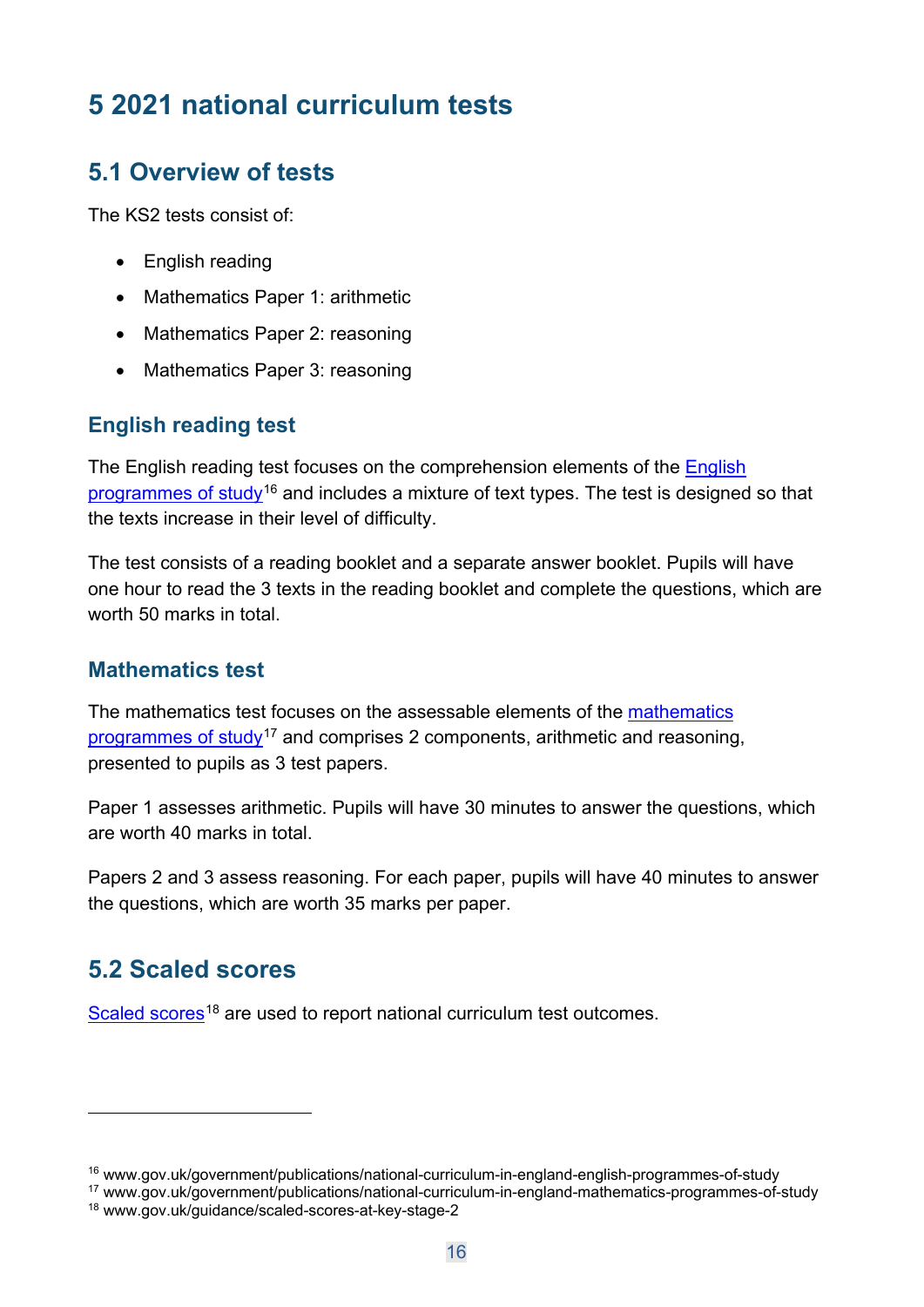# <span id="page-16-0"></span>**5.3 Practice test materials**

[Practice test materials](http://www.gov.uk/government/collections/national-curriculum-assessments-practice-materials)<sup>[19](#page-16-3)</sup> are available to help teachers prepare for the 2021 tests. These include past versions of KS2 national curriculum tests, mark schemes and test administration instructions.

## <span id="page-16-1"></span>**5.4 Test frameworks**

[Test frameworks](https://www.gov.uk/government/collections/national-curriculum-assessments-test-frameworks)<sup>[20](#page-16-4)</sup> are available for each test. Although written for test developers, these may also be of interest to schools. Each framework sets out:

- what is assessed in the test
- how each element of the subject is assessed
- the structure of the tests
- a performance descriptor that describes the standard a pupil is expected to achieve on the test in each subject

Teachers should not use the test frameworks to guide teaching and learning. They do not provide information on how schools should teach the national curriculum.

# <span id="page-16-2"></span>**5.5 Modified test materials**

Standard booklets are A4 (297mm x 210mm) with multi-tonal diagrams and illustrations. STA also develops modified versions of the tests. They are primarily designed for pupils with significant visual impairments, although they may be suitable for pupils with other needs. A pupil is not required to have an identified special educational need or disability to use modified tests.

The modified tests available are:

- enlarged print versions, which are produced in a larger format booklet (364mm x) 257mm) – all text, pictures and non-scaled diagrams are larger than the standard versions
- modified large print versions, which are in the larger format (364mm x 257mm), but more white space is present – some diagrams are substituted for a high contrast design or require the use of physical models
- braille versions, available in Unified English Braille (UEB) (297mm x 275mm), which are suitable for pupils with extremely limited or no vision – diagrams are produced in tactile formats or as physical models

<span id="page-16-3"></span><sup>19</sup> www.gov.uk/government/collections/national-curriculum-assessments-practice-materials

<span id="page-16-4"></span><sup>20</sup> www.gov.uk/government/collections/national-curriculum-assessments-test-frameworks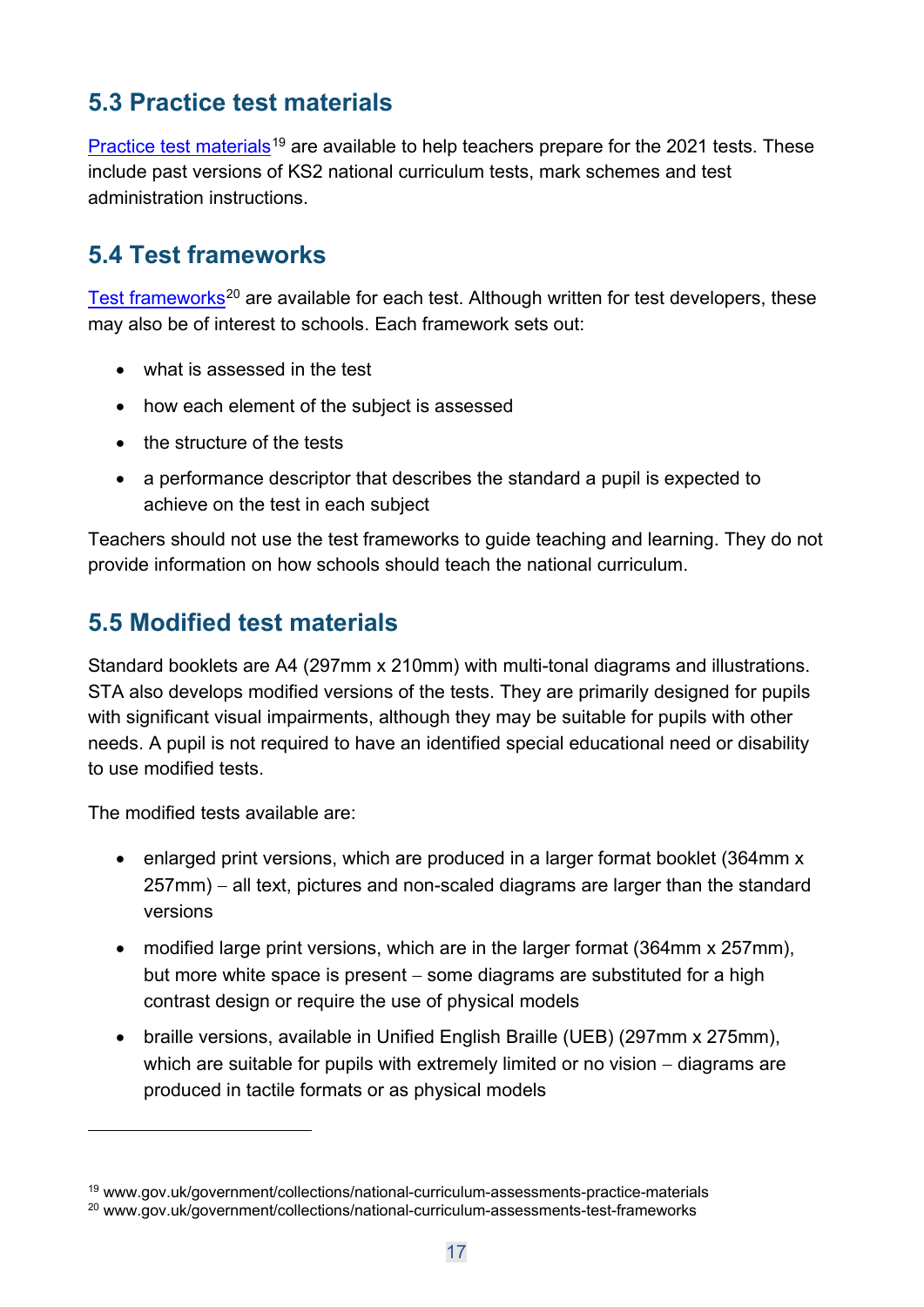Past versions of the modified tests (excluding braille) are available in the practice test materials collection (see section 5.3).

Schools can contact the national curriculum assessments helpline on 0300 303 3013 to:

- order the English reading test in uncontracted braille, if required
- ask for further advice about which modified materials may be suitable
- request hard copies of the modified large print and braille tests from previous years
- make late orders

# <span id="page-17-0"></span>**5.6 Delivery of test materials**

Schools will receive test materials, including any modified test orders, in the week beginning Monday 26 April. During this week, STA will check for changes to the pupil registration data made after the deadline of Friday 12 March. If required, STA will dispatch additional materials from Tuesday 4 May up to the day of each test. Schools will not be sent KS2 mark schemes as they will be published on GOV.UK on Friday 28 May.

Materials are delivered to school addresses taken from [Get information about schools](http://www.get-information-schools.service.gov.uk/)<sup>[21](#page-17-2)</sup> (GIAS). Schools must make sure their details are up to date. Schools must log in to GIAS via [DfE Sign-in](https://sa.education.gov.uk/)<sup>[22](#page-17-3)</sup> to make changes. Further information about updating records is provided in the help menu on the GIAS website.

If schools have not received test materials by Friday 30 April, or they arrive unsealed or damaged, they should contact the national curriculum assessments helpline on 0300 303 3013.

#### **Additional test materials**

Schools requiring additional KS2 test materials should contact the national curriculum assessments helpline on 0300 303 3013 as soon as possible to arrange a delivery.

# <span id="page-17-1"></span>**5.7 Security of test materials**

Headteachers must ensure the integrity of the tests is maintained so that no pupil has an unfair advantage. Schools must follow the guidance on [keeping materials secure](https://www.gov.uk/government/publications/key-stage-1-and-2-tests-and-phonics-screening-check-security-advice)<sup>[23](#page-17-4)</sup> and treat all test materials as confidential from when they are received until Friday 28 May (after the timetable variation period has ended). Any school behaviour that leads to test materials being shared before Friday 28 May could lead to a maladministration investigation (see section 10.1).

<span id="page-17-2"></span><sup>21</sup> www.get-information-schools.service.gov.uk

<span id="page-17-3"></span><sup>22</sup> https://sa.education.gov.uk

<span id="page-17-4"></span><sup>&</sup>lt;sup>23</sup> www.gov.uk/government/publications/key-stage-1-and-2-tests-and-phonics-screening-check-securityadvice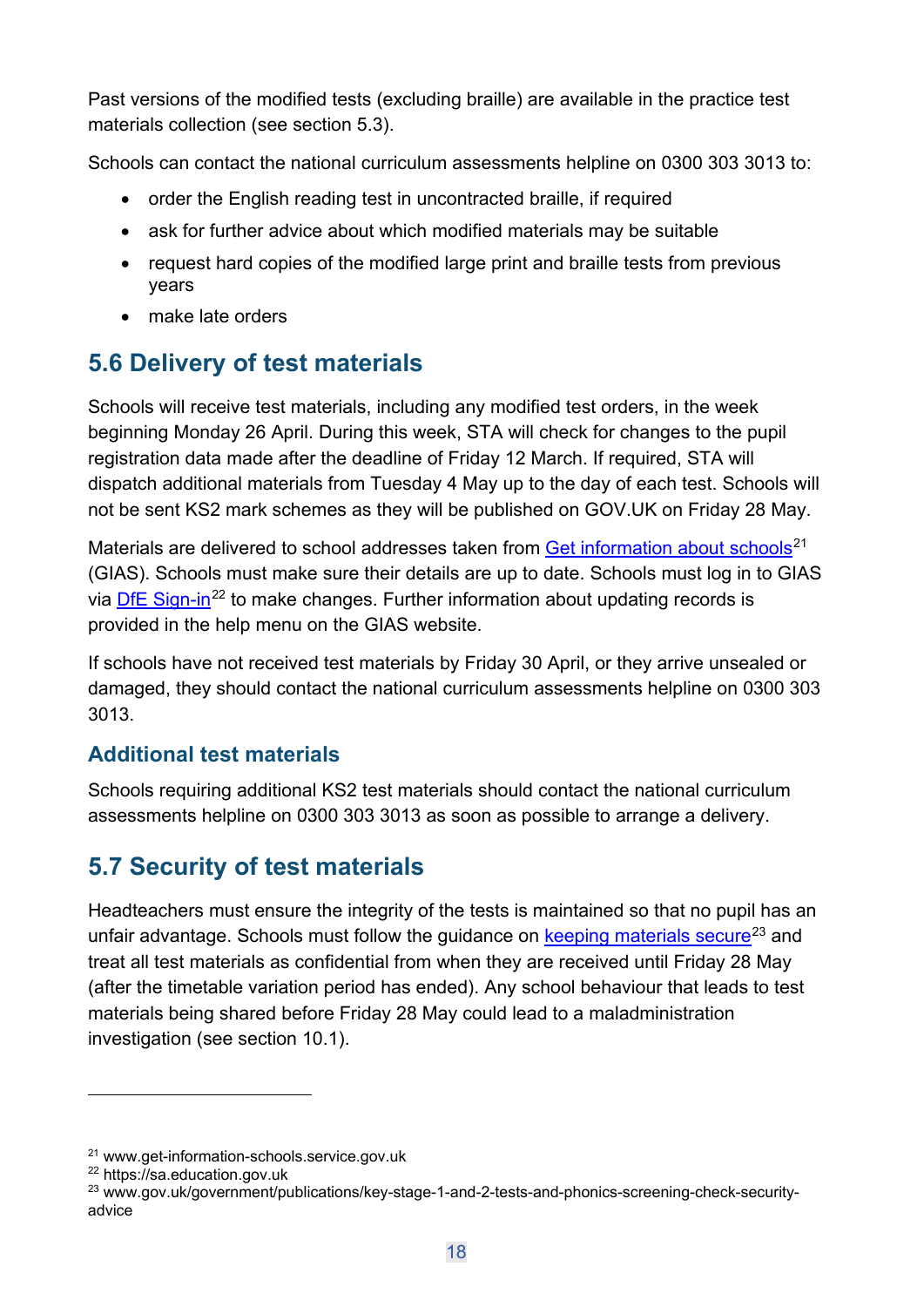# <span id="page-18-0"></span>**6 Test participation**

# <span id="page-18-1"></span>**6.1 Participating pupils**

The tests are designed for pupils who have completed the KS2 programmes of study and are working at the overall standard of the tests. This means that if pupils are working above the pre-key stage standards, they should be entered for the tests.

Most pupils taking the KS2 tests will be in year 6 and will reach the age of 11 by the end of the academic year. Teachers should use their knowledge of each pupil when considering whether to administer the tests to them. They may also use practice materials (see section 5.3) to inform these decisions.

#### **Pupils who should not take the tests**

Pupils should not take the tests if any of the following apply:

- they are working at the [pre-key stage 2 standards](http://www.gov.uk/government/publications/pre-key-stage-2-standards)<sup>24</sup>, the [engagement model](https://www.gov.uk/government/publications/the-engagement-model)<sup>[25](#page-18-3)</sup> or P scales 1 to  $4^{26}$  $4^{26}$  $4^{26}$
- they are working at the standard of the KS2 tests but are unable to participate, even when using suitable access arrangements
- they have not completed the relevant KS2 programme of study and will not move on to the key stage 3 (KS3) programme of study in the next academic year

When making decisions about which pupils should take the tests, headteachers should consider the disruption to teaching due to coronavirus. In most cases, year 6 pupils, who will move on to the KS3 programme of study in the next academic year, should take the tests even if the full KS2 programme of study has not been covered in the usual way.

If the 2021 tests are incorrectly administered to pupils who should not have participated, their test scripts must be sent for marking. This includes if a pupil starts a test and is unable to complete it. Pupils will be awarded test outcomes based on their achievements in those tests and their results must be reported to parents (see section 11.2).

Administering a KS2 test to a pupil who is known to be working below the standard of the test may result in a maladministration investigation.

<span id="page-18-2"></span><sup>24</sup> www.gov.uk/government/publications/pre-key-stage-2-standards

<span id="page-18-3"></span><sup>25</sup> www.gov.uk/government/publications/the-engagement-model

<span id="page-18-4"></span><sup>26</sup> www.gov.uk/government/publications/p-scales-attainment-targets-for-pupils-with-sen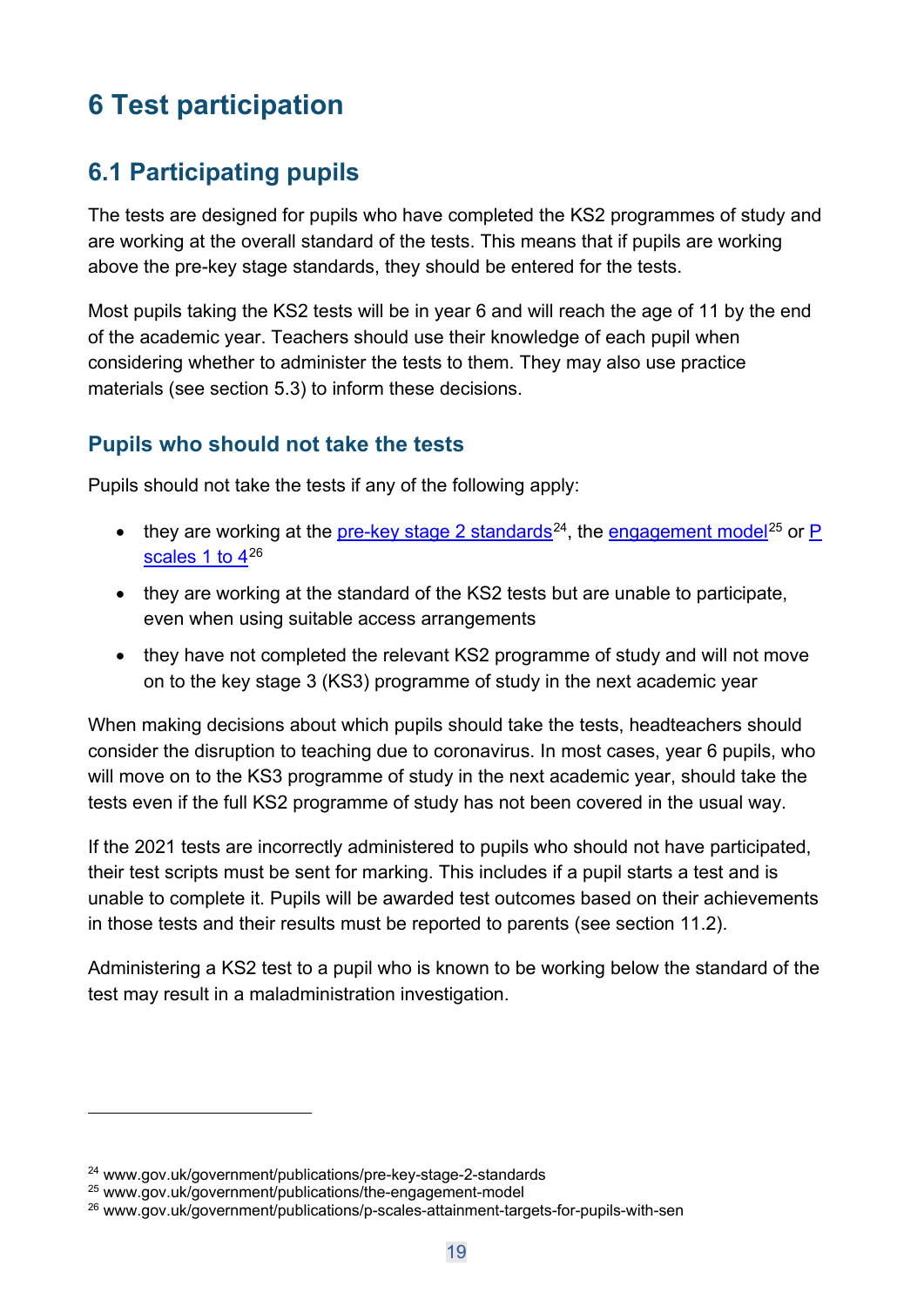#### **Decisions on participation in the tests**

Headteachers make the final decision about whether it is appropriate for a pupil to take the tests. In instances where a headteacher has cause to consider whether a pupil should participate in the tests they should:

- discuss the pupil's circumstances and needs with their parents and teachers
- consult, if appropriate, with their Special Educational Needs Coordinator (SENCO), educational psychologist, medical professional or other specialist staff to consider access arrangements that might be appropriate to enable pupils to demonstrate their full abilities

If a headteacher decides a pupil should not take one or more of the tests, they must report this decision to the pupil's parents.

# <span id="page-19-0"></span>**6.2 Registering pupils for the tests**

Schools must register pupils on the Primary Assessment Gateway between Monday 15 February and Friday 12 March. Any pupils who arrive in school after this date must also be added.

All pupils enrolled at maintained schools and academies who will complete the KS2 programmes of study in the 2020/21 academic year, must be registered for the tests. This includes pupils who are working below the overall standard of the tests, and ultimately will not take them, and pupils who are working at the overall standard of the tests but cannot access them.

Pupils in their final year of KS2 who attend a PRU but are still on the register of a maintained school or academy, must also participate in the tests. The headteacher at the school where the pupil is registered, is responsible for ensuring the tests are administered.

Special schools, PRUs and secure units are required to complete pupil registration, even if no pupils will take the tests.

Independent schools that have placed a test order must complete pupil registration by Friday 12 March to participate in the 2021 tests. They must also have a written agreement in place with their chosen LA for monitoring activities (and TA moderation, if submitting). They must inform STA which LA they have selected, on the Primary Assessment Gateway, by Friday 11 December.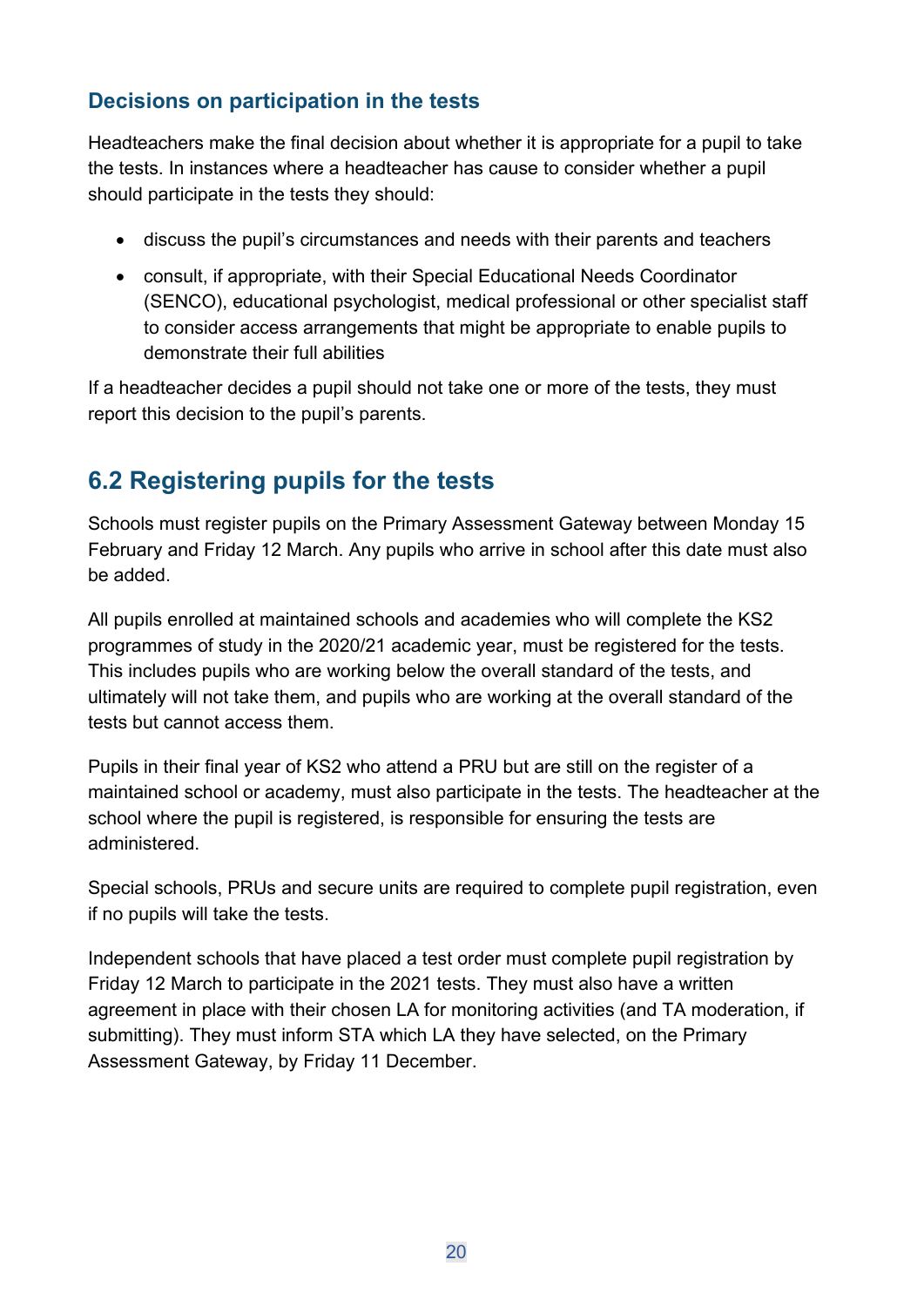#### **Pupils younger or older than 11 at the end of key stage 2**

Pupils must only be entered for the tests before the academic year in which they are 11 if they have completed the relevant KS2 programme of study and the headteacher considers they are working at the overall standard of the tests.

Pupils older than 11 who have not yet taken the tests must be entered to take them at the end of the academic year in which they complete the relevant KS2 programme of study (if the pupil is working at the overall standard of the tests). This applies even if the full KS2 programme of study has not been covered in the usual way because of the disruption to teaching due to coronavirus but the pupil will move on to the KS3 programme of study in the next academic year.

#### **Pupils working below the overall standard of the tests (code 'B')**

Pupils who are assessed as working below the overall standard of the KS2 tests should be registered as below the standard during pupil registration. This includes pupils who are not expected to reach this standard by May 2021. They should be marked as 'B' (working below the standard of the test) on the test attendance register and should not take the test.

In mathematics, where there is more than one test paper, pupils must take all components to be awarded an overall test outcome. Pupils cannot take one component of the test and then be registered as below the standard for another. For example, a pupil cannot take Papers 1 and 2 of the mathematics test and be marked as 'B' on the attendance register for Paper 3. In this scenario, STA would correct the pupil's status to 'A' (absent) and the pupil would be recorded as 'A' overall.

If a school decides not to enter a pupil for a test because they are working below the overall standard, they should use one of the following to provide a TA outcome for the pupil in that subject (see section 8.4):

- pre-key stage standard (for pupils engaged in subject specific study)
- engagement model or P scales 1 to 4 (where the school has opted to use either framework for pupils not engaged in subject specific study)

#### **Pupils working at the standard of the tests but who are unable to access them (code 'U')**

Schools should consider using access arrangements (see section 6.3) to enable all pupils who are working at the overall standard of the tests to take them. If a pupil is working at the standard of the tests but is unable to access them, even with appropriate access arrangements, they must be registered on the Primary Assessment Gateway but should not take the test. They should then be marked as 'U' (unable to access) on the test attendance register.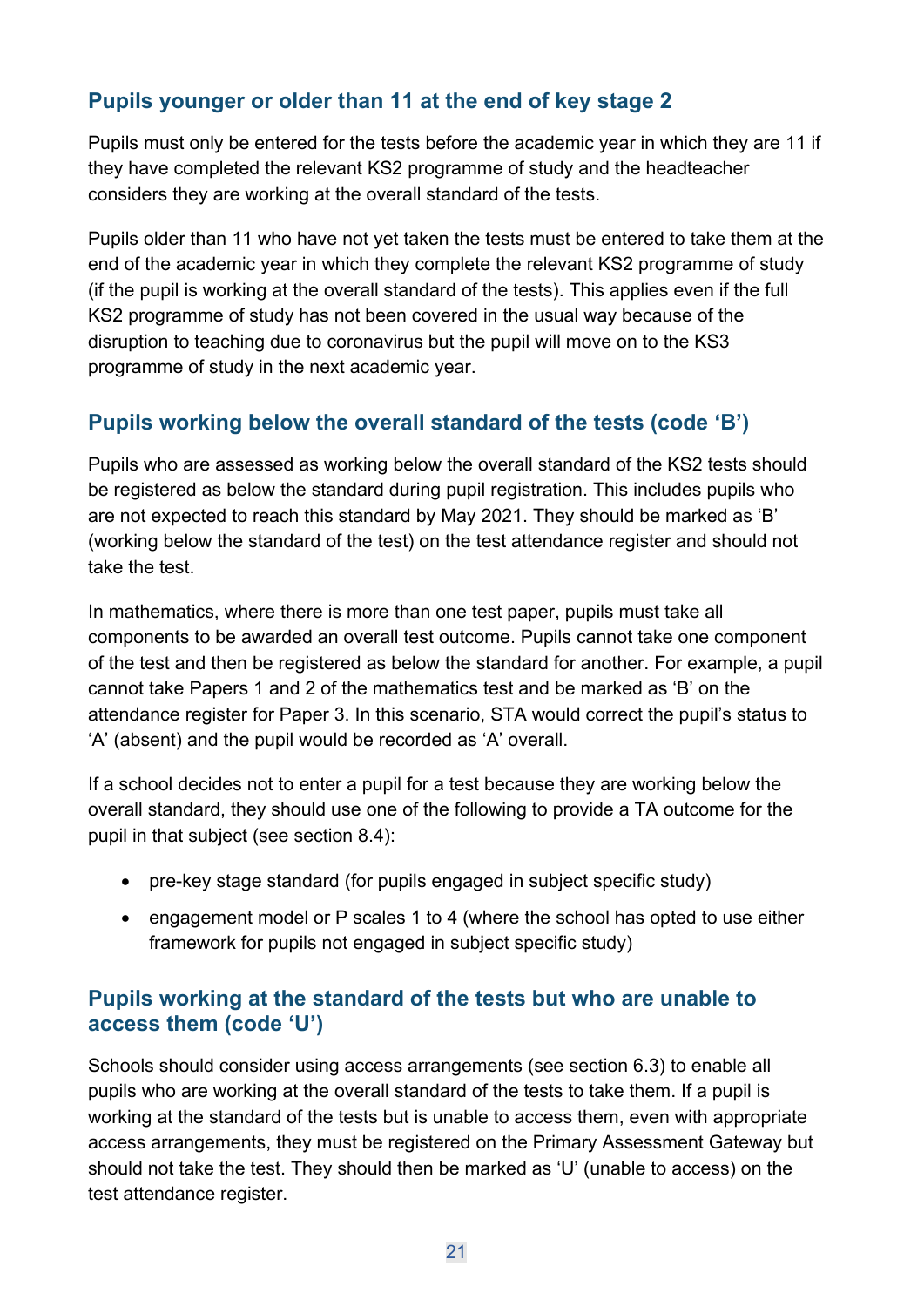Some examples of pupils who may fit this category are:

- pupils who have a disability
- pupils with specific medical needs or who have spent time in hospital towards the end of the key stage
- pupils who have been educated at home or excluded from school and need time to adjust to regular school life
- pupils who are experiencing, or have recently experienced, severe emotional problems

#### **Pupils whose performance cannot be established because they have just arrived in school (code 'J')**

Schools may not have enough time before the tests to determine a pupil's abilities and whether they are working at the overall standard of the tests. Where this is the case, the pupil must be registered on the Primary Assessment Gateway but should not take the test. They should be marked as 'J' (just arrived) on the test attendance register.

Examples of pupils who may fit this category include:

- pupils who have arrived in school during the weeks immediately before the tests
- pupils who have recently come from a different education system

If a test is administered to a pupil who has just arrived in school, the pupil should be marked as '√' (attended) and their test script must be returned for marking.

## <span id="page-21-0"></span>**6.3 Access arrangements**

KS2 tests are intended to assess pupils' abilities in a fair and comparable way, with as many pupils as possible able to access them. They are designed so that most pupils with special educational needs or disabilities (SEND) can participate using the standard versions. However, a small number of pupils may need additional arrangements. [Access](https://www.gov.uk/government/publications/key-stage-2-tests-access-arrangements)   $arrangements<sup>27</sup>$  $arrangements<sup>27</sup>$  $arrangements<sup>27</sup>$  $arrangements<sup>27</sup>$  are adjustments that schools can make to support specific pupils.

<span id="page-21-1"></span><sup>27</sup> www.gov.uk/government/publications/key-stage-2-tests-access-arrangements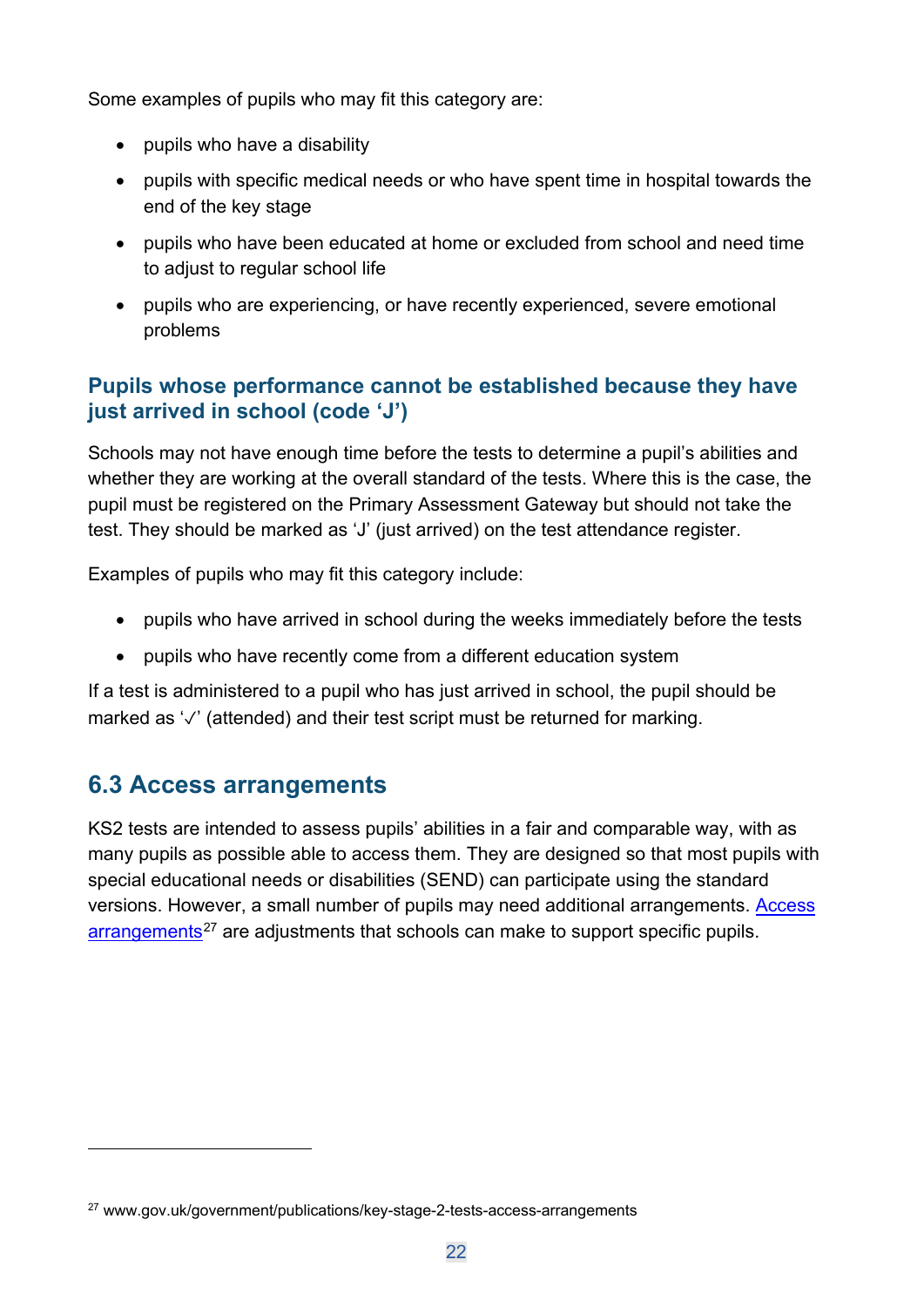Access arrangements may be appropriate for pupils:

- with an education, health and care (EHC) plan
- for whom provision is being made in school using the SEN Support system, or whose learning difficulty or disability significantly affects their ability to access the tests
- who have behavioural, emotional or social difficulties
- with English as an additional language (EAL) and who have limited fluency in English

The support given during the tests must never advantage or disadvantage individual pupils and the school must have evidence that it is based on normal classroom practice. Schools could be subject to a maladministration investigation if they fail to use access arrangements appropriately.

# <span id="page-22-0"></span>**6.4 Pupils with English as an additional language**

Pupils with EAL must be registered for the KS2 tests, even if there is a valid reason why they will not take them.

#### **English reading**

If pupils cannot communicate in English, they will be working below the overall standard of the English reading test and should not take it. To make a TA judgement, these pupils should be assessed using the pre-key stage standards providing they are engaged in subject-specific study (see section 8.4).

#### **Mathematics**

To establish a pupil's abilities in mathematics, teachers and language support staff should work together to translate national curriculum work into the pupil's preferred language.

If a pupil is working at the standard of the mathematics test, the school should consider using access arrangements to enable the pupil to take the test. Further information on using written or oral translations is in the access arrangements guidance.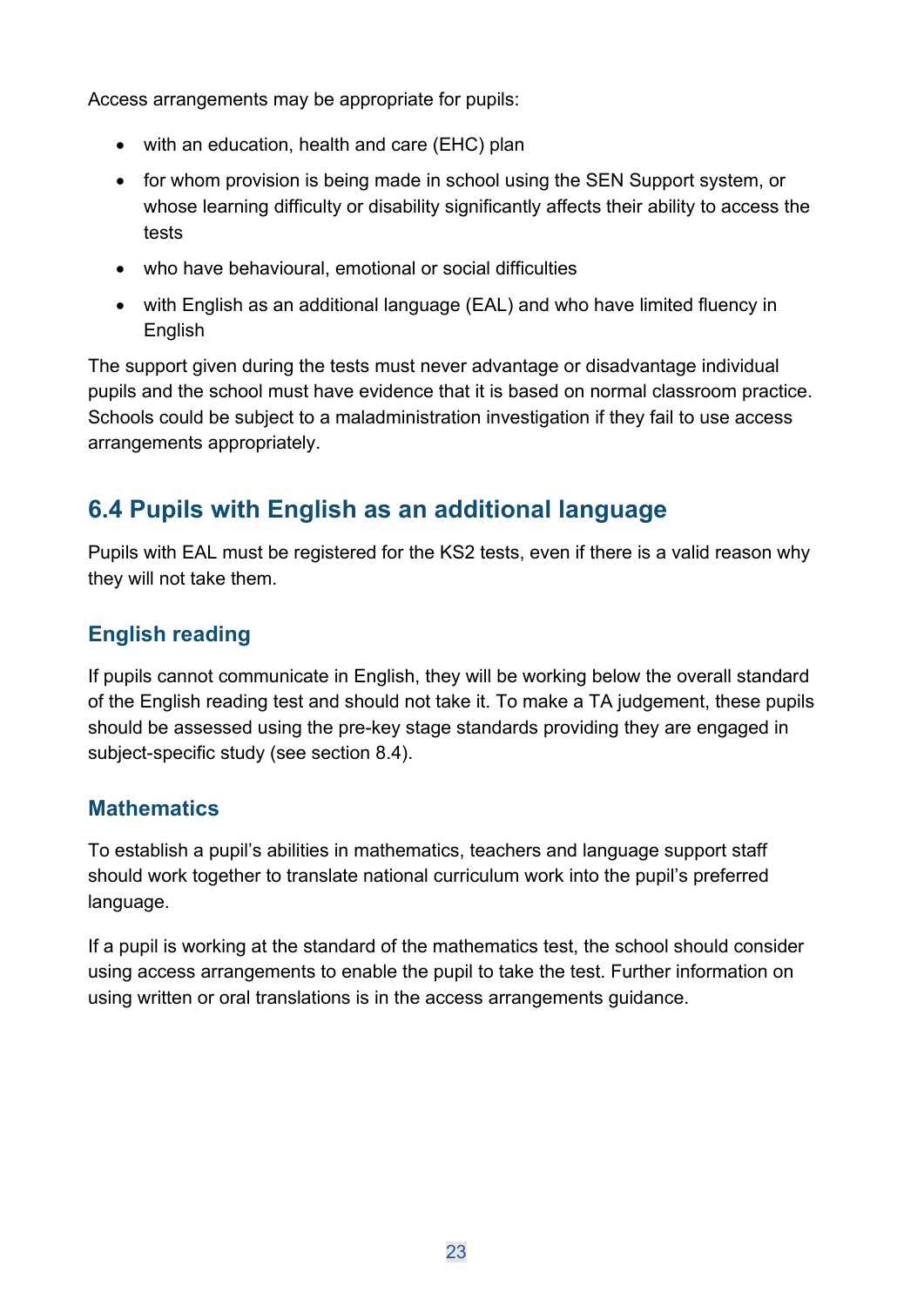# <span id="page-23-0"></span>**7 Test administration**

# <span id="page-23-1"></span>**7.1 Administering the tests**

Schools must follow the test administration quidance<sup>28</sup>, which will be published in March 2021. STA will also provide test administration instructions with the KS2 tests. They will contain test-specific content and must only be accessed immediately before the administration of each test.

# <span id="page-23-2"></span>**7.2 When to administer tests**

Schools must administer the KS2 tests on the days specified in the statutory timetable. Headteachers are responsible for deciding the start time of the tests, and all pupils should take each test at the same time, where possible. Tests must never be taken before the day specified in the statutory timetable and should be taken in order.

## <span id="page-23-3"></span>**7.3 Administering a test in multiple sittings on the scheduled day**

If necessary, schools can vary the start time of the tests for their pupils. For example, if a pupil arrives late or the school has a large cohort and not enough staff to administer the tests to all pupils at the same time. Schools do not need to notify STA but should be prepared to explain the arrangements if they receive a monitoring visit.

If pupils are taking a test at different times, schools must ensure:

- the content of the test has remained confidential
- pupils have not been in contact with any pupils who have already taken the test
- the affected pupils have not had access to the test materials, for example on the internet or social media
- the pupils are in a fit state to take the test

# <span id="page-23-4"></span>**7.4 Timetable variations**

If any pupils cannot take the tests on the days specified in the statutory timetable, the school may apply for a timetable variation on the Primary Assessment Gateway. The application must be approved by STA before the pupil takes the tests. An approved

<span id="page-23-5"></span><sup>&</sup>lt;sup>28</sup> www.gov.uk/government/publications/key-stage-2-tests-test-administration-guidance-tag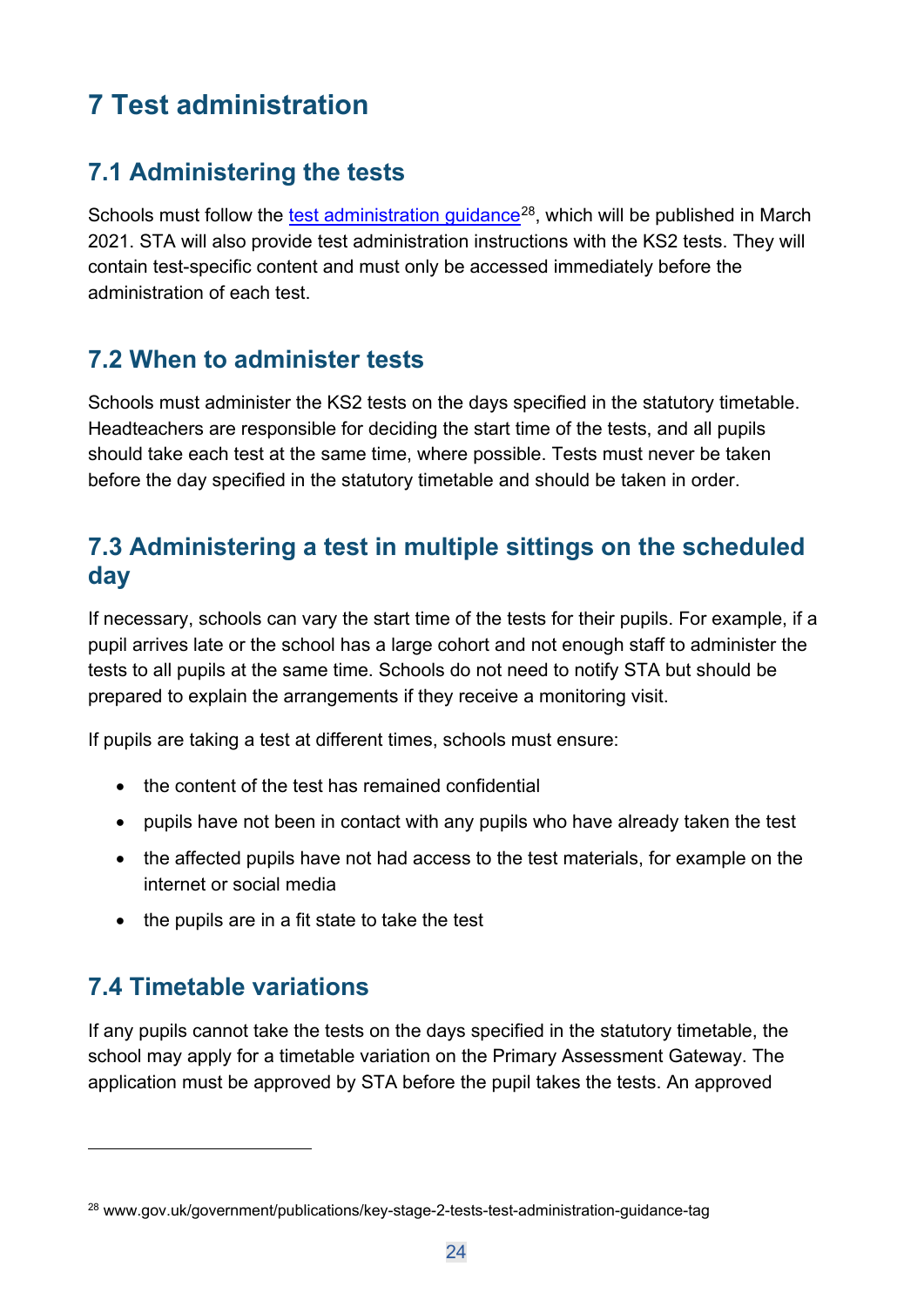timetable variation allows an individual pupil, group of pupils or whole cohort, to take the test up to 10 school days after the scheduled day.

The [timetable variations](https://www.gov.uk/guidance/key-stage-2-tests-how-to-apply-for-a-timetable-variation) quidance<sup>[29](#page-24-3)</sup> includes acceptable reasons and the headteacher's responsibilities. In 2021, Eid al Fitr is expected to begin on the evening of Wednesday 12 May. Schools may use timetable variations to reschedule the KS2 tests for pupils who will be absent. Schools can also use timetable variations if pupils cannot take the tests on the scheduled dates because of coronavirus disruption.

# <span id="page-24-0"></span>**7.5 Absence during the test period**

If a pupil is absent and does not return within 10 school days of the scheduled test date, or an application for a timetable variation is rejected, they should be recorded as 'A' (absent) on the test attendance register.

Pupils who do not take all mathematics test papers will receive a score for the papers they have completed but will not receive a scaled score. The overall outcome for a pupil who does not complete all test papers for a subject will be 'A' (absent).

## <span id="page-24-1"></span>**7.6 Making modifications to tests**

Before deciding to modify test materials, schools should consider whether modified tests provided by STA would meet the needs of the pupil (see section 5.5).

Schools should consider how much time they will need to make modifications. Schools can open test materials up to one hour before the administration of the tests if they need to make minor modifications to the papers for particular pupils. This may include copying onto coloured paper or enlarging the test.

If schools need more than one hour before the test start time for more complex modifications, they must make an application for early opening on the Primary Assessment Gateway by Friday 12 March. Further information is available in the access arrangements guidance.

# <span id="page-24-2"></span>**7.7 Packing and collection of scripts**

Schools must send all test scripts for external marking. Headteachers are responsible for making sure the school's completed test scripts are immediately collated, packed and

<span id="page-24-3"></span><sup>29</sup> www.gov.uk/guidance/key-stage-2-tests-how-to-apply-for-a-timetable-variation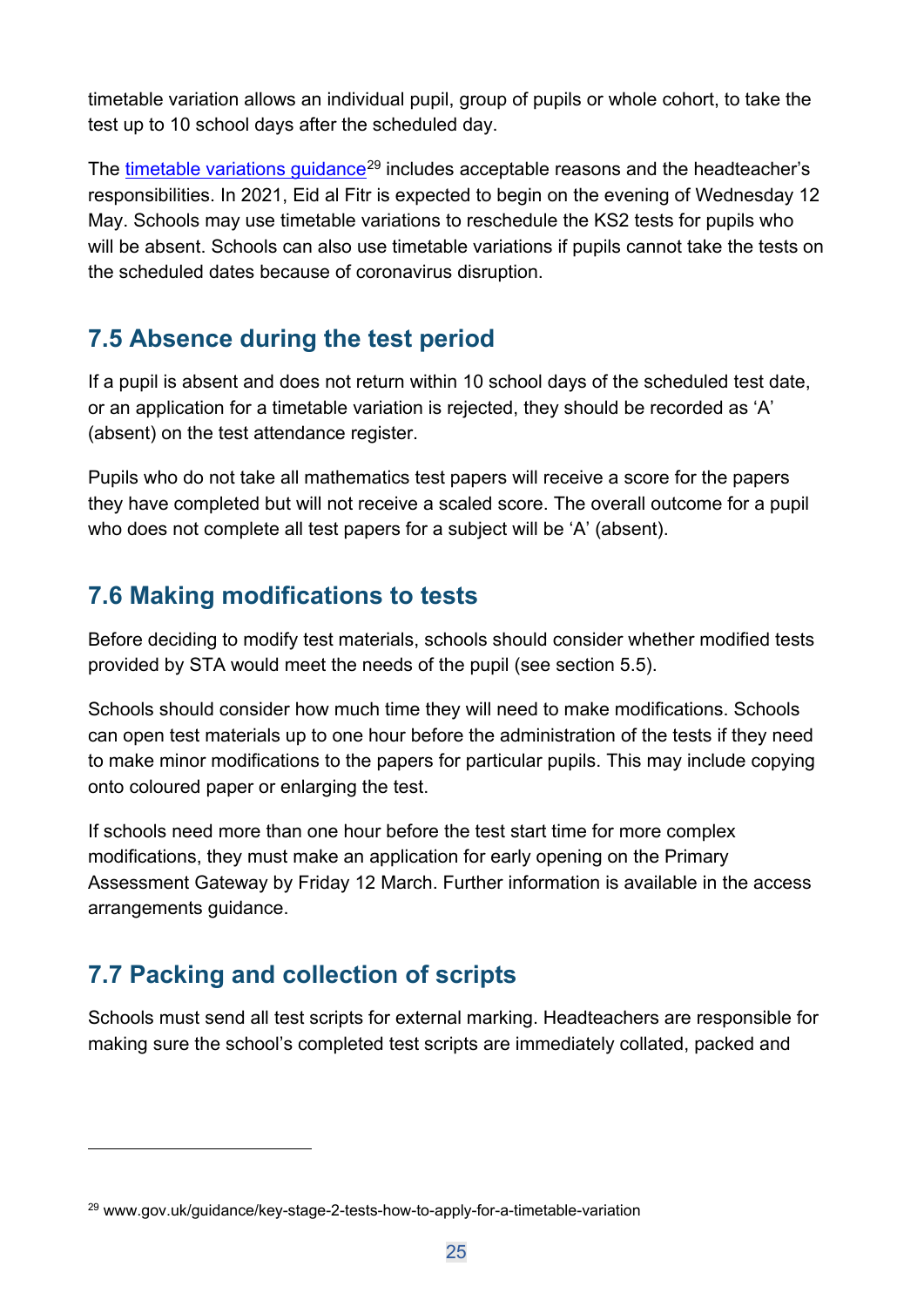sealed correctly. All test scripts must be collected, ensuring every pupil is accounted for. Full guidance on [returning test scripts](http://www.gov.uk/government/publications/key-stage-2-tests-returning-test-scripts)<sup>[30](#page-25-1)</sup> will be published in March 2021.

# <span id="page-25-0"></span>**7.8 Monitoring the tests**

We are keeping the coronavirus situation under close review and, if indicators show face to face monitoring activities are not going to be possible in May, we will provide further advice when we update the monitoring visits guidance in spring 2021.

LAs have a statutory duty to make monitoring visits to at least 10% of maintained schools that are administering the tests. LAs are also expected to monitor at least 10% of academies and participating independent schools that have selected the LA for monitoring. STA may identify schools for LAs to include in their samples.

Monitoring visitors, on behalf of the LA, will make unannounced visits to schools administering the tests before, during and after the test period. They will check if the school is following the published guidance on:

- keeping test materials secure
- administering the tests
- returning scripts

If a school receives a monitoring visit, they must allow visitors to:

- see all KS2 test materials, and relevant delivery notes
- observe any KS2 tests being administered
- see evidence to show that pupils using access arrangements, for example prompters, scribes or readers, are doing so in accordance with the access arrangements guidance
- see copies of correspondence and other documents sent to, and received from, the LA or STA about the administration of the KS2 tests

<span id="page-25-1"></span><sup>30</sup> www.gov.uk/government/publications/key-stage-2-tests-returning-test-scripts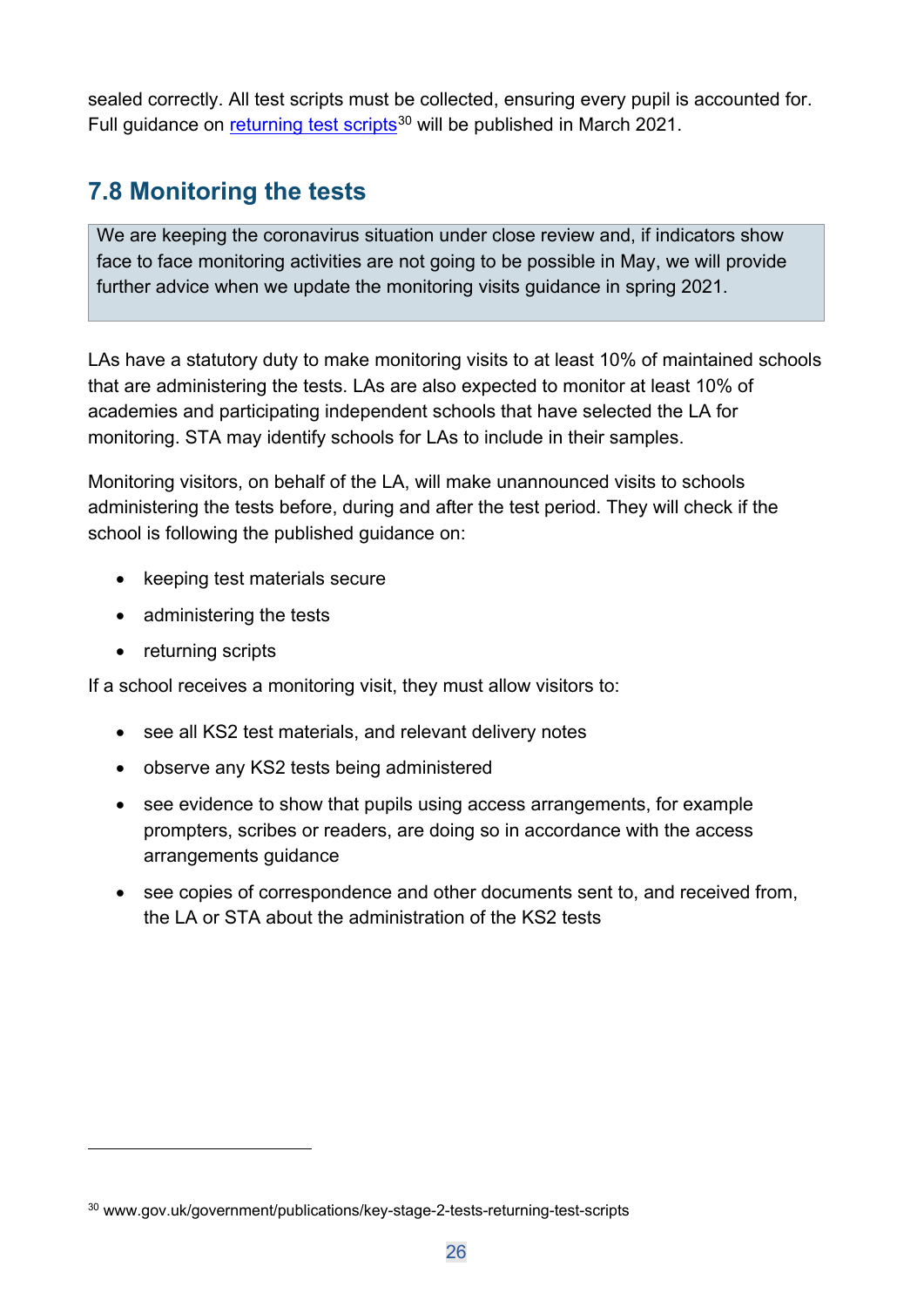STA will carry out an investigation if a monitoring visitor reports:

- administrative irregularities
- potential maladministration

These investigations are used to make decisions about the accuracy of pupils' results. For further information, schools and LAs should refer to the [guidance on monitoring](https://www.gov.uk/guidance/key-stage-2-tests-and-phonics-screening-check-monitoring-visits)  [visits](https://www.gov.uk/guidance/key-stage-2-tests-and-phonics-screening-check-monitoring-visits) $31$ , which will be updated in the spring.

#### **Academies**

Academies must choose which LA is responsible for monitoring their KS2 tests and must have a written agreement in place with their chosen LA. Academies will be presumed to be working with their geographical LA and should have informed STA by Friday 20 November, on the Primary Assessment Gateway, if they have chosen an alternate LA.

If a school became an academy on, or after, 2 September 2020 they will be part of their geographical LA's arrangements for monitoring the 2021 tests and will be unable to select an alternate LA until the 2021/22 academic year.

Failure to have an agreement in place with a LA may lead to non-compliance action being taken.

#### **Independent schools**

Independent schools must choose which LA is responsible for monitoring the KS2 tests. They must have a written agreement in place with their chosen LA and should inform STA of their choice by Friday 11 December on the Primary Assessment Gateway. This can be their closest geographical LA or another of their choosing.

<span id="page-26-0"></span><sup>&</sup>lt;sup>31</sup> www.gov.uk/guidance/key-stage-2-tests-and-phonics-screening-check-monitoring-visits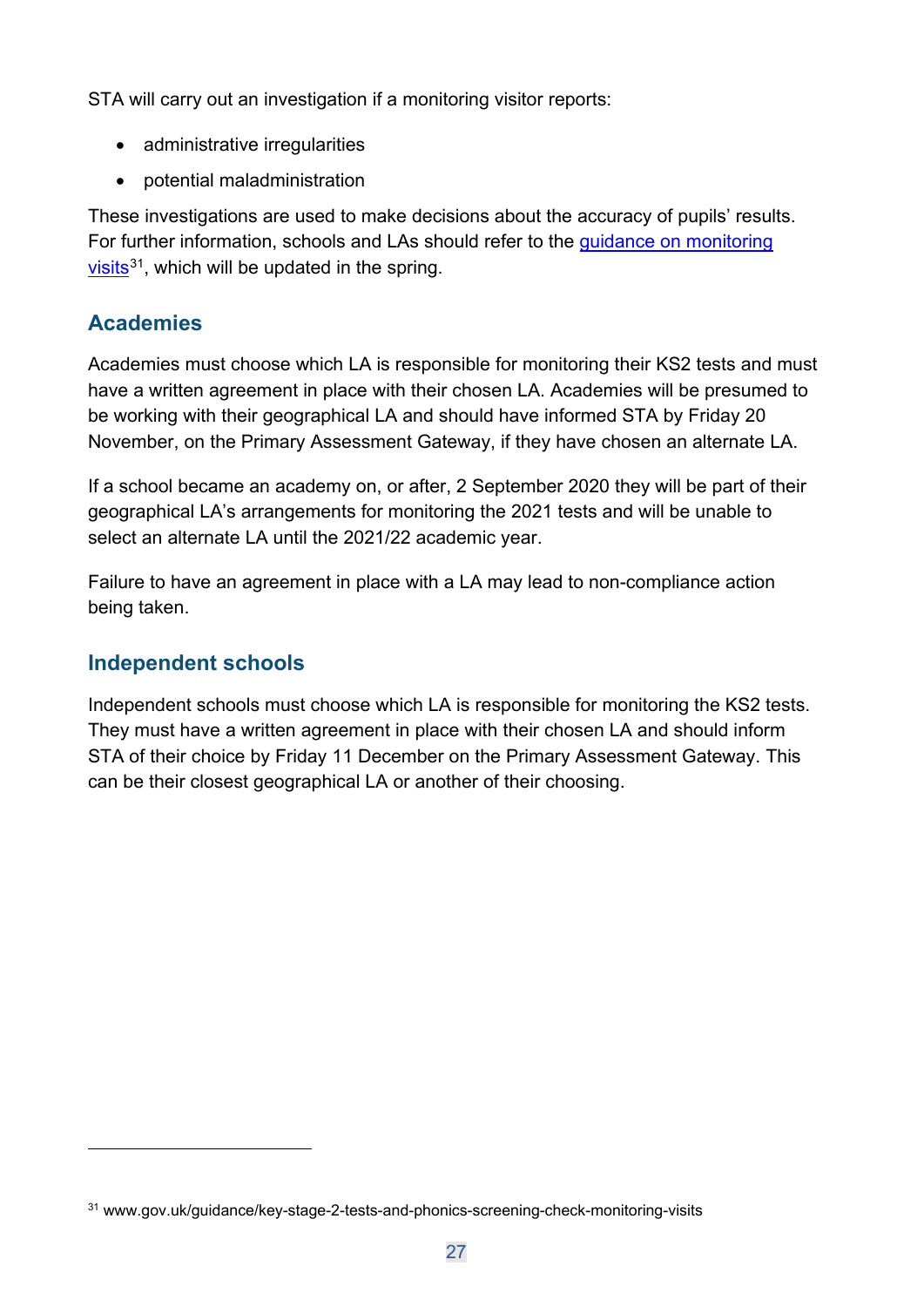# <span id="page-27-0"></span>**8 Teacher assessment**

## <span id="page-27-1"></span>**8.1 Overview of teacher assessment**

TA is based on a broad range of evidence from across the curriculum and knowledge of how a pupil has performed over time and in a variety of contexts. It is carried out as part of teaching and learning. Teachers must consider the pupil's written, practical and oral classwork.

Teachers may not be able to provide a full TA judgement for some pupils, for example, if they have recently arrived from overseas or because of long periods of absence. Schools will still need to include these pupils when they submit their TA data.

#### <span id="page-27-2"></span>**8.2 What teachers must assess**

This table shows which framework to use when making TA judgements, depending on the subject and standard at which the pupil is working. [Exemplification materials](http://www.gov.uk/government/collections/key-stage-2-teacher-assessment)<sup>[32](#page-27-3)</sup> are also available to help teachers make their judgements if additional guidance is needed.

| Key stage 2<br>standard                                                                                                           | <b>Guidance</b>                                   | <b>English</b><br>reading | <b>Maths</b> | <b>English</b><br>writing | <b>Science</b> |
|-----------------------------------------------------------------------------------------------------------------------------------|---------------------------------------------------|---------------------------|--------------|---------------------------|----------------|
| Pupils working at<br>the standard of the<br>national curriculum<br>assessments                                                    | <u>TA</u><br>frameworks <sup>33</sup>             | N/A                       | N/A          | Yes                       | <b>No</b>      |
| Pupils working<br>below the standard<br>of the national<br>curriculum<br>assessments and<br>engaged in subject-<br>specific study | <b>Pre-key stage 2</b><br>standards <sup>34</sup> | Yes                       | Yes          | Yes                       | N/A            |

For details of how to assess pupils working below the standard of national curriculum assessments and not yet engaged in subject-specific study, see section 8.5.

<span id="page-27-3"></span><sup>32</sup> www.gov.uk/government/collections/key-stage-2-teacher-assessment

<span id="page-27-4"></span><sup>33</sup> www.gov.uk/government/publications/teacher-assessment-frameworks-at-the-end-of-key-stage-2

<span id="page-27-5"></span><sup>34</sup> www.gov.uk/government/publications/pre-key-stage-2-standards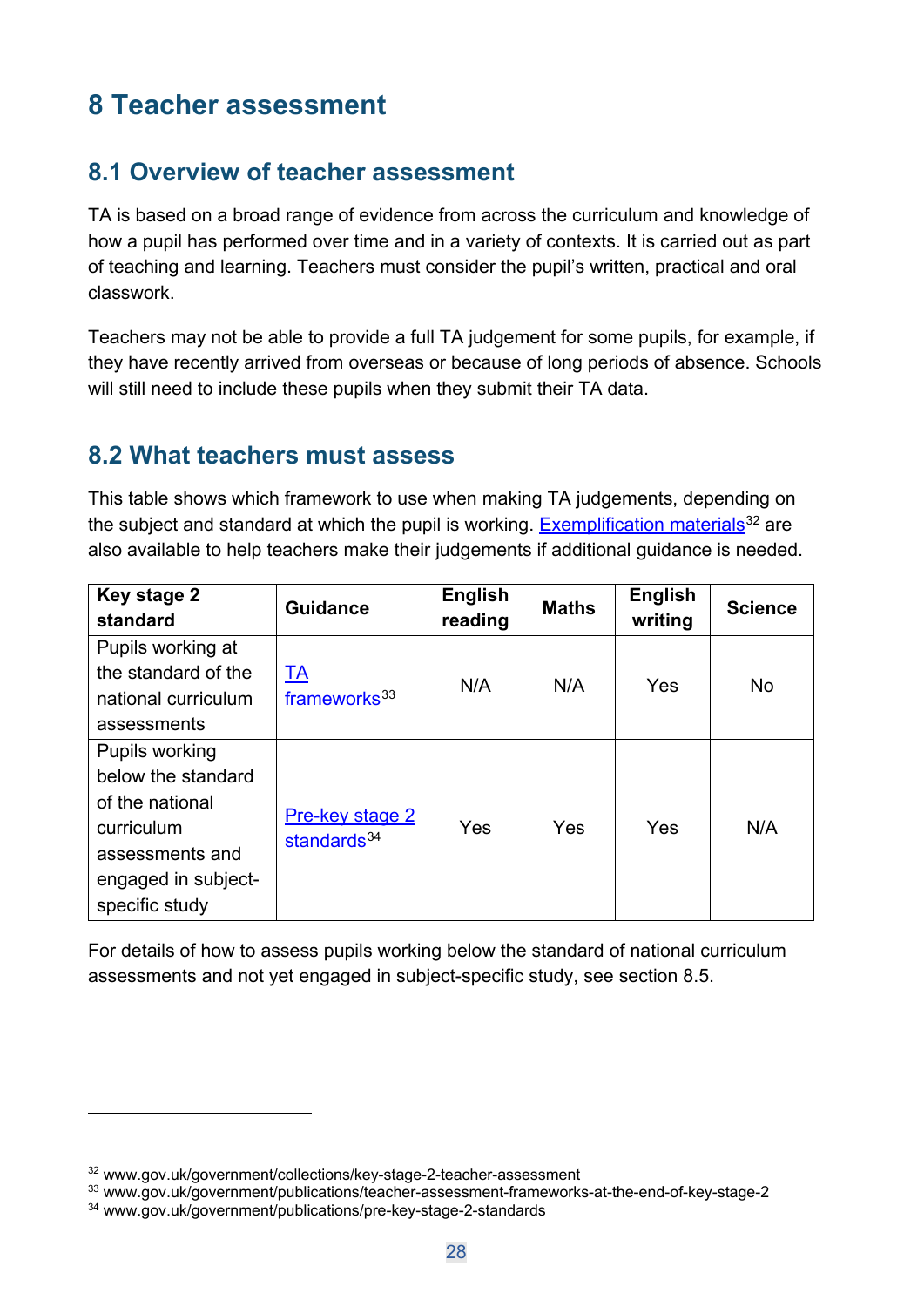# <span id="page-28-0"></span>**8.3 English writing teacher assessment framework**

The TA framework must be used to assess pupils who have completed the KS2 programme of study in English writing and are working at the standard of the national curriculum assessments. This applies even if the full KS2 programme of study has not been covered in the usual way because of the disruption to teaching due to coronavirus but the pupil will move on to the KS3 programme of study in the next academic year.

The framework contains 'pupil can' statements. Teachers should be confident that pupils have met the standards preceding the one at which they judge them to be working. However, they are not required to have specific evidence for the preceding standards. Pupils' work that demonstrates they are meeting a standard is sufficient to show they are working above the preceding standards.

The KS2 English writing framework contains 3 standards:

- working towards the expected standard
- working at the expected standard
- working at greater depth

Pupils who have not completed the programme of study or are not yet 'working towards the expected standard' should be assessed using the pre-key stage standards (see section 8.4).

## <span id="page-28-1"></span>**8.4 Pre-key stage standards**

Pre-key stage standards must be used for statutory assessment of pupils at the end of KS2 who are working below the overall standard of national curriculum assessments and engaged in subject-specific study. They should also be used to assess pupils who:

- have not completed the KS2 programmes of study
- are working below the standard of national curriculum assessments because they cannot communicate in English (and are engaged in subject-specific study)

The pre-key stage 2 standards for English reading, English writing and mathematics are:

- Standard 6 (working at the KS1 expected standard)
- Standard 5 (working towards the KS1 expected standard)
- Standard 4
- Standard 3
- Standard 2
- Standard 1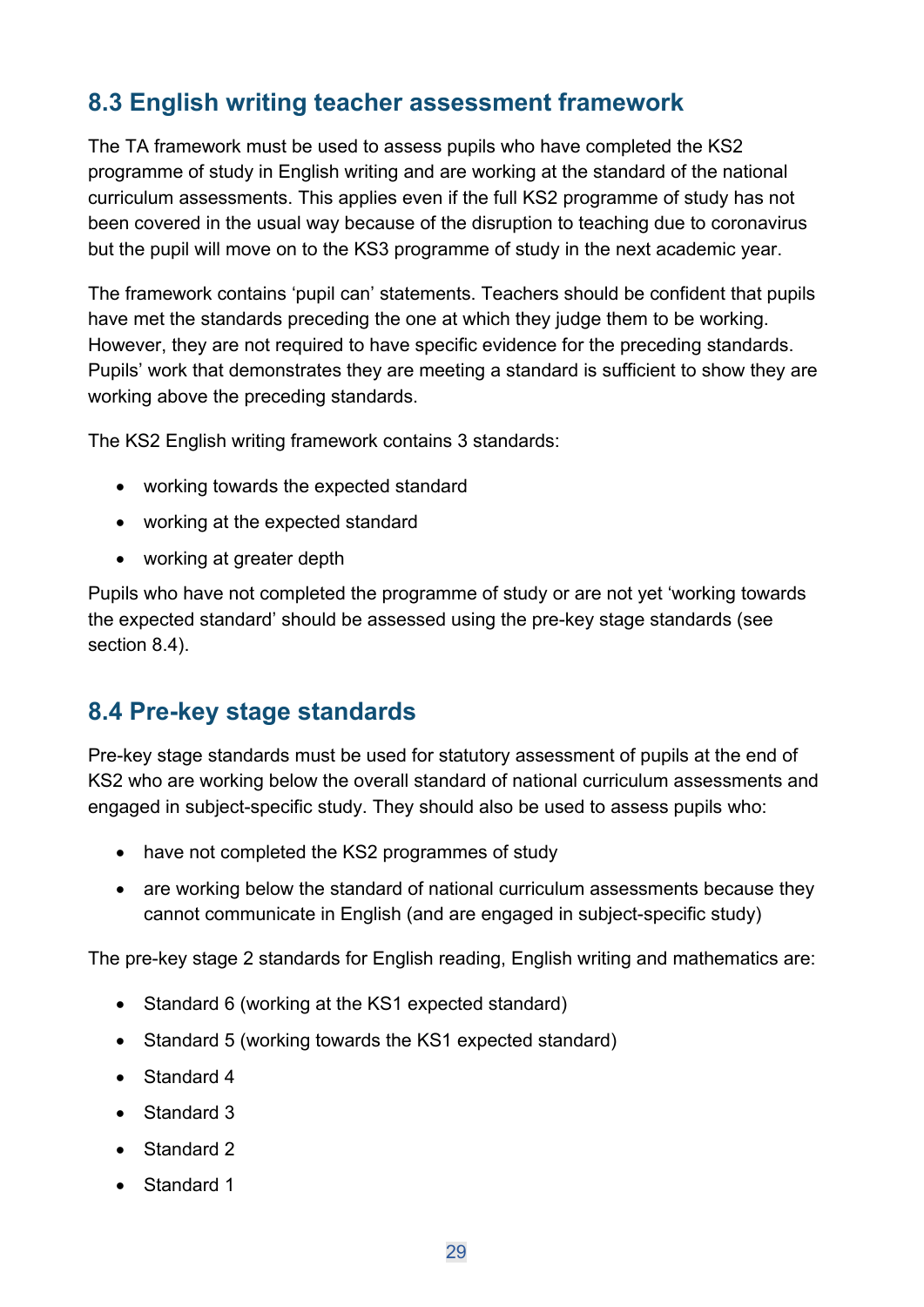The pre-key stage standards follow the same principles as the TA frameworks. They each contain 'pupil can' statements for teachers to assess against, providing evidence to show that pupils have met the standard they have been awarded. Teachers should follow the specific guidance for each subject in the pre-key stage standards when making their judgements.

## <span id="page-29-0"></span>**8.5 Engagement model and P scales 1 to 4**

In 2020/21, if a pupil is working below the standard of national curriculum assessments and not yet engaged in subject-specific study, their outcome can be reported using [the](https://www.gov.uk/government/publications/the-engagement-model)  [engagement model](https://www.gov.uk/government/publications/the-engagement-model)<sup>[35](#page-29-2)</sup> or P scales 1 to  $4^{36}$  $4^{36}$  $4^{36}$ .

Schools that have implemented the engagement model can report which pupils they have assessed using the model. Schools that need more time to implement the engagement model have the option to use P scales in 2020/21.

A school can use the engagement model and P scales, if required, but an individual pupil cannot be assessed using both. For example, one pupil may be assessed using the engagement model, and another may be assessed using P scales within the same school.

## <span id="page-29-1"></span>**8.6 External moderation of teacher assessment**

We are keeping the coronavirus situation under close review and, if indicators show face to face moderation activities are not going to be possible in June, we will publish further guidance in spring 2021.

External moderation is statutory. It gives confidence that schools' TA judgements for KS2 English writing are accurate and consistent with national standards, as specified in the TA frameworks and exemplification materials.

LAs will inform schools on, or after, Friday 21 May if they are going to receive an external moderation visit. LAs will carry out moderation visits from Tuesday 8 June to Thursday 1 July.

[TA guidance](http://www.gov.uk/government/collections/key-stage-2-teacher-assessment)<sup>[37](#page-29-4)</sup> includes details of the moderation process and how visits are carried out. Headteachers and LAs must refer to the guidance to ensure that the essential requirements are met and that robust moderation processes are followed.

<span id="page-29-2"></span><sup>35</sup> www.gov.uk/government/publications/the-engagement-model

<span id="page-29-3"></span><sup>36</sup> www.gov.uk/government/publications/p-scales-attainment-targets-for-pupils-with-sen

<span id="page-29-4"></span><sup>37</sup> www.gov.uk/government/collections/key-stage-2-teacher-assessment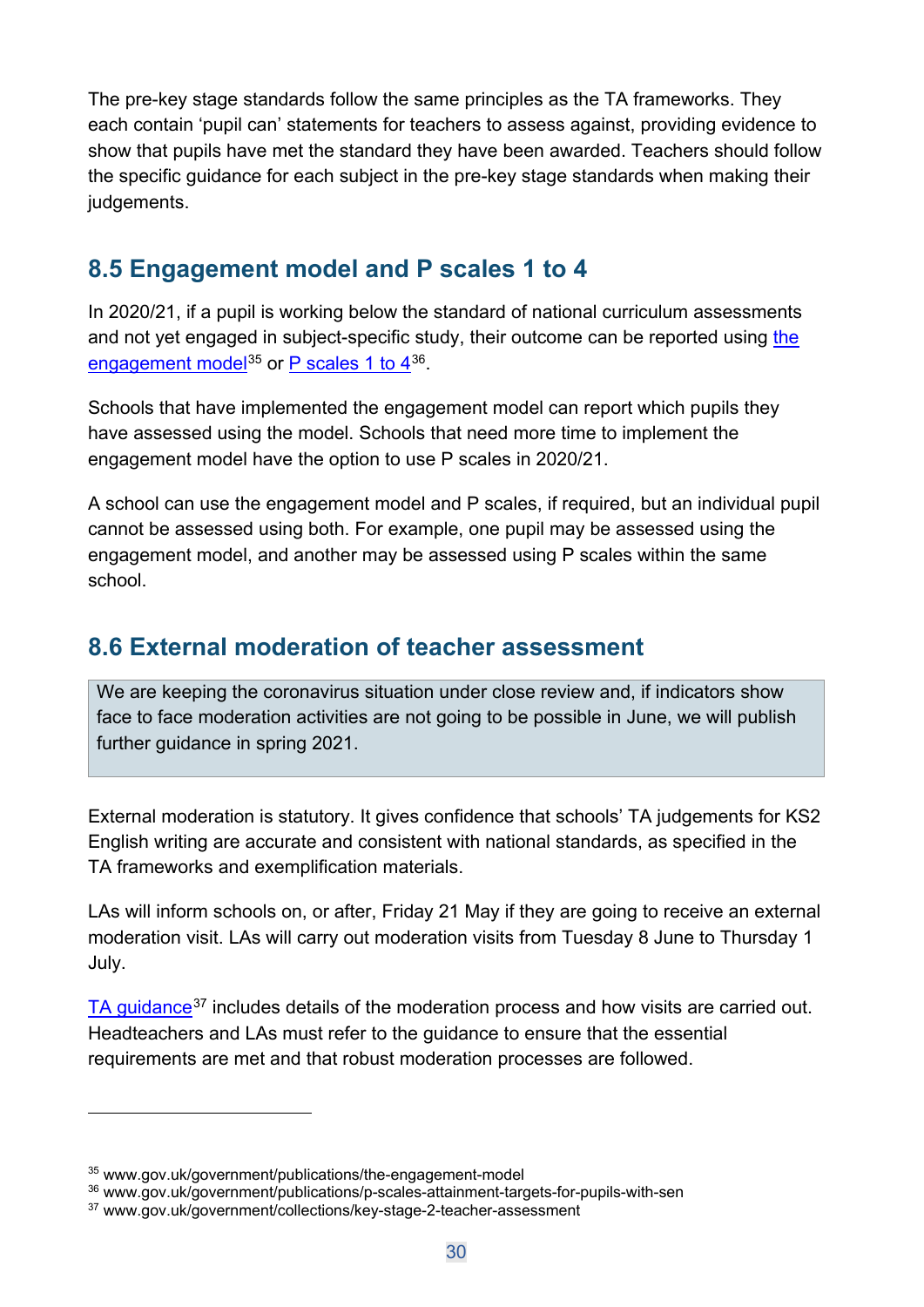#### **Local authorities**

LAs are required to externally moderate at least 25% of maintained schools. They are also expected to externally moderate at least 25% of academies and participating independent schools that opt into the LA's external moderation provision. LAs must ensure all schools they are responsible for are moderated at least once every 4 years (excluding 2020), or more frequently if required.

#### **Academies (including free schools)**

Academies must choose which LA is responsible for external moderation of their KS2 English writing TA. They must have a written agreement in place with their chosen LA and should have informed STA on the Primary Assessment Gateway if they intend to use a non-geographical LA, by Friday 20 November. STA assumes academies are being moderated by their geographical LA, unless informed otherwise.

If a school became an academy on, or after, 2 September 2020, they will be part of their geographical LA's arrangements for external moderation of their TA in 2021 and cannot select an alternate LA until the 2021/22 academic year.

Academies may be charged for this service and should ensure costs for all moderation activities, including potential re-moderation, are agreed with the LA in advance. They must give the LA the record and outcome of their most recent external moderation visit.

Funding for these activities is paid directly to the geographical LA in the first year following conversion to an academy. Subsequent payments are made directly to the academy every 4 years.

If an academy fails to make a written agreement with an LA to undertake external moderation of their KS2 TA, this information will be passed to Ofsted and may result in a maladministration investigation by STA.

#### **Independent schools**

Participating independent schools that wish to compare their KS2 TA in English writing with local or national data will need an agreement in place with their chosen LA to undertake external moderation of TA, and must report this information to STA on the Primary Assessment Gateway by Friday 11 December.

An independent school can only claim that its results are comparable with national or local results if it has taken part in the LA external moderation process and has been moderated in the first year of participation. Participating independent schools must also follow the same STA guidance, quality assurance and maladministration processes as maintained schools and academies if they wish to make these comparisons.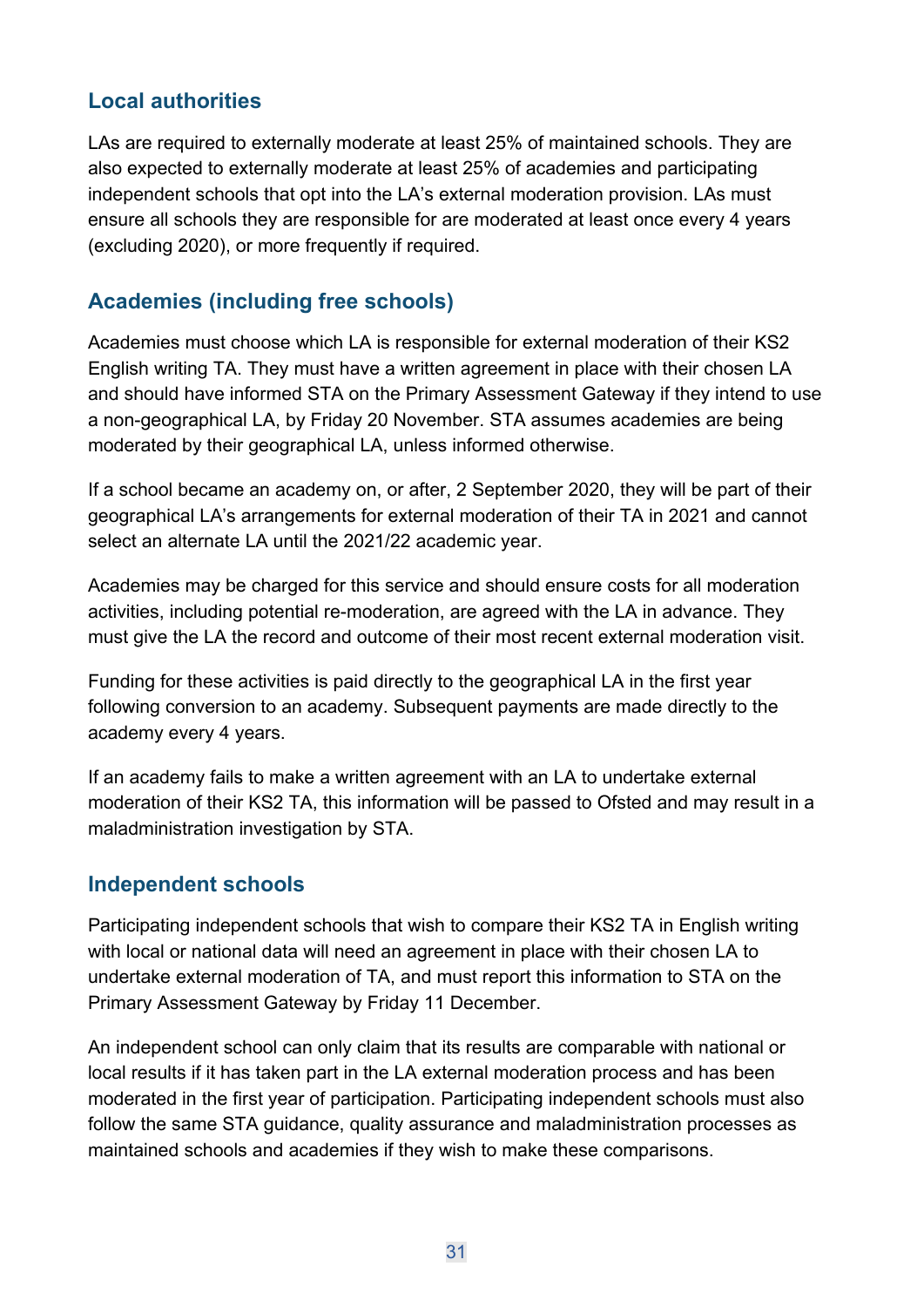#### **Funding for external moderation**

Each LA receives direct funding from DfE for moderating maintained schools. Academies receive direct funding from DfE for KS2 statutory external moderation.

LAs should factor in the costs of re-moderation activities at the beginning of the year as part of the funding that they retain centrally for maintained schools. They should not place additional charges on schools for appeals or re-moderation of TA judgements. The TA guidance provides further details about re-moderation of TA judgements.

Further information on retaining funding can be found in the [Pre-16 schools funding:](https://www.gov.uk/government/publications/pre-16-schools-funding-local-authority-guidance-for-2020-to-2021)  [guidance for 2020 to 2021: Operational guide](https://www.gov.uk/government/publications/pre-16-schools-funding-local-authority-guidance-for-2020-to-2021)[38.](#page-31-1) Further information about the provision of services and facilities by LAs can be found in the [Schemes for financing schools](https://www.gov.uk/government/publications/schemes-for-financing-schools)<sup>[39](#page-31-2)</sup>.

## <span id="page-31-0"></span>**8.7 Submitting teacher assessment**

Maintained schools, academies and participating independent schools must submit TA data for pupils at the end of KS2 using the codes detailed in the [submitting TA data](https://www.gov.uk/government/publications/key-stage-2-submitting-teacher-assessment-data)  [guidance](https://www.gov.uk/government/publications/key-stage-2-submitting-teacher-assessment-data)[40](#page-31-3) by Thursday 1 July. Schools that choose to assess pupils using the engagement model or P scales are also expected to submit data for these pupils.

#### **Maintained schools, including special schools**

Schools must submit TA data, either:

- on the Primary Assessment Gateway
- to their LA, where the LA has agreed to submit on the Primary Assessment Gateway on their behalf

To ensure schools submitting data to LAs have sufficient time for moderation, LAs should not request the data before midday on Monday 28 June, at the earliest.

A school's submission must include TA data for every pupil:

- registered by the school to take a KS2 national curriculum test (even if they did not subsequently take the test)
- registered as working below the overall standard of the tests

<span id="page-31-1"></span><sup>38</sup> www.gov.uk/government/publications/pre-16-schools-funding-local-authority-guidance-for-2020-to-2021 <sup>39</sup> www.gov.uk/government/publications/schemes-for-financing-schools

<span id="page-31-3"></span><span id="page-31-2"></span><sup>40</sup> www.gov.uk/government/publications/key-stage-2-submitting-teacher-assessment-data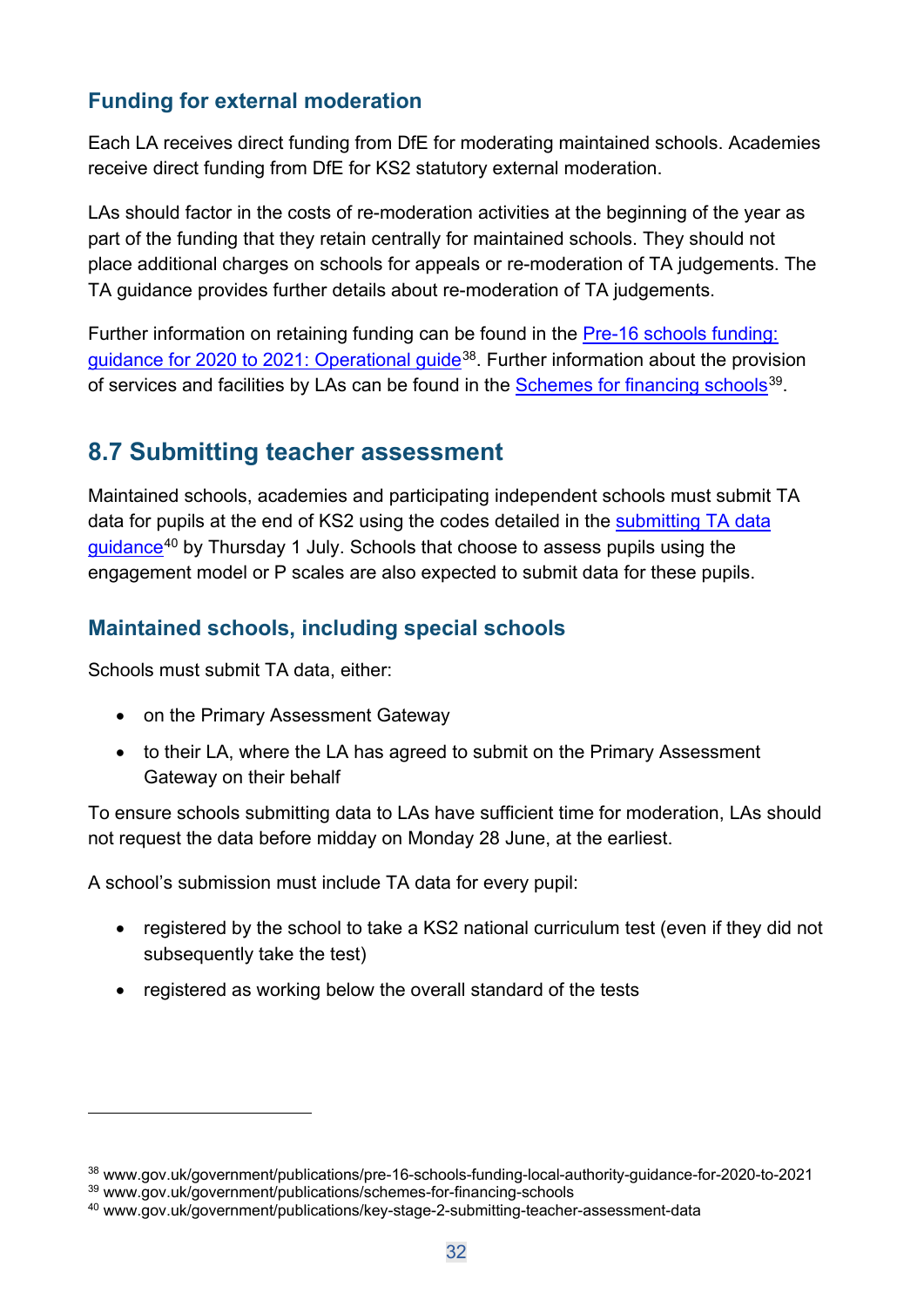#### **Academies**

Academies must report TA in line with the arrangements in their funding agreements.

#### **Independent schools and non-maintained special schools**

Independent schools that wish to publish and compare their national curriculum assessment results with local or national data, and non-maintained special schools participating in the assessment and reporting arrangements, should submit TA on the Primary Assessment Gateway.

# <span id="page-32-0"></span>**8.8 Pupils who change schools**

If a pupil changes school:

- before test week the receiving school must submit TA data for them
- during test week the school where the pupil was registered at the beginning of test week must submit TA data for them
- after test week the school where the pupil was registered during test week must submit TA data for them

If a pupil arrives during test week from a non-participating school or was electively home educated (EHE), the receiving school must submit the TA data for them. If the pupil arrives after test week, they can no longer be registered for the tests, so data will not be expected.

## <span id="page-32-1"></span>**8.9 Standardisation and approval to moderate for local authorities**

Standardisation exercises are used to gain STA approval to moderate and are usually undertaken annually. This approach to  $TA$  standardisation<sup>[41](#page-32-2)</sup> has been suspended for 2021.

Approval to moderate will be granted by STA in the following order of precedence:

- 1. Approved moderators from 2019/20 (this should cover the vast majority) and approved moderators from the autumn 2020 standardisation exercise.
- 2. Approved moderators from 2018/19 who did not attempt a standardisation exercise in 2019/20.

<span id="page-32-2"></span><sup>41</sup> www.gov.uk/guidance/teacher-assessment-moderation-standardisation-and-training-process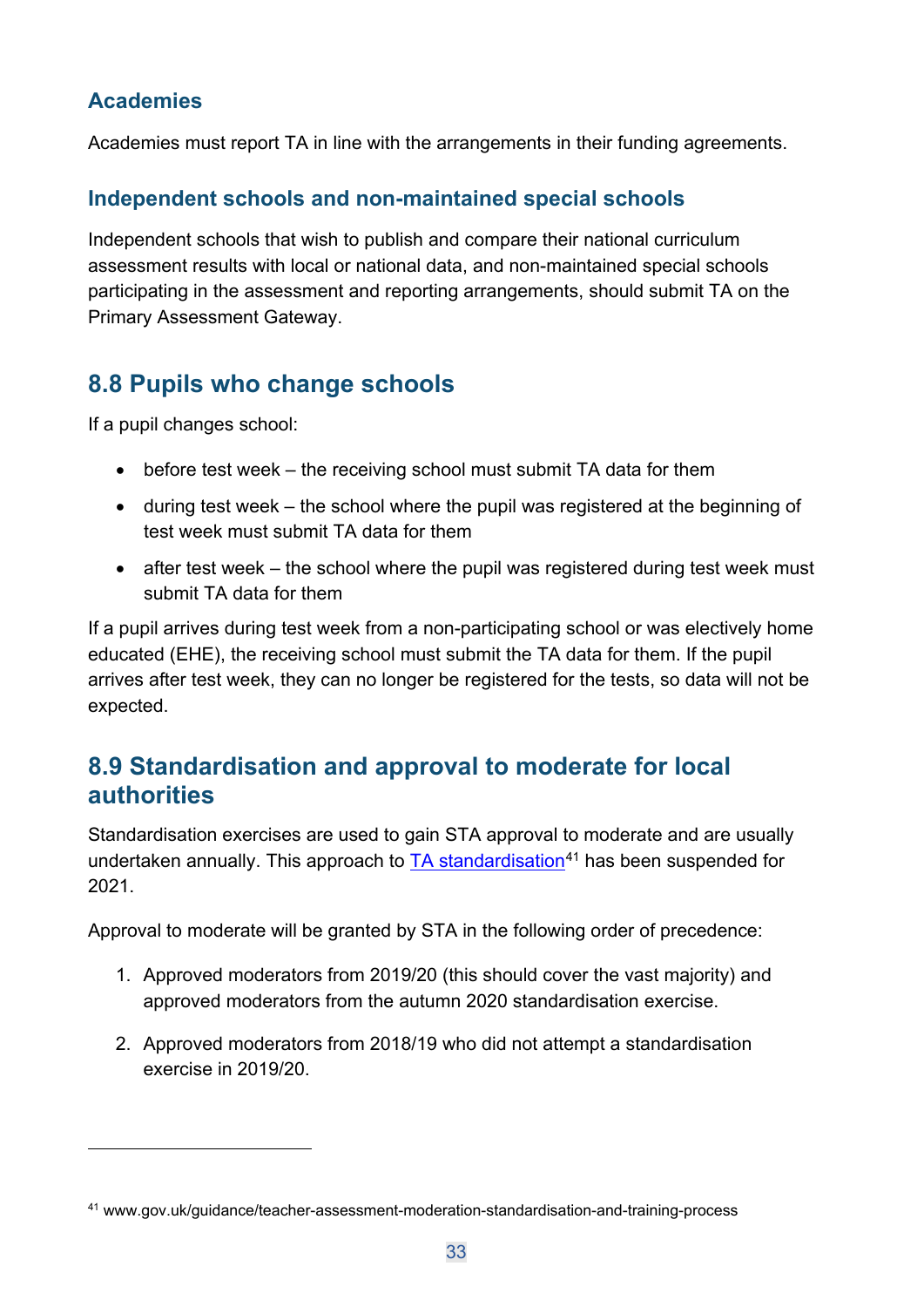3. Approved moderators from 2018/19 who were unsuccessful in 2019/20 standardisation. These moderators must be cognisant of the issued commentaries, have had a discussion with their moderation manager and the moderation manager must have confidence in the moderator's ability to make accurate judgments.

LAs should compile their list of approved moderators based on this order of precedence and note it in their moderation plans.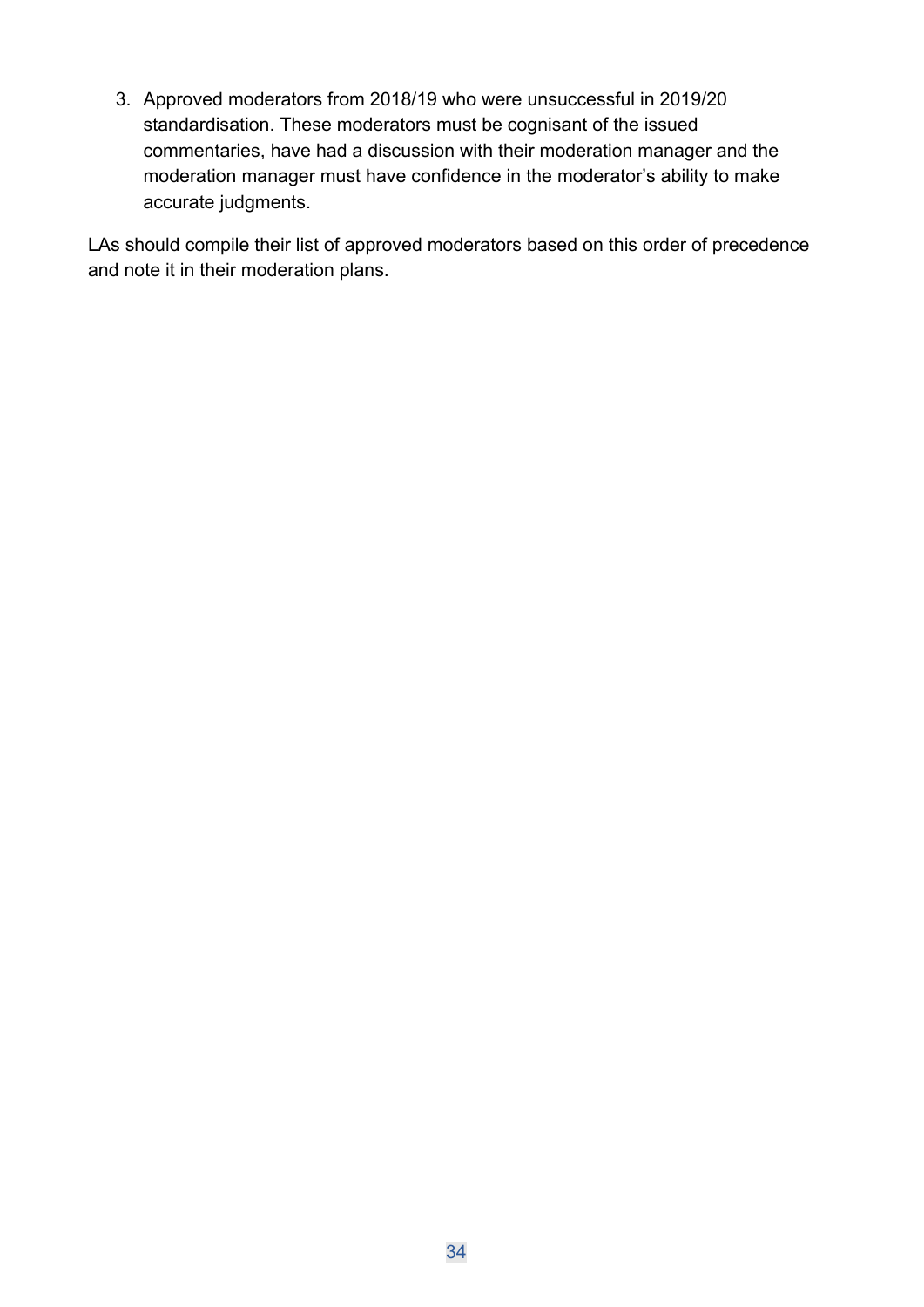# <span id="page-34-0"></span>**9 Marking and test results**

## <span id="page-34-1"></span>**9.1 Marking of the tests**

The KS2 tests are marked according to the published mark schemes by markers recruited and trained by STA's marking supplier. Mark schemes for the 2021 tests will be published on GOV. UK<sup>[42](#page-34-4)</sup> on Friday 28 May.

The 2021 tests will be marked according to the same published marking principles as in 2019. These principles are detailed in the general guidance on marking in the 2019 KS2 mark schemes for [English reading](https://www.gov.uk/government/publications/key-stage-2-tests-2019-english-reading-test-materials)<sup>[43](#page-34-5)</sup> and [mathematics](https://www.gov.uk/government/publications/key-stage-2-tests-2019-mathematics-test-materials)<sup>44</sup>. As part of an ongoing improvement process, STA works with the marking supplier to ensure tests are marked fairly and consistently.

#### <span id="page-34-2"></span>**9.2 Return of results**

Test results will be available on the Primary Assessment Gateway by no later than Tuesday 13 July (this date will be confirmed by spring 2021).

Each pupil registered for the tests will receive:

- a raw score (the number of marks awarded)
- a scaled score
- confirmation of whether they met the expected standard

Conversion tables for the 2021 tests will be published on GOV.UK so schools can understand how pupils' scaled scores are derived from their raw scores.

## <span id="page-34-3"></span>**9.3 Return of test scripts to schools**

Test scripts that have been marked on screen will be available on the Primary Assessment Gateway alongside results.

Test scripts marked on paper, including modified versions of the tests and test papers photocopied by a school, are returned to schools in hard copy. Schools should check the Primary Assessment Gateway to ensure they know which scripts were marked on paper. These test scripts will be returned to schools by return of results.

<span id="page-34-4"></span><sup>42</sup> www.gov.uk/government/collections/national-curriculum-assessments-practice-materials

<span id="page-34-5"></span><sup>43</sup> www.gov.uk/government/publications/key-stage-2-tests-2019-english-reading-test-materials

<span id="page-34-6"></span><sup>44</sup> www.gov.uk/government/publications/key-stage-2-tests-2019-mathematics-test-materials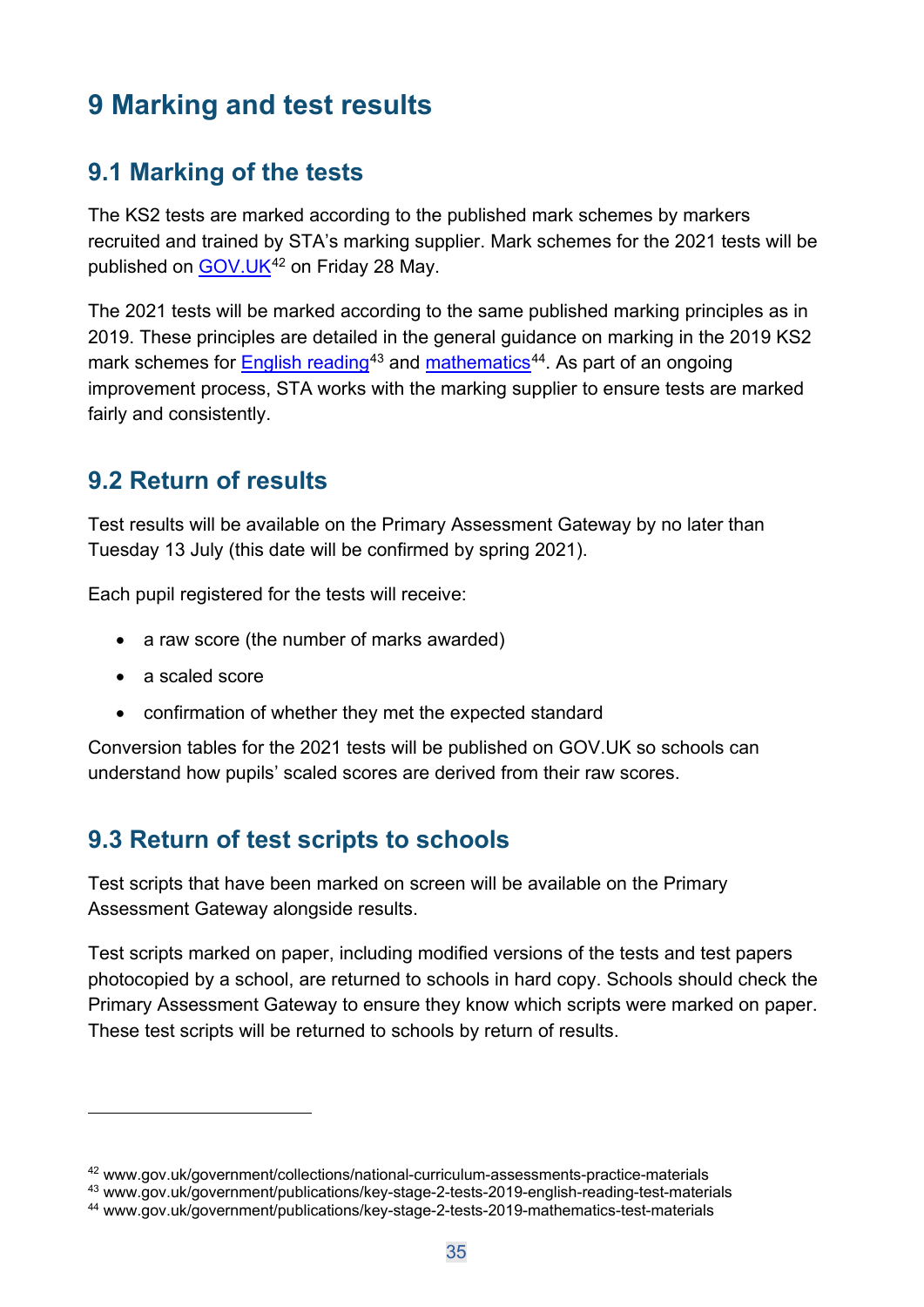Schools must report any test scripts, which have been marked on paper, that are missing as soon as possible to the national curriculum assessments helpline on 0300 303 3013.

# <span id="page-35-0"></span>**9.4 Reviews of marking**

Schools can apply for a [review of marking](https://www.gov.uk/key-stage-2-tests-how-to-apply-for-a-review-of-key-stage-2-results)<sup>[45](#page-35-2)</sup> if they believe there is evidence that the mark scheme has not been applied correctly or a clerical error has occurred. The deadline for applications is Wednesday 21 July.

Most reviews will be undertaken on screen using the original scans of the pupil's test scripts. Test scripts marked on paper must be returned by the school for the review to take place. The marking supplier will arrange collection of these directly with the school.

Schools will be informed of the outcome of review applications on the Primary Assessment Gateway on Wednesday 8 September. All test scripts reviewed on screen will be available on the Primary Assessment Gateway. Any test scripts reviewed on paper will be returned to schools by this date.

## <span id="page-35-1"></span>**9.5 How results will be used**

DfE will not publish school-level data from the KS2 national curriculum assessments in performance tables in 2021, but results will be available in [Analyse School](http://www.analyse-school-performance.service.gov.uk/)  [Performance](http://www.analyse-school-performance.service.gov.uk/)<sup>46</sup>.

DfE uses data from primary assessments in school accountability measures, as set out in the primary accountability technical quide<sup>[47](#page-35-4)</sup> (which will be updated in 2021). Outcomes of national curriculum assessments are also used to inform departmental policy and operational decisions.

DfE has published further information on [accountability arrangements for 2020/21](https://www.gov.uk/government/publications/coronavirus-covid-19-school-and-college-performance-measures)<sup>[48](#page-35-5)</sup>.

<span id="page-35-2"></span><sup>45</sup> www.gov.uk/key-stage-2-tests-how-to-apply-for-a-review-of-key-stage-2-results

<span id="page-35-3"></span><sup>46</sup> www.analyse-school-performance.service.gov.uk

<span id="page-35-4"></span><sup>47</sup> www.gov.uk/government/publications/primary-school-accountability

<span id="page-35-5"></span><sup>48</sup> www.gov.uk/government/publications/coronavirus-covid-19-school-and-college-performance-measures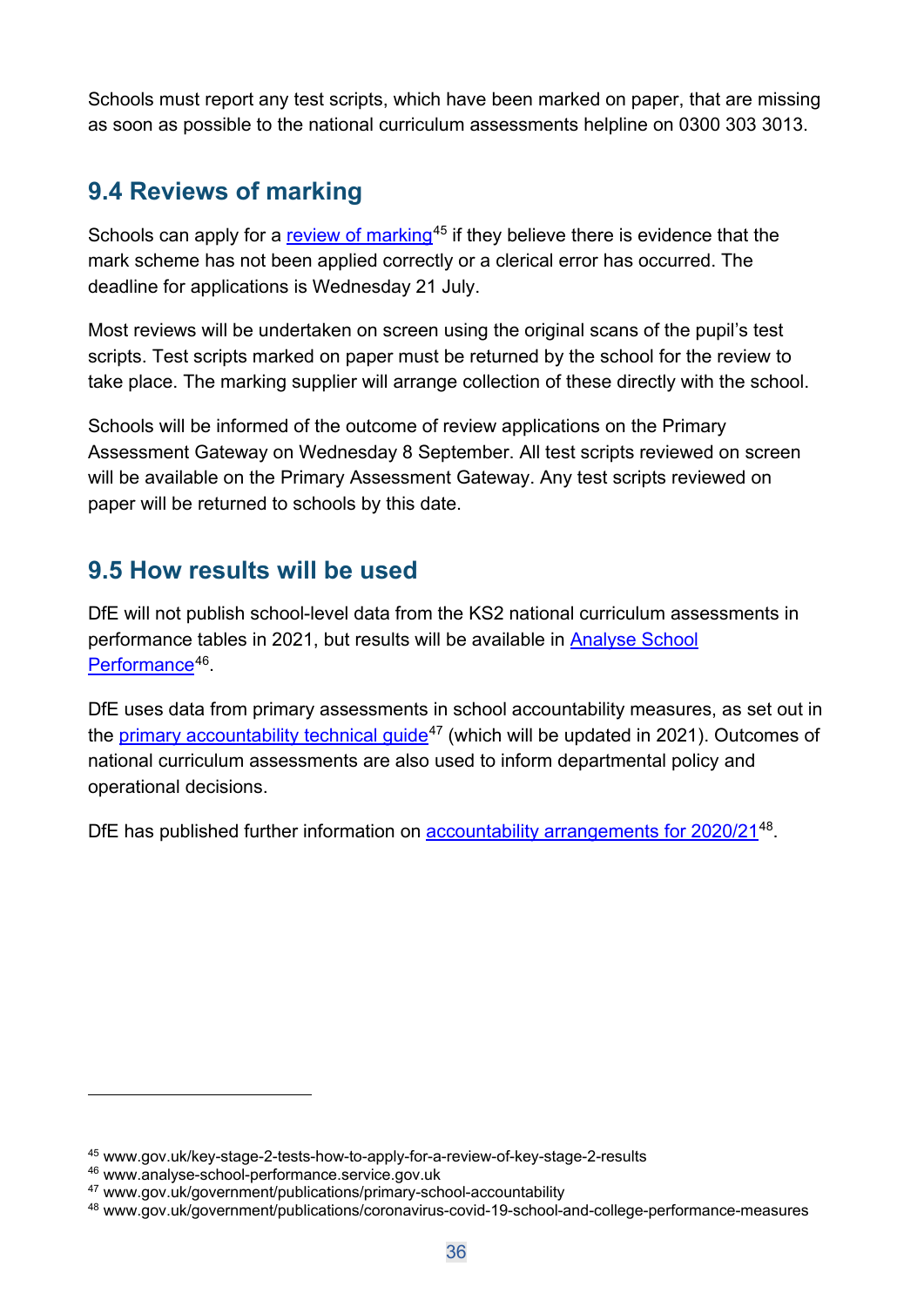# <span id="page-36-0"></span>**10 Maladministration**

The term 'maladministration' refers to any act that:

- affects the security or confidentiality of national curriculum assessments
- could lead to results that do not reflect pupils' unaided work

STA has a statutory duty to investigate any matter brought to its attention relating to the accuracy or correctness of any pupil's test results. The maladministration investigation [procedures](https://www.gov.uk/government/publications/key-stage-1-and-2-maladministration-investigation-procedures)[49](#page-36-3) explain how STA processes allegations, as well as roles and responsibilities for school visits. This is supported by quidance for local authorities<sup>[50](#page-36-4)</sup> carrying out visits on behalf of STA.

Allegations of maladministration can come from misunderstandings about correct check or test administration. To help avoid this, all staff, pupils and parents involved should understand how and when the assessments will be administered.

Anybody with concerns about the administration of the tests, the accuracy of TA judgements, or any allegations of maladministration (which could include cheating) should report them by contacting the national curriculum assessments helpline on 0300 303 3013.

## <span id="page-36-1"></span>**10.1 Maladministration of the tests**

Schools must administer the tests according to the published guidance. Maladministration can lead to changes to, or annulment of, results for a whole cohort, groups of pupils or individual pupils.

# <span id="page-36-2"></span>**10.2 Maladministration of teacher assessment**

If there is doubt that a school has not followed the published guidance, this could be investigated as maladministration.

Examples of maladministration include:

- lack of independent work
- changes to TA judgements by school staff to influence school assessment outcomes

STA is responsible for deciding whether the school's TA is accurate. STA will annul the school's TA judgements if it concludes that there is doubt about the accuracy of TA data.

<span id="page-36-3"></span><sup>49</sup> www.gov.uk/government/publications/key-stage-1-and-2-maladministration-investigation-procedures

<span id="page-36-4"></span><sup>50</sup> www.gov.uk/guidance/key-stage-1-and-2-school-visits-following-an-allegation-of-maladministration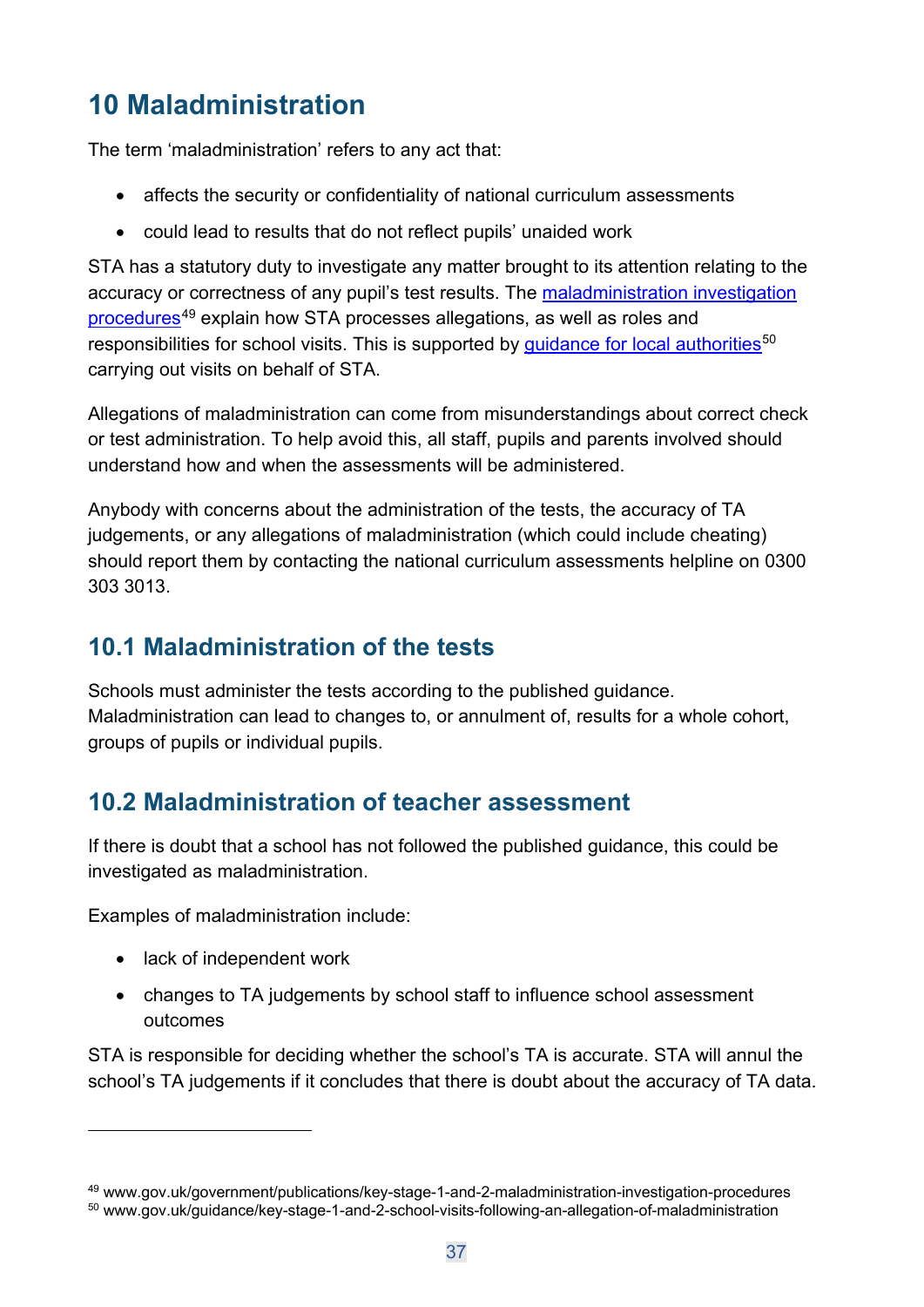# <span id="page-37-0"></span>**11 Reporting to parents**

# <span id="page-37-1"></span>**11.1 Annual reports**

Headteachers at maintained schools, including maintained special schools, must prepare annual reports for every pupil's parents. Headteachers must arrange for parents to discuss the report with their child's teacher, if the parents request it.

The term 'parent' is defined in section 576 of the **Education Act 1996<sup>[51](#page-37-3)</sup>** as:

- a parent of a pupil
- any person who is not a parent of a pupil, but who has parental responsibility for the pupil
- any person who has care of a pupil

Academies' requirements are set out in their funding agreements.

## <span id="page-37-2"></span>**11.2 What reports must cover**

The report must start from the day after the last report was given, or the date of the pupil's admission to the school, if later. It must be available to parents before the end of the summer term.

The report must cover the pupil's:

- achievements
- general progress
- attendance record

At KS2, it must also include:

- the results of any national curriculum tests taken, including the pupil's scaled score and whether they met the expected standard (or a statement explaining why any national curriculum test has not been taken)
- the outcome of statutory national curriculum TA in English writing
- comparative information about the attainment of pupils of the same age in the school
- comparative information about the attainment in the core subjects of pupils of the same age nationally
- arrangements for discussing the report with the pupil's teacher

<span id="page-37-3"></span><sup>51</sup> www.legislation.gov.uk/ukpga/1996/56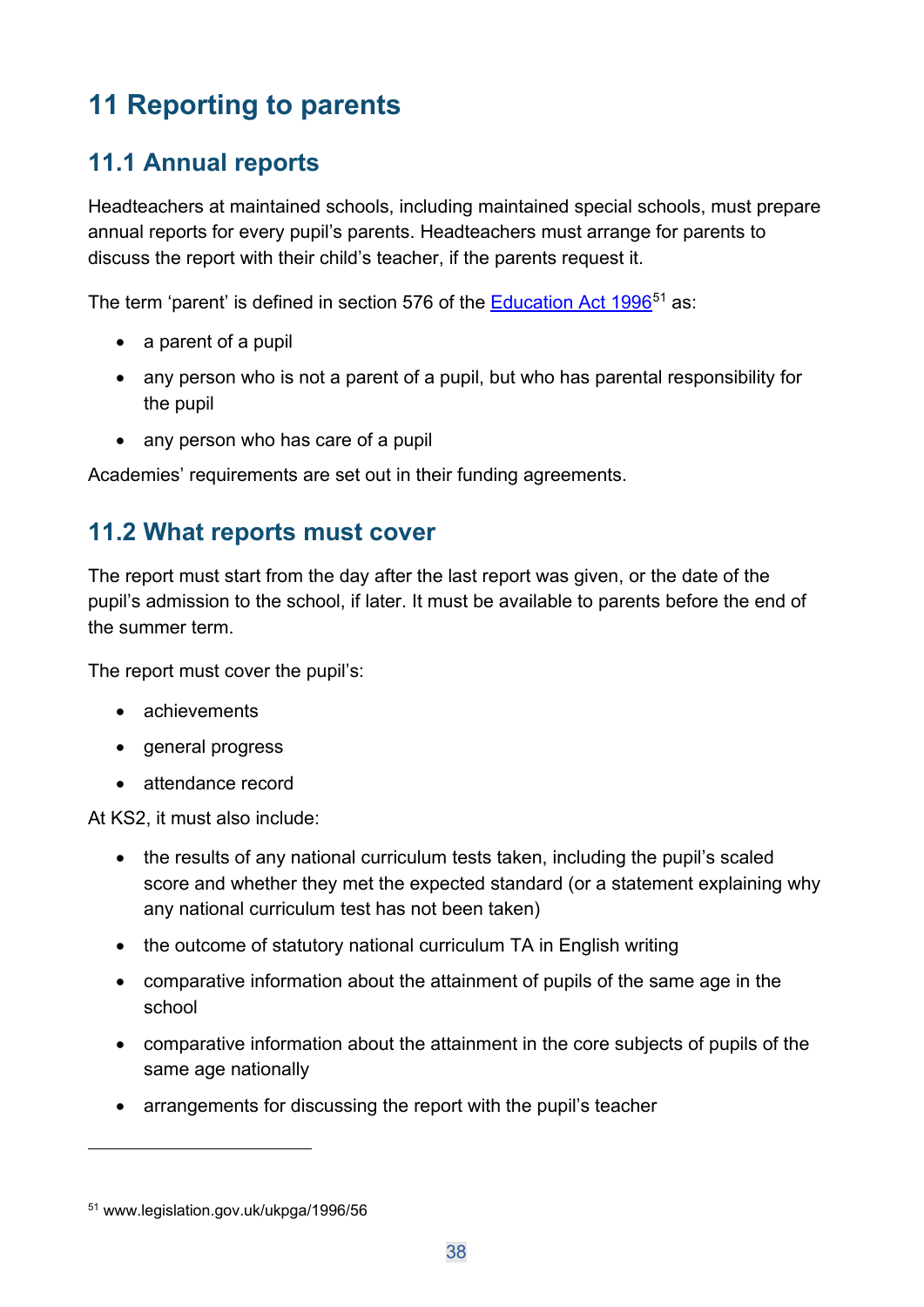If a national curriculum test result is not received by a headteacher before the end of the summer term, it must be provided to parents within 15 school days of the headteacher receiving it.

For maintained schools, it is a requirement that reports cover pupils' general progress in statutory subjects. This includes subjects within the KS2 national curriculum as well as religious education unless a child has been withdrawn from this subject by their parents (under section 71 of the [School Standards and Framework Act 1998](http://www.legislation.gov.uk/ukpga/1998/31/contents)[52\)](#page-38-0). These content requirements are based on Schedule 1 of the [Education \(Pupil Information\) \(England\)](http://www.legislation.gov.uk/uksi/2005/1437/made)  [Regulations 2005](http://www.legislation.gov.uk/uksi/2005/1437/made)<sup>[53](#page-38-1)</sup>.

#### **Pupils not participating in the tests**

If a headteacher decides that a pupil should not take one or more of the tests, they must explain this decision to the pupil's parents before the test period.

They should also write a report that:

- refers to any action the school has already taken, or special support the pupil has been offered
- identifies any procedures used by the school to analyse and monitor the pupil's needs, and indicates where the information is recorded
- identifies whether these circumstances are likely to be long or short term

The report should be sent to the chair of the governing body and a copy placed on the pupil's educational record.

Details of the parents' right to appeal the decision should be included with the report. If a headteacher believes that a parent may have difficulty understanding the report, they should offer appropriate assistance.

#### **Pupils who change schools**

If a pupil changes school before the end of the academic year, the headteacher of the receiving school should write an annual report for the pupil. The report should draw upon information transferred from the pupil's previous school (see section 12.3). This should be issued to the pupil's parents. The parents should have the opportunity to discuss the report with their child's teacher.

<span id="page-38-0"></span><sup>52</sup> www.legislation.gov.uk/ukpga/1998/31/contents

<span id="page-38-1"></span><sup>53</sup> www.legislation.gov.uk/uksi/2005/1437/made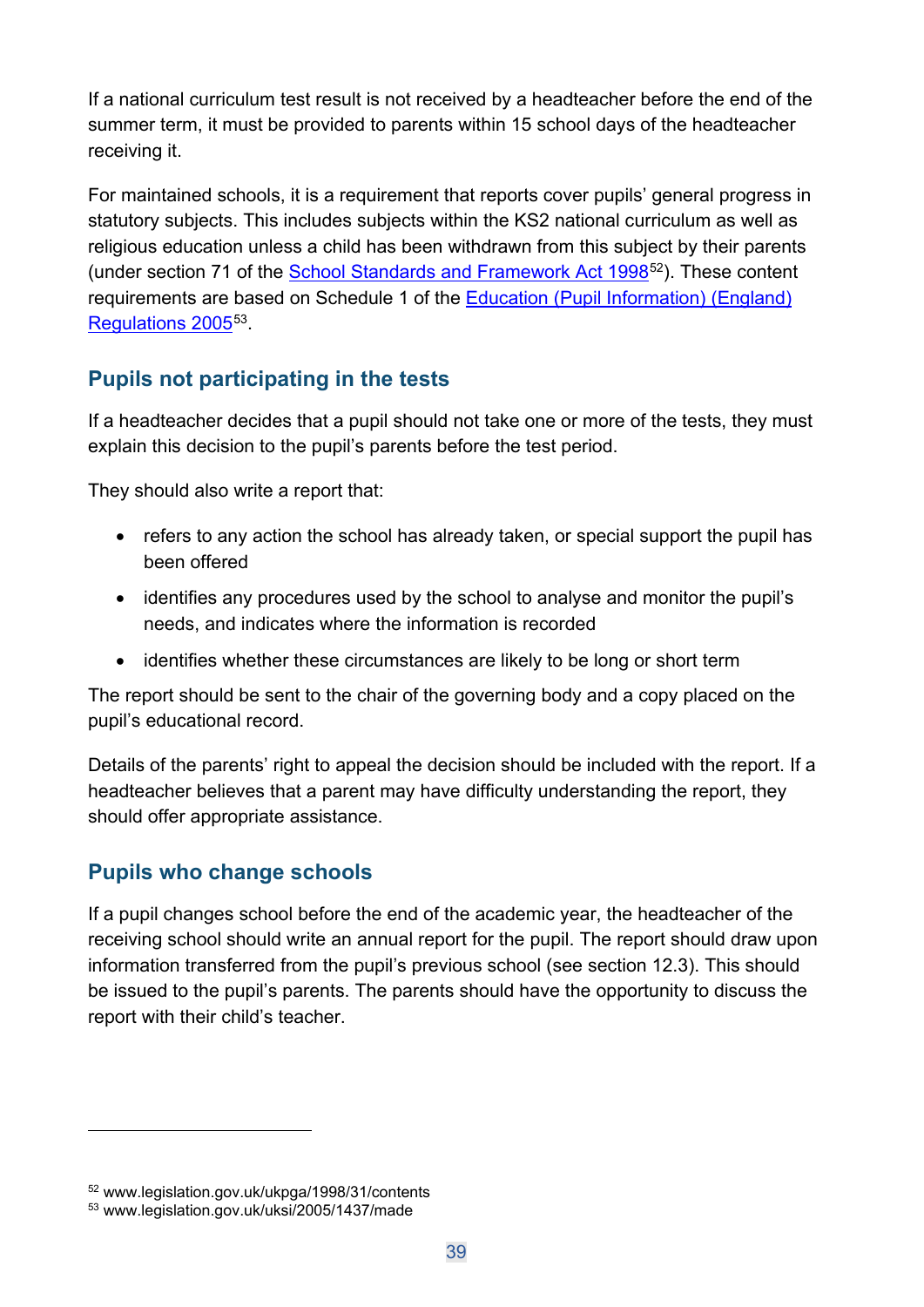#### **Pupils registered at more than one school**

Pupils may be registered at more than one school. This helps to ensure continuity of learning for pupils whose families travel for 'occupational purposes' (see below) or who may not have a fixed address.

If a pupil is registered at more than one school, each headteacher should write an annual report for parents. Each headteacher should also arrange for parents to discuss the report with their child's teacher (if the parent wishes).

Regulation 9 of the [Education \(Pupil Registration\) \(England\) Regulations 2006](http://www.legislation.gov.uk/uksi/2006/1751/made)[54](#page-39-0) allows the dual registration of families that travel for occupational purposes. Regulations 9(3) and 9(4) define which school would be the base school (school of ordinary attendance). Regulation 9(1) applies to a pupil who:

- has no fixed abode because their parent is engaged in a trade or business that requires them to travel from place to place
- is at the time registered as a pupil at 2 or more schools

<span id="page-39-0"></span><sup>54</sup> www.legislation.gov.uk/uksi/2006/1751/made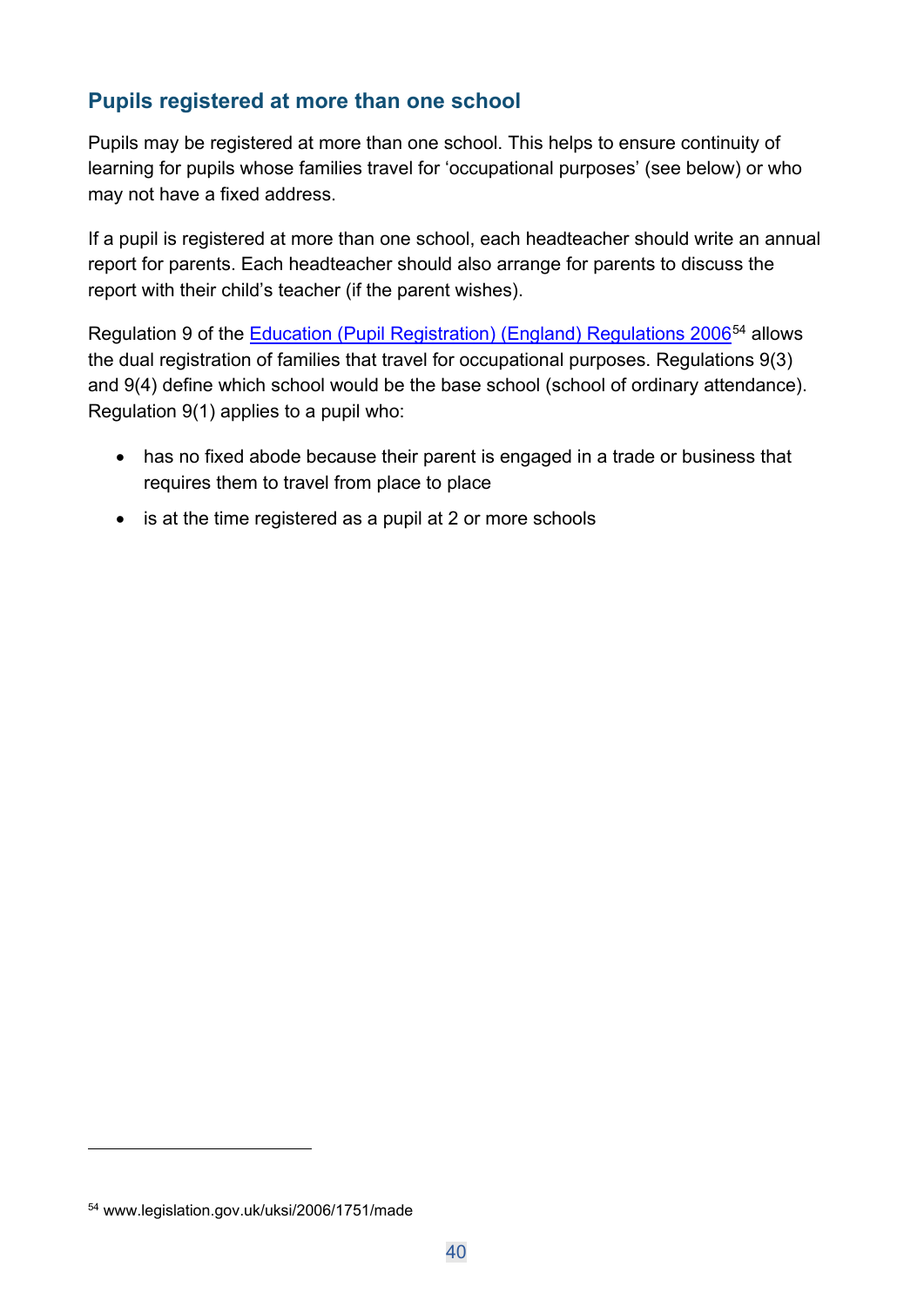# <span id="page-40-0"></span>**12 Keeping and maintaining records**

# <span id="page-40-1"></span>**12.1 Pupils' educational records**

Maintained schools and non-maintained special schools must ensure that educational records are maintained and disclosed to parents on request, as prescribed in the [Education \(Pupil Information\) \(England\) Regulations 2005](http://www.legislation.gov.uk/uksi/2005/1437/made)[55.](#page-40-2) Educational records include information about pupils (and former pupils):

- processed by, or on behalf of, the governing body or a teacher
- originating from, or supplied by, LA employees
- originating from, or supplied by, teachers or other employees of the school

Information processed by a teacher solely for the teacher's own use is excluded from the definition of educational records.

Maintained schools and non-maintained special schools must also keep curricular records on every pupil. Curricular records form a 'subset' of a pupil's educational record. They are a formal record of a pupil's academic achievements, skills, abilities and the progress they make at a school. These records must be updated at least once every academic year.

Under the General Data Protection Regulation (GDPR) and the [Data Protection Act](http://www.legislation.gov.uk/ukpga/2018/12/contents)  [2018](http://www.legislation.gov.uk/ukpga/2018/12/contents)<sup>[56](#page-40-3)</sup> (DPA), schools are responsible for ensuring that the collation, retention, storage and security of all personal information they produce, and hold, meets the provisions of the Act. This includes:

- personal information appearing in a pupil's educational record
- any other information they hold that identifies individuals, including pupils, staff and parents

Schools must consider the implications of the DPA, under which they are required to [register](http://www.legislation.gov.uk/uksi/2018/480/contents/made)<sup>[57](#page-40-4)</sup> as a data controller with the [Information Commissioner's Office](http://ico.org.uk/)<sup>[58](#page-40-5)</sup> (ICO). Many schools consult their legal advisers for guidance on their responsibilities under the DPA and advice on developing their data policies. DfE provides suggested text for school [privacy notices](https://www.gov.uk/government/publications/data-protection-and-privacy-privacy-notices)<sup>[59](#page-40-6)</sup>.

<span id="page-40-2"></span><sup>55</sup> www.legislation.gov.uk/uksi/2005/1437/made

<span id="page-40-3"></span><sup>56</sup> www.legislation.gov.uk/ukpga/2018/12/contents

<span id="page-40-4"></span><sup>57</sup> www.legislation.gov.uk/uksi/2018/480/contents/made

<span id="page-40-5"></span><sup>58</sup> www.ico.org.uk

<span id="page-40-6"></span><sup>59</sup> www.gov.uk/government/publications/data-protection-and-privacy-privacy-notices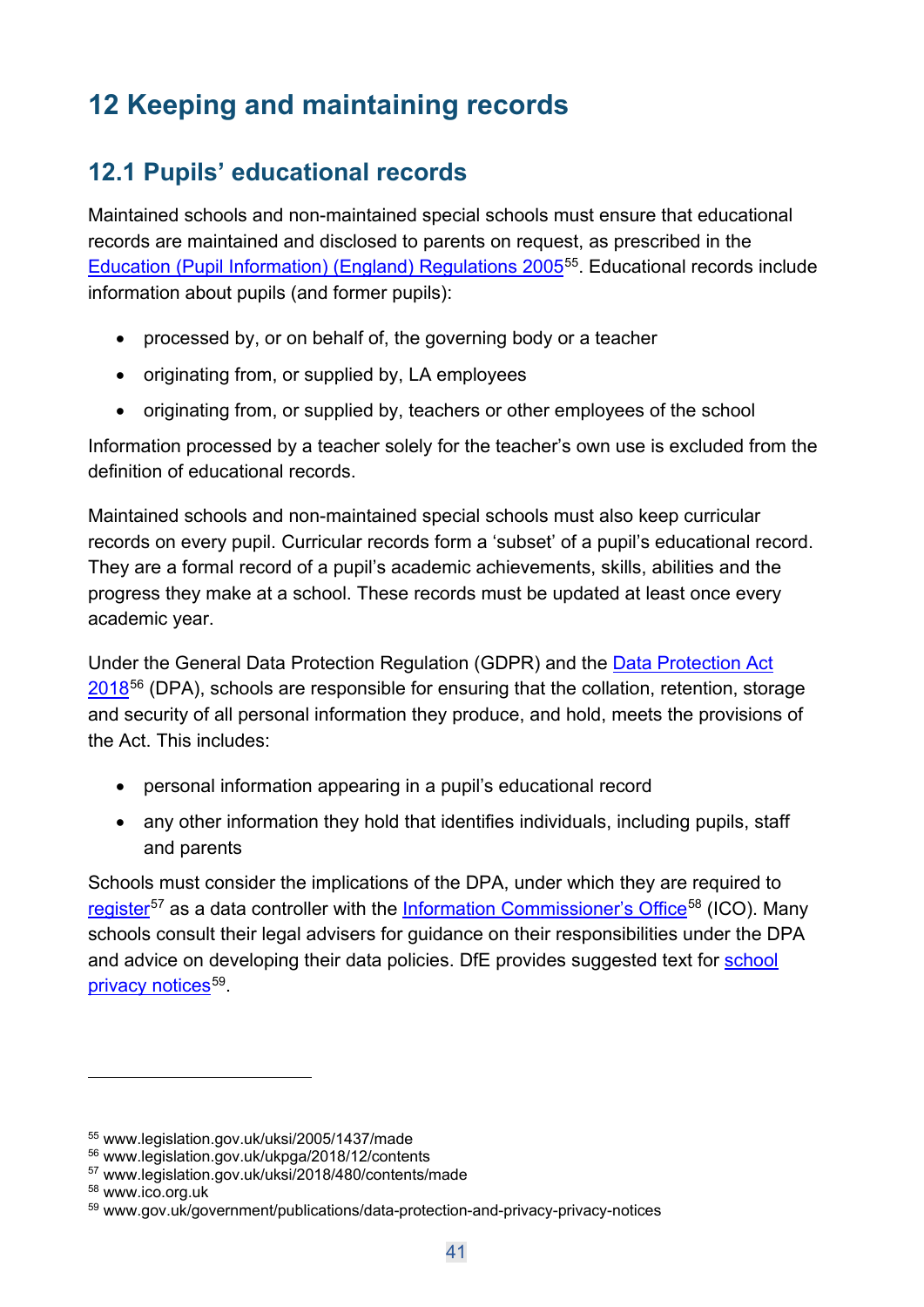# <span id="page-41-0"></span>**12.2 Disclosure of educational records**

There are several pieces of legislation under which information may be accessed from public organisations, including schools. These include the GDPR, the DPA and the [Freedom of Information Act 2000](http://www.legislation.gov.uk/ukpga/2000/36/contents)<sup>60</sup>. Access to a pupil's educational record held by a maintained school or non-maintained special school is covered by a parent's right of access under the Education (Pupil Information) (England) Regulations 2005.

Under the 2005 Regulations, a maintained school's governing body must ensure that a pupil's educational record is made available for parents to see, free of charge, within 15 school days of receipt of the parent's written request. If a parent makes a written request for a copy of the record, this must also be provided within 15 school days of receipt of the request. Governing bodies can charge a fee for these copies, but this must not be more than the cost of supply. The ICO provides further information on [charges](https://ico.org.uk/for-the-public/schools/pupils-info/)<sup>[61](#page-41-3)</sup>.

The 2005 Regulations describe the material that is exempt from disclosure to parents. This relates to information that the pupil could not lawfully be given under the DPA. It also relates to information that they would not have a right of access to under the DPA, by virtue of paragraph 18 in Schedule 1 or paragraph 16 in Schedule 2 to the Act. This includes material that may cause serious harm to the physical or mental health or condition of the pupil or someone else. A school may not fulfil a parent's request for these records if there is a court order in place which limits a parent's exercise of parental responsibility. This affects the parent's entitlement to receive such information.

The [ICO](https://ico.org.uk/for-organisations/guide-to-data-protection/guide-to-the-general-data-protection-regulation-gdpr/individual-rights/right-of-access/)<sup>[62](#page-41-4)</sup> can provide further advice.

# <span id="page-41-1"></span>**12.3 Transferring records to a pupil's new school**

Headteachers at maintained schools, including maintained special schools, must ensure the statutory requirements for the transfer of records between schools are fulfilled, including the completion of the CTF. This requirement is set out in the [Education \(Pupil](http://www.legislation.gov.uk/uksi/2005/1437/contents/made)  [Information\) \(England\) Regulations 2005](http://www.legislation.gov.uk/uksi/2005/1437/contents/made)<sup>[63](#page-41-5)</sup>, as amended.

If a pupil moves to another school in England, Wales, Scotland or Northern Ireland, the pupil's CTF and educational records must be passed to the new school. Academies are not subject to this requirement but are expected to adhere to the following protocols as a matter of good practice.

<span id="page-41-2"></span><sup>60</sup> www.legislation.gov.uk/ukpga/2000/36/contents

<span id="page-41-3"></span><sup>61</sup> www.ico.org.uk/for-the-public/schools/pupils-info

<span id="page-41-4"></span><sup>&</sup>lt;sup>62</sup> www.ico.org.uk/for-organisations/guide-to-data-protection/guide-to-the-general-data-protection-

regulation-gdpr/individual-rights/right-of-access

<span id="page-41-5"></span><sup>63</sup> www.legislation.gov.uk/uksi/2005/1437/contents/made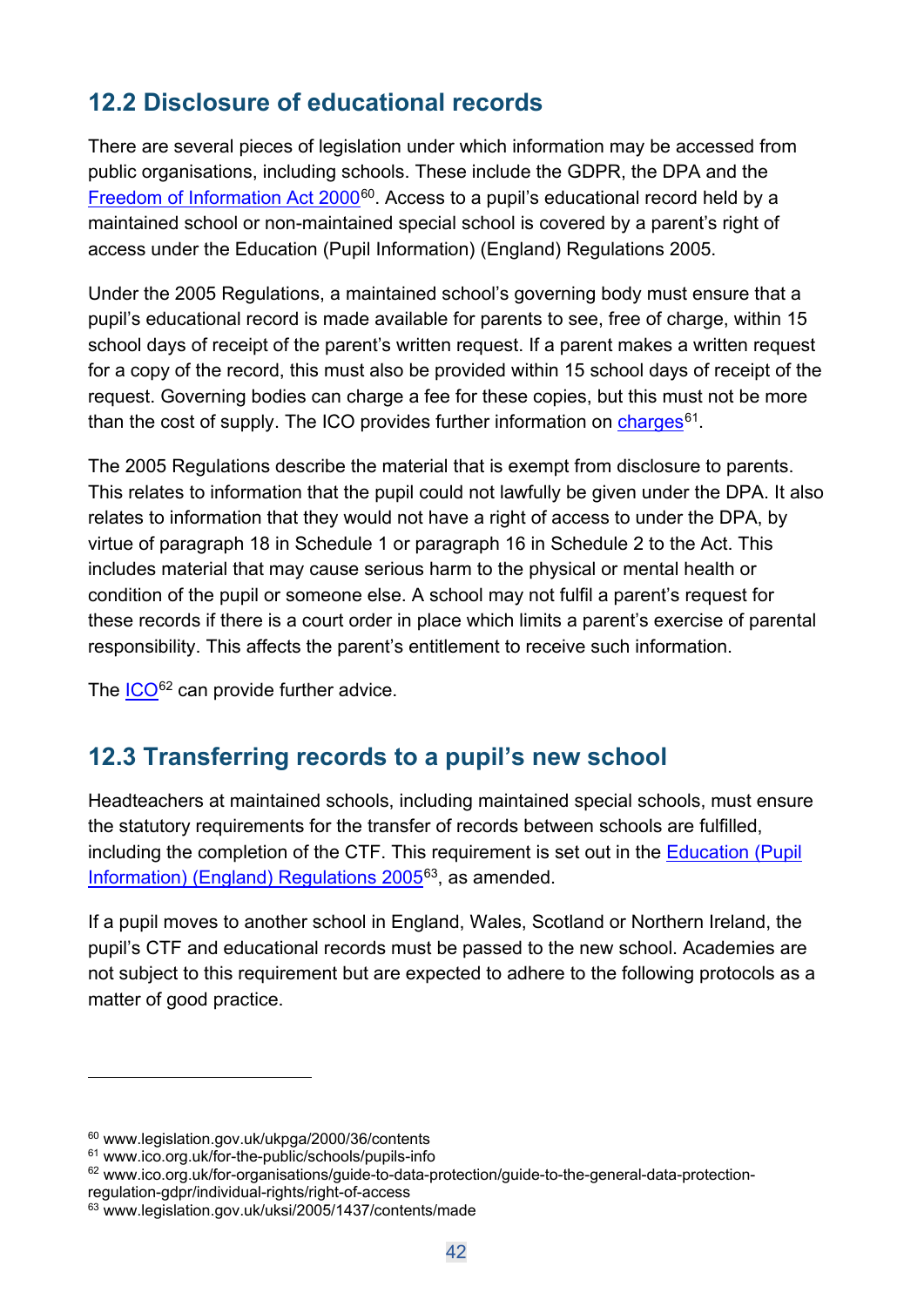Schools should arrange to exchange data by another secure method if transferring information to a school outside England, where [school to school](https://www.gov.uk/school-to-school-service-how-to-transfer-information)<sup>[64](#page-42-0)</sup> (S2S) is not available. Information must be transferred within 15 school days of the pupil ceasing to be registered at the old school.

The pupil's CTF should be sent to the new school either:

- through the S2S secure file transfer system
- over a secure network that can only be accessed by the LA, the governing body or a teacher at any school within that LA

If either school is unable to send or receive information in this way, LAs may provide the file. However, there must be agreed and secure local arrangements in place.

If the new school is unknown, DfE recommends that the school should still complete the CTF and load it onto S2S. If a school does not receive CTFs for a new pupil, they can ask their LA to search for the files on S2S.

Schools can refer to the CTF and S2S guides for details on:

- what information CTFs should contain
- handling records for pupils where their destination is not known
- sending CTFs between schools

[Schedule 2 of the Education \(Pupil Information\) \(England\) Regulations 2005](http://www.legislation.gov.uk/uksi/2005/1437/contents/made)<sup>65</sup>, as amended, explains more about the content of CTFs.

<span id="page-42-0"></span><sup>64</sup> www.gov.uk/school-to-school-service-how-to-transfer-information

<span id="page-42-1"></span><sup>65</sup> www.legislation.gov.uk/uksi/2005/1437/contents/made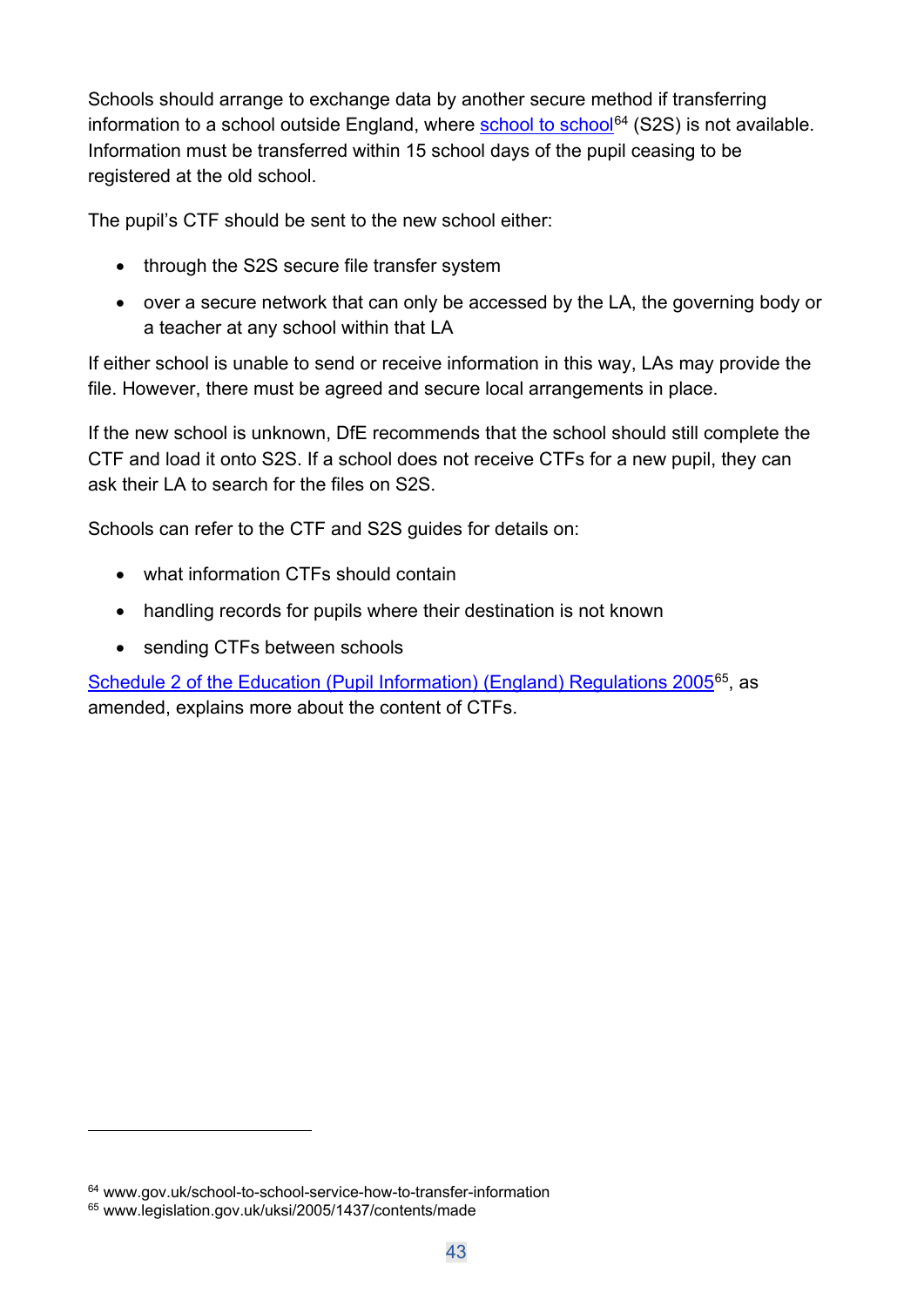# <span id="page-43-0"></span>**13 Legal requirements and responsibilities**

## <span id="page-43-1"></span>**13.1 How the arrangements apply to different types of school**

#### **Maintained schools**

Maintained schools, including maintained special schools, with pupils in KS2 must administer statutory assessments.

#### **Academies (including free schools)**

All references to academies include free schools as, in law, they are academies. The following information also applies to [alternative provision](https://www.gov.uk/government/publications/alternative-provision)<sup>[66](#page-43-2)</sup> (AP) academies.

An academy's funding agreement may say that they will follow guidance issued by the Secretary of State for Education in relation to assessments of pupils' performance. If so, they must comply with the ARA and take part in statutory assessments on the same basis as maintained schools. The KS2 ARA is only applicable if the academy provides education to pupils at this stage.

Academies are not required to follow the national curriculum. They need to teach a broad and balanced curriculum which, as a term of their funding agreement, includes English, and mathematics.

Academies must choose which LA is responsible for monitoring their KS2 tests and moderating their TA. They must have a written agreement in place with their chosen LA, and if this will not be their geographical LA, they should have informed STA of their choice by Friday 20 November. Academy trusts must make sure their academies have complied with the external moderation, monitoring and data submission requirements in this publication.

#### **Independent schools**

Independent schools in England may choose to take part in the assessments for one or more subjects at the end of KS2, although they are not required to do so. Participating independent schools must follow the guidance in this ARA. Independent schools cannot participate in the multiplication tables check.

#### **Pupil referral units**

Pupils studying at a PRU but who are on the register of a maintained school or academy are expected to take the KS2 tests. Their results should be reported by the school where

<span id="page-43-2"></span><sup>66</sup> www.gov.uk/government/publications/alternative-provision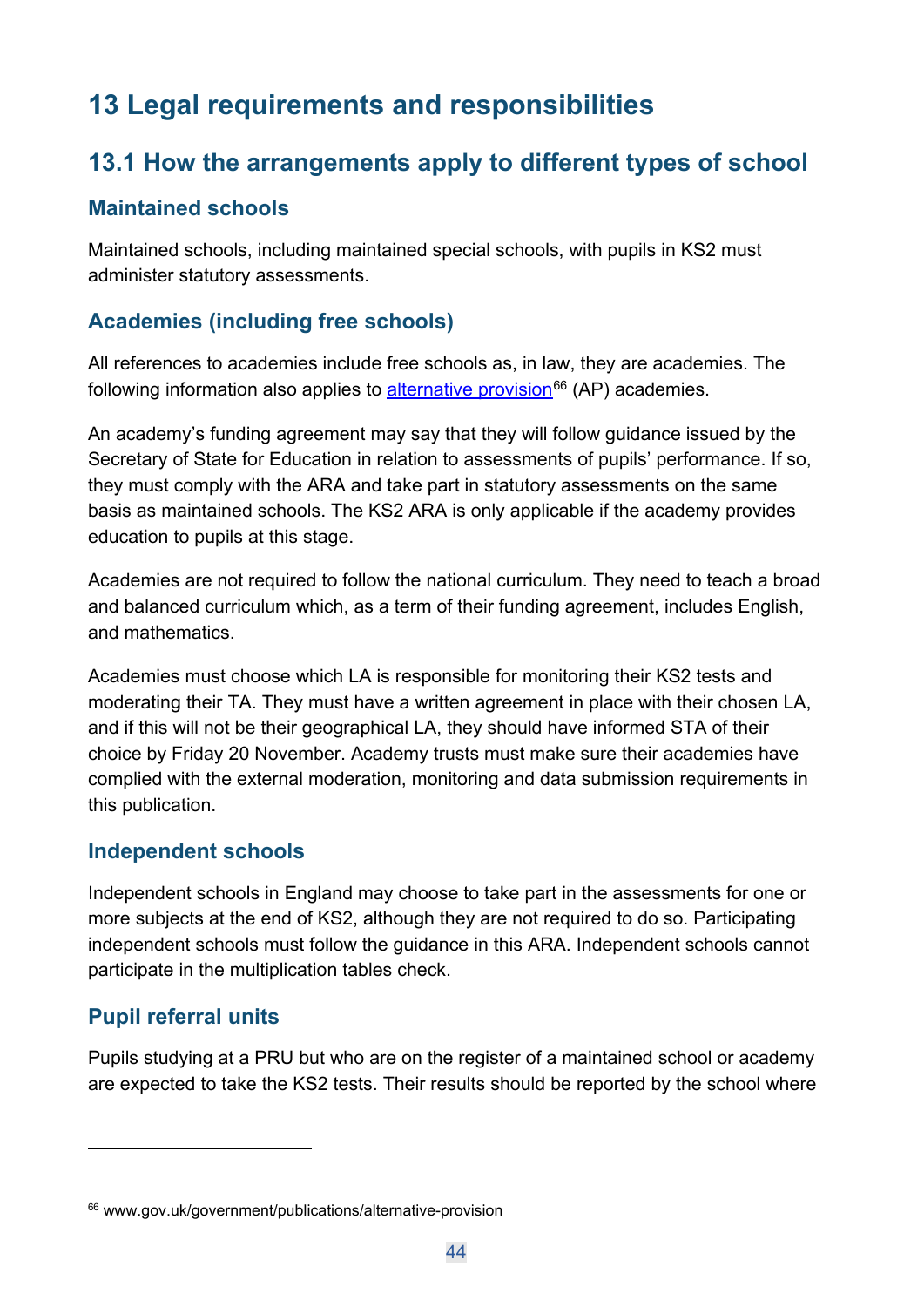the pupil is registered. It is the responsibility of maintained schools and academies to register such pupils for the KS2 tests.

Pupils not on the register of a maintained school or academy, but who attend a PRU, are expected to receive a comparable education to a pupil in a mainstream school. Therefore, it is recommended that KS2 tests form part of their educational provision, where appropriate.

#### **Ministry of Defence schools**

MoD schools take part in national curriculum assessments in line with the administration in England. This includes administering the KS2 tests and submitting TA data.

#### **Overseas schools**

Overseas schools that are not MoD schools cannot formally participate in the KS2 assessments. They will be able to download the 2021 KS2 materials from GOV.UK from Friday 28 May, after the test administration period.

#### **Non-maintained special schools**

Non-maintained special schools may take part in the KS2 assessments, although they are not required to do so. If they choose to participate, they should follow the arrangements in this ARA.

Non-maintained special schools that choose to participate in the KS2 tests must have placed a test order on the Primary Assessment Gateway and must complete pupil registration by Friday 11 March.

#### **Home-educated pupils**

Pupils who are EHE cannot take part in the KS2 assessments, unless they are on the register of a maintained school, academy or participating independent school.

## <span id="page-44-0"></span>**13.2 Special educational provision**

Schools must use their best endeavours to ensure that special educational provision is made for those pupils who need it. Schools must make reasonable adjustments, including the provision of auxiliary aids and services, to ensure that any disadvantage to disabled pupils, compared to their peers, is minimised. See section 6.3 for information about the adjustments available for the KS2 tests.

## <span id="page-44-1"></span>**13.3 Regulatory concerns**

If you have any regulatory concerns that have not been fully addressed by STA in line with the published procedures, you can raise them with the Office of Qualifications and Examinations Regulation (Ofqual). Ofqual regulates qualifications, examinations, and assessments in England.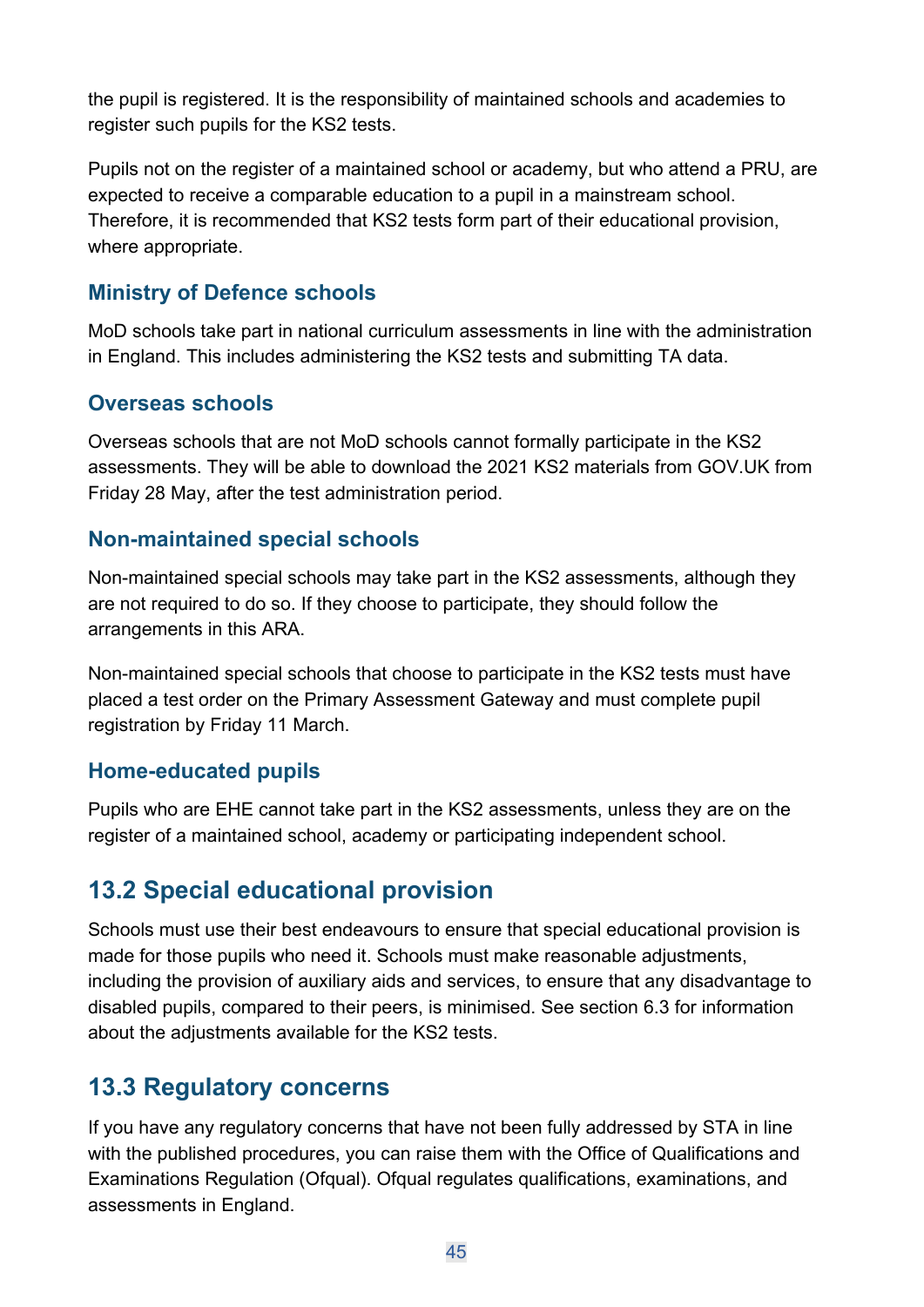# <span id="page-45-0"></span>**14 Further information**

# <span id="page-45-1"></span>**14.1 Useful websites and links**

• Primary Assessment Gateway

[www.primaryassessmentgateway.education.gov.uk](http://www.primaryassessmentgateway.education.gov.uk/)

• Get information about schools

[www.get-information-schools.service.gov.uk](http://www.get-information-schools.service.gov.uk/)

• Multiplication tables check

[www.gov.uk/government/collections/multiplication-tables-check](http://www.gov.uk/government/collections/multiplication-tables-check)

#### **Key stage 2 tests**

Collection available at [www.gov.uk/government/collections/national-curriculum](http://www.gov.uk/government/collections/national-curriculum-assessments-key-stage-2-tests)[assessments-key-stage-2-tests,](http://www.gov.uk/government/collections/national-curriculum-assessments-key-stage-2-tests) including information on:

- Test administration
- Access arrangements
- Keeping materials secure
- Maladministration
- Results
- Multiplication tables check

#### **Teacher assessment**

Collection available at [www.gov.uk/government/collections/key-stage-2-teacher](http://www.gov.uk/government/collections/key-stage-2-teacher-assessment)[assessment,](http://www.gov.uk/government/collections/key-stage-2-teacher-assessment) including:

- TA frameworks
- Instructions for submitting TA including codes
- Exemplification material
- TA guidance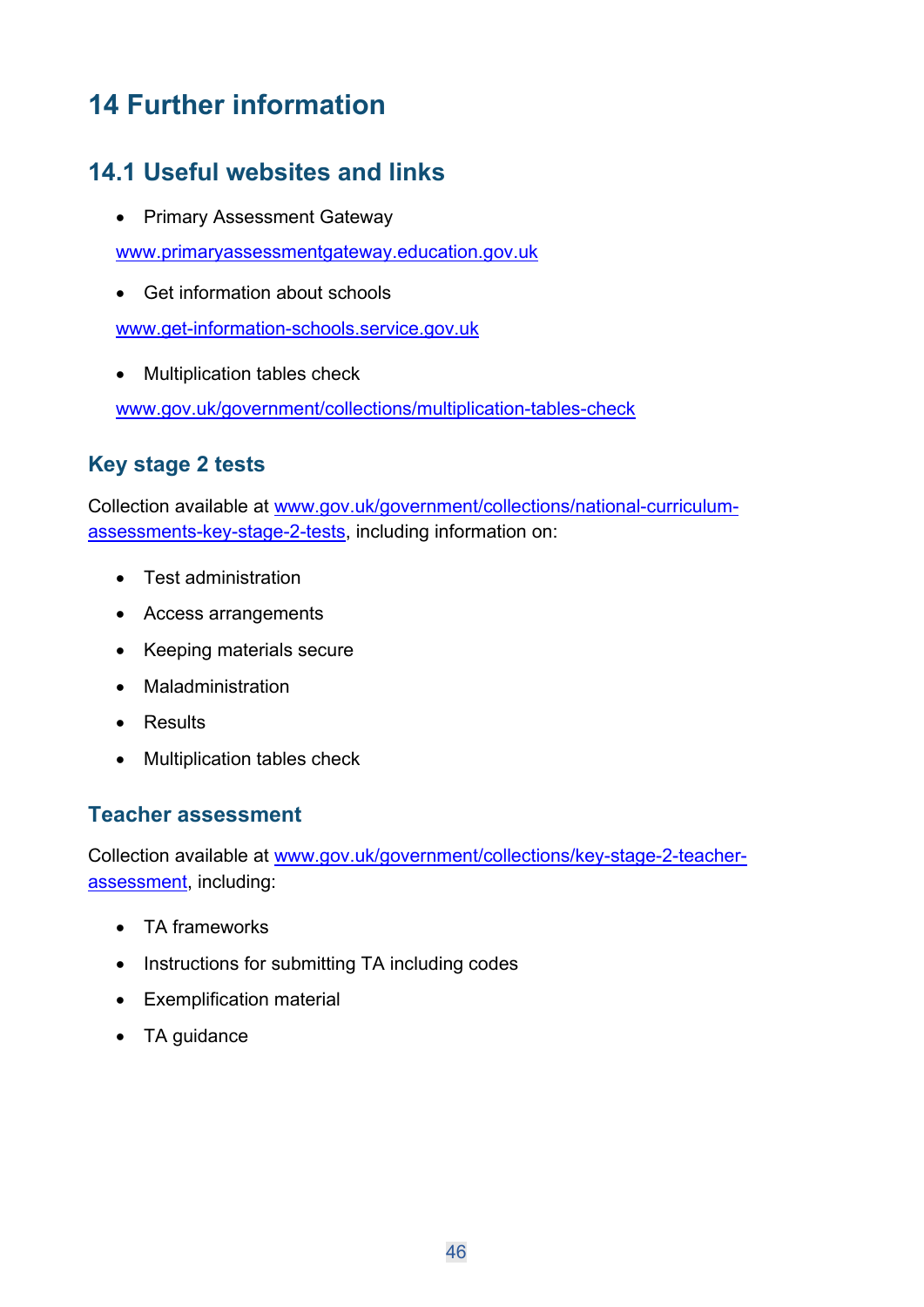#### **National curriculum tests: practice materials**

Collection available at [www.gov.uk/government/collections/national-curriculum](http://www.gov.uk/government/collections/national-curriculum-assessments-practice-materials)[assessments-practice-materials,](http://www.gov.uk/government/collections/national-curriculum-assessments-practice-materials) including:

- Past papers and mark schemes
- Scaled score conversion tables

#### **Guidance for local authorities**

Collection available at [www.gov.uk/government/collections/national-curriculum](http://www.gov.uk/government/collections/national-curriculum-assessments-guidance-for-local-authorities)[assessments-guidance-for-local-authorities,](http://www.gov.uk/government/collections/national-curriculum-assessments-guidance-for-local-authorities) including information on:

- Data collection
- Monitoring visits and maladministration
- TA guidance

#### <span id="page-46-0"></span>**14.2 Additional resources**

• Information for parents

[www.gov.uk/government/collections/national-curriculum-assessments-information-for](http://www.gov.uk/government/collections/national-curriculum-assessments-information-for-parents)[parents](http://www.gov.uk/government/collections/national-curriculum-assessments-information-for-parents)

• STA's playlist on YouTube

[www.youtube.com/user/educationgovuk](http://www.youtube.com/user/educationgovuk)

• STA's media site

[www.sta-videos.co.uk](http://www.sta-videos.co.uk/)

## <span id="page-46-1"></span>**14.3 General enquiries**

For general enquiries about the assessment and reporting arrangements at KS2, contact the national curriculum assessments helpline on 0300 303 3013 or email [assessments@education.gov.uk.](mailto:assessments@education.gov.uk)